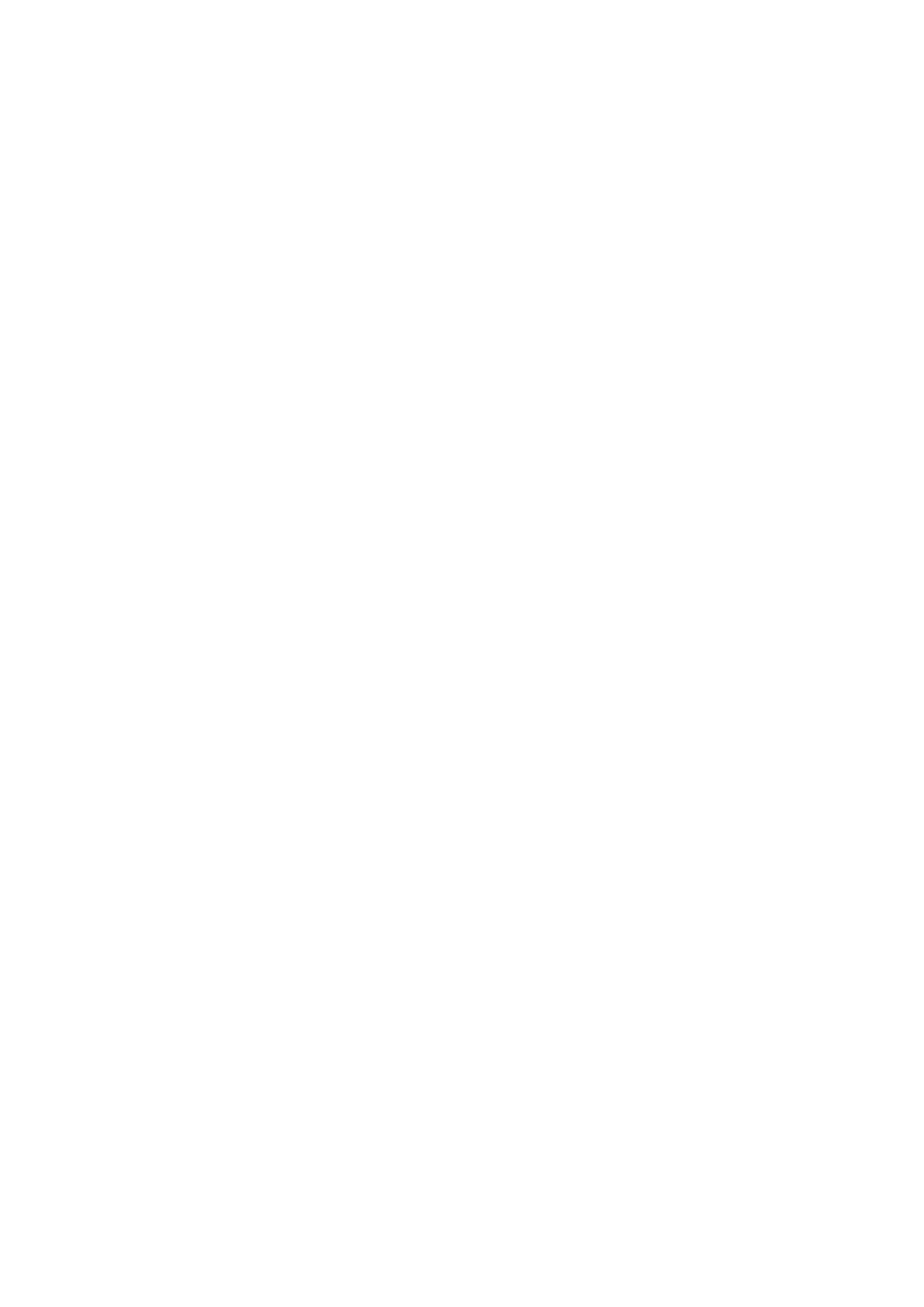# THE DRAFT GEOTHERMAL RESOURCES DEVELOPMENT ACT, 2016

#### ARRANGEMENT OF SECTIONS

#### PART I—PRELIMINARY

#### 1. Purpose of the Act.

2. Interpretation.

3. Vesting of rights in geothermal resources.

4. Declaration of geothermal area.

5. Prohibition of geothermal resource exploitation activities without authorization.

#### PART II—INSTITUTIONAL ARRANGEMENTS *The Minister*

6. Functions of the Minister.

7. Directions by the Minister.

#### *The Geothermal Resources Director and Commissioner*

8. The Geothermal Resources Director and Commissioner.

9. Functions of the Geothermal Resources Director and Commissioner.

10. Conduct of functions of the Geothermal Resources Director and Commissioner.

11. Directions by the Geothermal Resources Commissioner.

#### PART III—LICENSING

12. Geothermal resource development activities undertaken by the Geothermal Resources Department, and agreements with Government.

# *Geothermal reconnaissance licence*

13. Application for geothermal reconnaissance licence.

14. Grant of geothermal reconnaissance licence.

- 15. Activities authorized by geothermal reconnaissance licence.
- 16. Duration of geothermal reconnaissance licence.

#### *Geothermal Exploration Licence*

17. Announcement of areas for geothermal exploration licensing.

18. Direct applications.

- 19. Application for geothermal exploration licence.
- 20. Publication of notice of applications.
- 21. Objection to proposed geothermal exploration activity.
- 22. Duration for processing of applications for geothermal exploration licence.
- 23. Grant of geothermal exploration licence.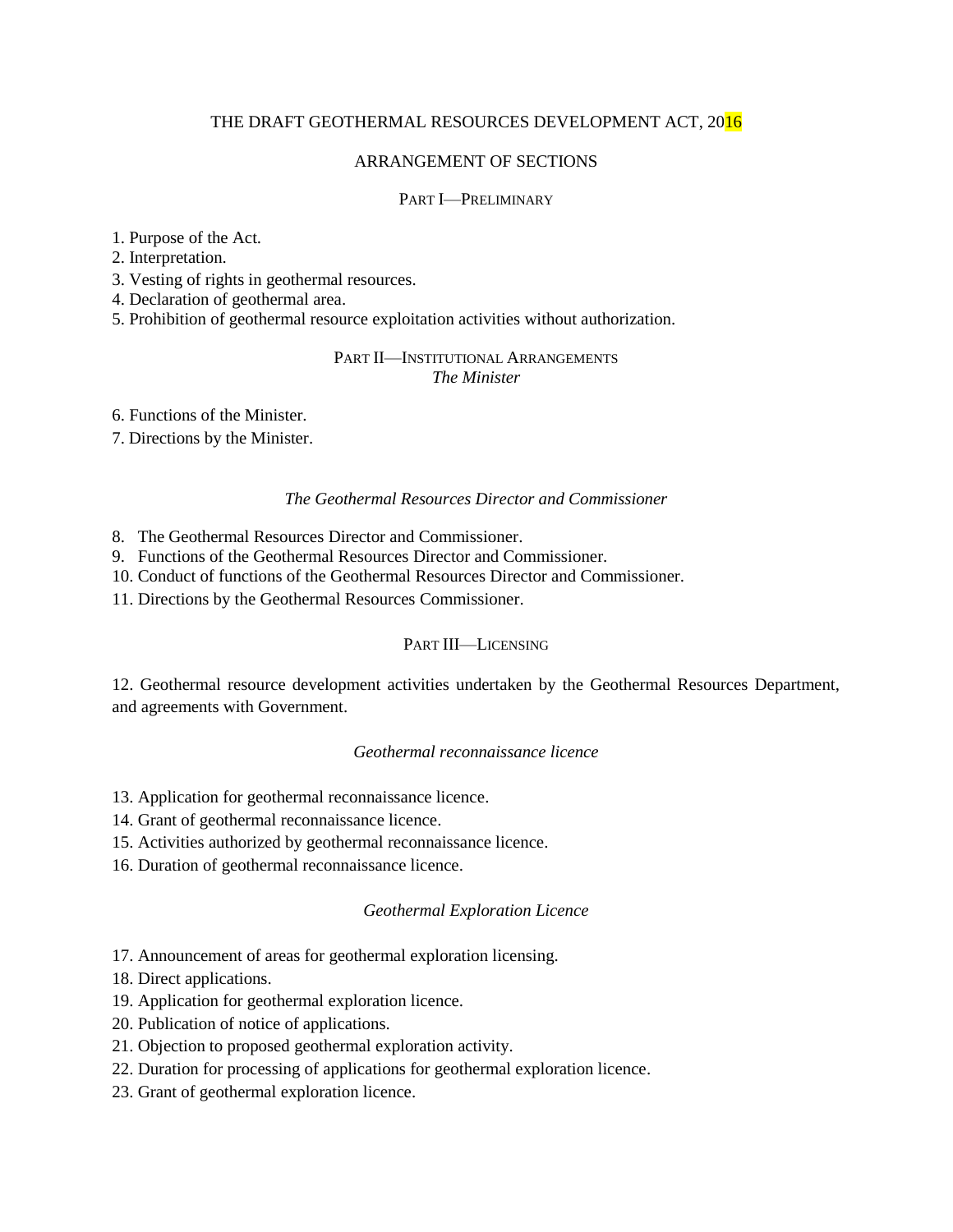24. Contents of geothermal exploration licence.

- 25. Rights conferred by geothermal exploration licence.
- 26. Duration of geothermal exploration licence.
- 27. Application for renewal of geothermal exploration licence.
- 28. Renewal of geothermal exploration licence.
- 29. Exploration for geothermal resources.
- 30. Notification of discovery of geothermal resource.
- 31. Direction that discovery area ceases to be part of exploration area.

#### *Geothermal Production Licence*

- 32. Application for geothermal production licence.
- 33. Announcement of areas for licensing.
- 34. Report on reservoir and steam field development plan.
- 35. Duration for processing application for geothermal production licence.
- 36. Criteria for granting geothermal production licence.
- 37. Restrictions on grant of geothermal production licence.
- 38. Grant of geothermal production licence.
- 39. Content of geothermal production licence.
- 40. Duration of geothermal production licence
- 41. Rights conferred by geothermal production licence.
- 42. Duties of a holder of geothermal production licence.
- 43. Renewal of geothermal production licence.

#### *Drilling and Designation of Wells*

- 44. Licence to operate drilling rig.
- 45. Approval to drill a well.
- 46. Designation of wells.

#### PART IV—CESSATION OF GEOTHERMAL ACTIVITIES

- 47. Decommissioning Plan.
- 48. Decommissioning Fund.
- 49. Notification of termination of use.
- 50. Disposal of decommissioned facilities.
- 51. Removal of property by licencee.
- 52. Removal and sale of property.
- 53. Liability for damages for disposal of decommissioned facility.
- 54. Encumbrances.
- 55. Takeover of facilities by Government.

#### PART V—STATE PARTICIPATION AND NATIONAL CONTENT

- 56. State participation in geothermal activities.
- 57. Provision of goods and services by Ugandan entrepreneurs.
- 58. Training and employment of Ugandans.
- 59. Training and technology transfer.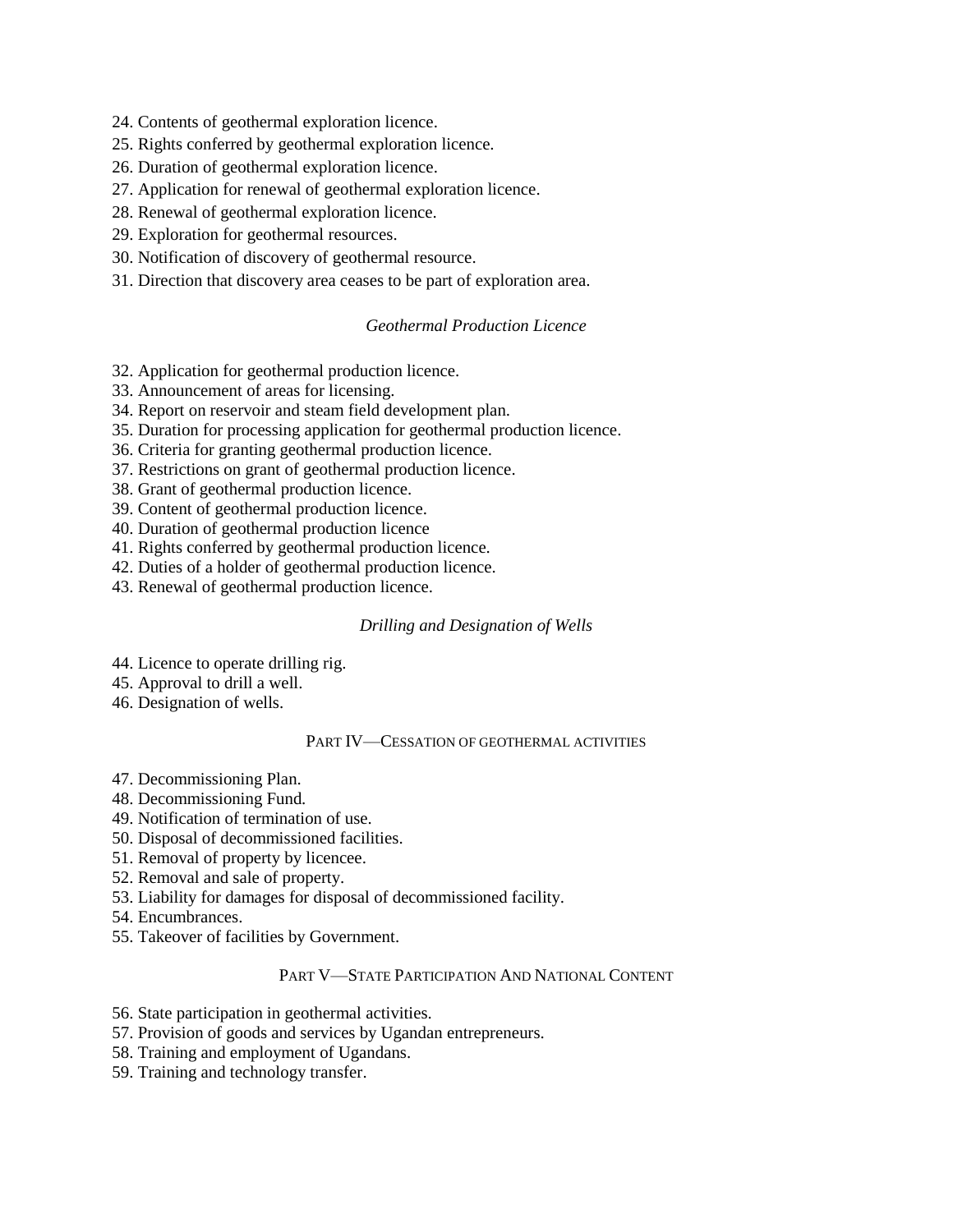#### PART VI—USE OF LICENCE AS SECURITY

60. Use of licence as security.

#### PART VII—RESTRICTIONS AND SURFACE RIGHTS

61. Restrictions and rights of others.

62. Right to surface activities.

63. Right to subsurface activities.

64. Acquisition of exclusive rights.

65. Compensation for disturbance of rights, etc.

# PART VIII—HEALTH AND SAFETY

66. Safety.

67. Safety precautions.

68. General requirements for emergency preparedness.

69. Emergency preparedness against deliberate attacks.

70. Safety zones.

71. Suspension of geothermal activities.

72. Qualifications.

73. Commission of inquiry.

# PART IX—LIABILITY FOR DAMAGE DUE TO POLLUTION

74. Liability of licencee for pollution damage.

75. Liability for pollution damage caused without a licence.

76. Jurisdiction.

#### PART X—INFORMATION AND DOCUMENTATION

77. Information, data, reports and records.

78. Records to be kept.

79. Duties on termination of licence.

80. Availability of information to the public.

81. Confidentiality of data.

82. Prohibition against disclosure of information.

#### PART XI—PAYMENTS AND ROYALTIES

83. Royalty on steam.

84. Annual fees.

85. Signature bonus.

86. Payment terms.

87. Penalty for late payments.

88. Recovery of payments under this Act.

#### PART XII—OFFENCES

89. Obstruction of authorized officer.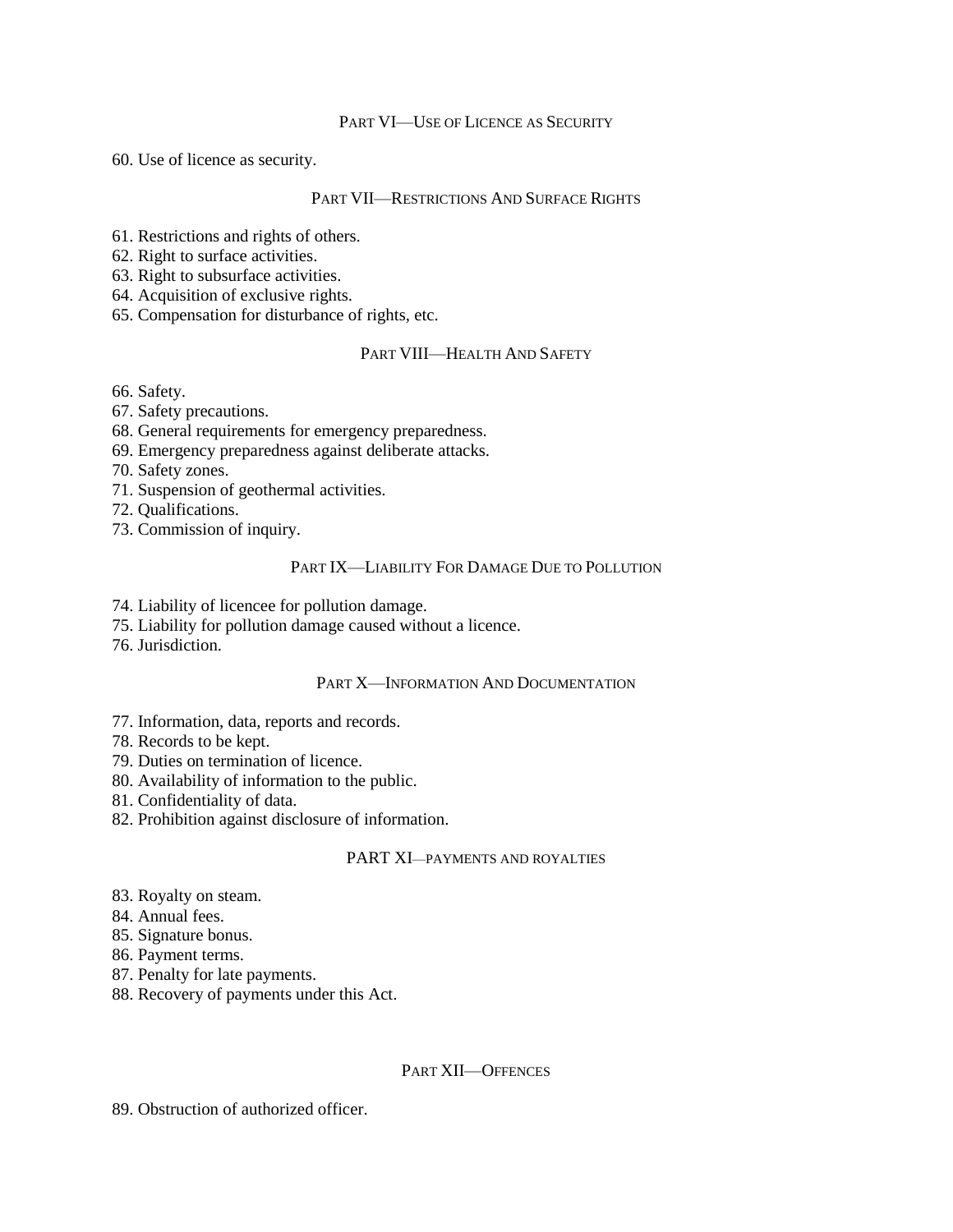90. Obstruction of licencee.

91. Conflict of interest.

92. Offences committed by body corporate.

93. Contravention of decisions and orders issued under this Act.

94. Miscellaneous offences.

#### PART XIII—MISCELLANEOUS

95. Regulatory supervision of geothermal activities.

96. Survey of wells and facilities.

97. Maintenance of property.

98. Agreements between affiliated companies.

99. Security for fulfillment of obligations.

100. Information required by Minister.

101. Powers of Geothermal Resources Commissioner.

102. Indemnity of the Republic of Uganda.

103. Regulations.

104. Code of practice.

105. Supremacy of this Act.

106. Compliance with conditions of licence.

107. Compliance with environmental principles.

108. Transfer of licence.

109. Surrender of licence.

110. Suspension and cancellation of licence.

111. Consequences of cancellation, surrender of rights or lapse for other reasons.

112. Force majeure.

113. Administrative and Judicial review

114. Use of geothermal resources for generation of electricity

115. Minerals discovered or extracted from geothermal activities

116. Amendment and savings.

PART XIV—TRANSITIONAL PROVISIONS

117. Continuation of licences.

#### **SCHEDULES**

SCHEDULE 1—CURRENCY POINT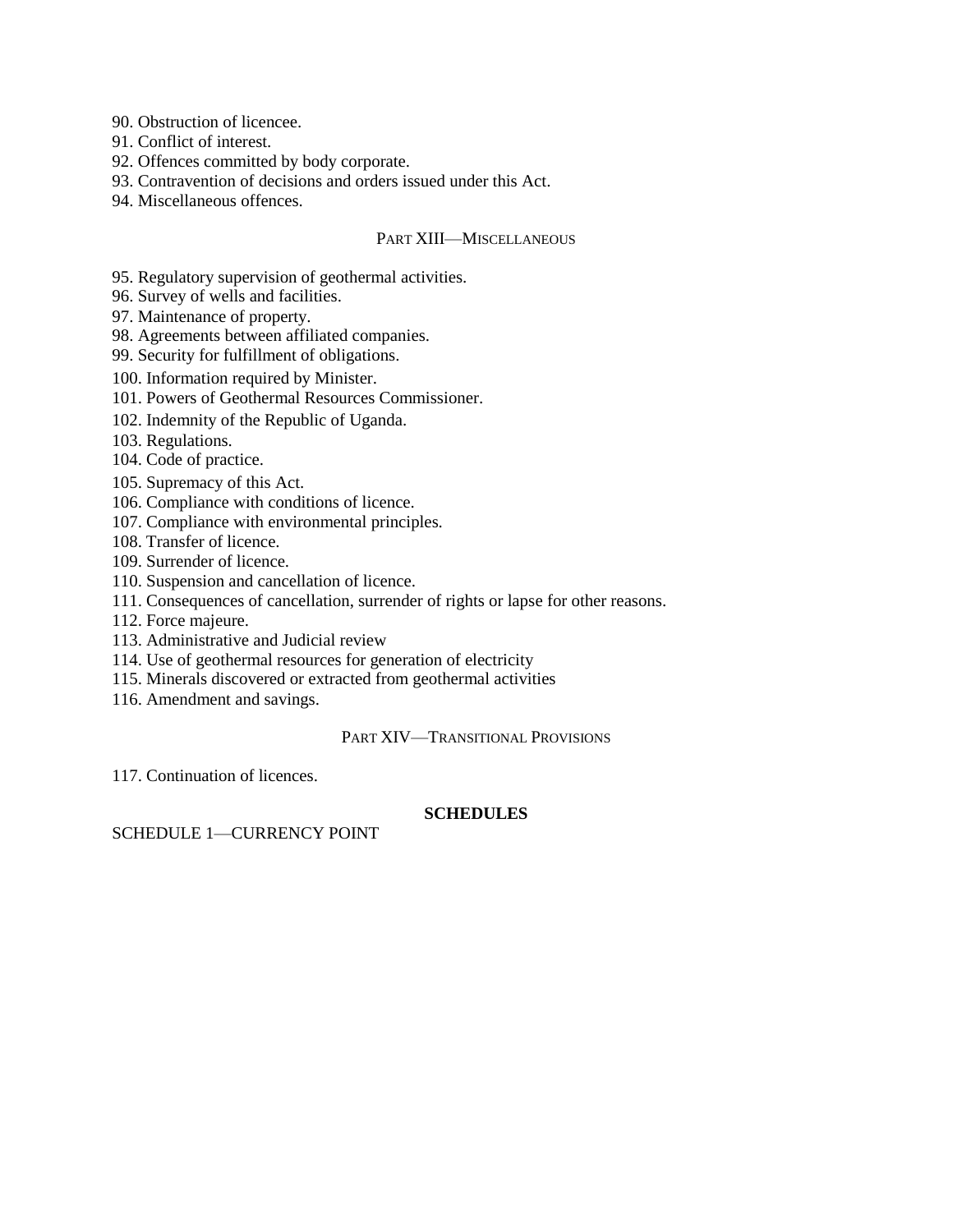# **THE DRAFT GEOTHERMAL RESOURCES DEVELOPMENT ACT, 20….**

**An Act to regulate geothermal exploration, development and production; to empower the Geothermal Resources Department of the Ministry of Energy and Mineral Development to participate in the development of geothermal resources and to regulate the licensing and participation of private entities in geothermal activities; to provide for an open, transparent and competitive process of licensing; to create a conducive environment for the promotion of exploration, development and production of Uganda's geothermal resources potential; to provide for efficient and safe geothermal activities; to provide for the cessation of geothermal activities and decommissioning of infrastructure; to provide for the payments arising from geothermal activities and for related matters.**

DATE OF ASSENT: …………………...

Date of Commencement: ………………..

BE IT ENACTED by Parliament as follows: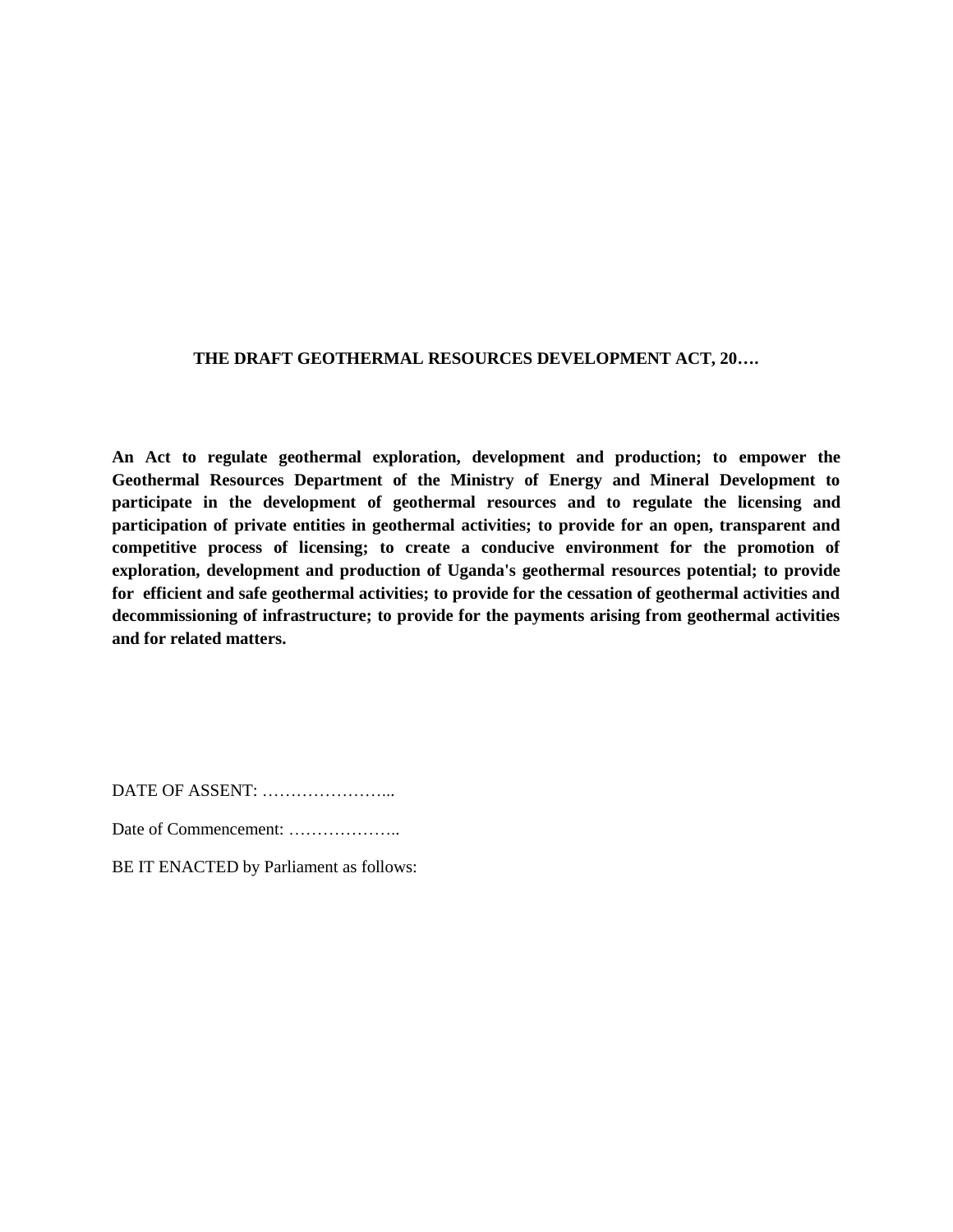# PART I—PRELIMINARY

#### **1. Purpose of the Act.**

The purpose of this Act is to operationalize the Geothermal Resources Policy of Uganda by;

- a) establishing an effective legal framework and institutional structures to ensure that the exploration and utilization of geothermal resources of Uganda is carried out in a sustainable manner that guarantees optimum benefits for all Ugandans, both the present and future generations;
- b) creating a conducive environment for the efficient management of geothermal resources of Uganda;
- c) establishing institutions to manage the geothermal resources and regulate the geothermal activities;
- d) ensuring public safety and protection of public health and the environment in geothermal activities;
- e) supporting the development of State participation and national content in geothermal resource development in Uganda; and
- f) ensuring transparency and accountability in the conduct of all activities regulated under this Act.

# **2. Interpretation.**

In this Act, unless the context otherwise requires—

"Act" means the Geothermal Resources Development Act;

"authorized officer" means an officer or other person acting under the authority of the Minister or the Commissioner under this Act;

"best geothermal industry practices" means the best available practices that are generally accepted as good, safe, transparent and efficient in carrying out geothermal activities and that can be applied globally under similar circumstances;

"code of practice" means a code of practice issued by the Minister.

"Commissioner" means the Geothermal Resources Commissioner of the Geothermal Resources Department of the Ministry of Energy and Mineral Development of Uganda.

"currency point" has the value assigned to it in Schedule 1;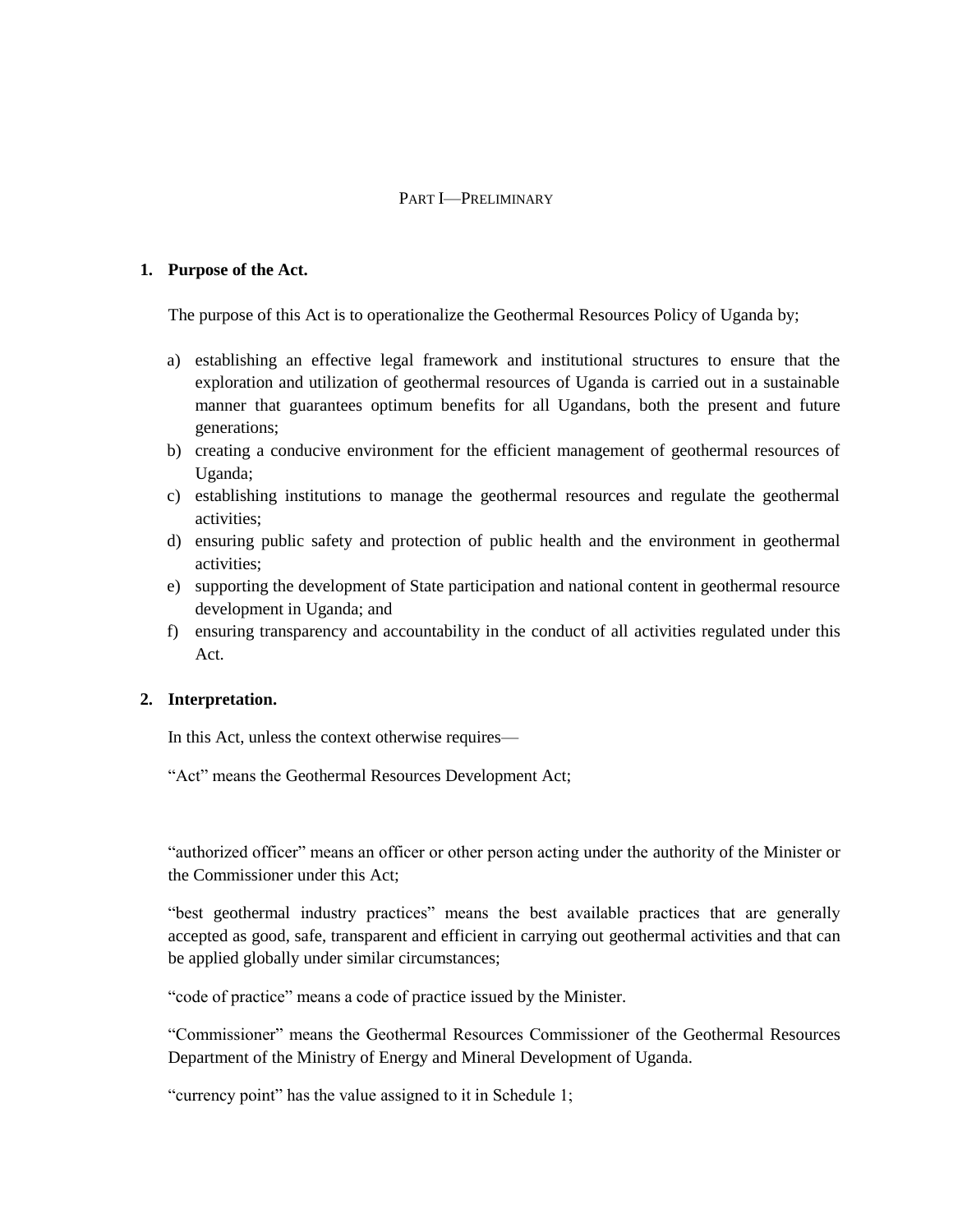"development" means the planning, placement, construction and installation of facilities needed for production of a geothermal resource;

"development area" means an area constituted within a geothermal area or geothermal areas which, following a commercial discovery of geothermal resources, has been delineated for production according to the terms of the geothermal resource agreement;

"Director" means the Geothermal Resources Director of the Geothermal Resources Department of the Ministry of Energy and Mineral Development of Uganda.

"discovery" means geothermal resources, not previously confirmed to have existed, and ascertained through drilling of a well or other means, and which are recoverable and can be measured by geothermal industry methods "discovery area" means the part of an exploration area comprising the geological feature, as outlined by the relevant geological or geophysical data, in which a discovery is located;

"drilling" means the perforation of the earth's surface for purposes of making a discovery, establishing the extent of a discovery, or production of the discovered geothermal resource;

"exploration" means the undertaking of activities, whether on land or water, for the purpose of discovering geothermal resources and includes geological, geophysical and geochemical surveys, and drilling of wells for the purpose of making a discovery and its appraisal;

"exploration area" means an area constituted within a geothermal area or geothermal areas that is, or can be, subject to a geothermal exploration licence;

"facility" means any structure, device or other associated installations or infrastructure and equipment constructed, placed or used in order to carry out geothermal resource production and development activities;

"geothermal activity" means planning, preparation, installation or execution of activities related to geothermal resources including reconnaissance, exploration, development, production, direct use of geothermal steam, transportation, and cessation of activities or decommissioning of facilities;

"geothermal area" means acreage which may be delineated for geothermal activities and includes part of a geothermal area as constituted;

"geothermal resource" means any product derived from and produced within the earth by natural heat; and includes steam, water and water vapour and a mixture of any of them that has been heated by natural heat whether as a direct product or resulting from other material introduced artificially into an underground formation and heated by natural heat;

"geothermal resource agreement" means an agreement for the purpose of geothermal resource activities entered into by Government and another person in accordance with this Act;

"land owner" means a person who holds or occupies land in accordance with the Land Act;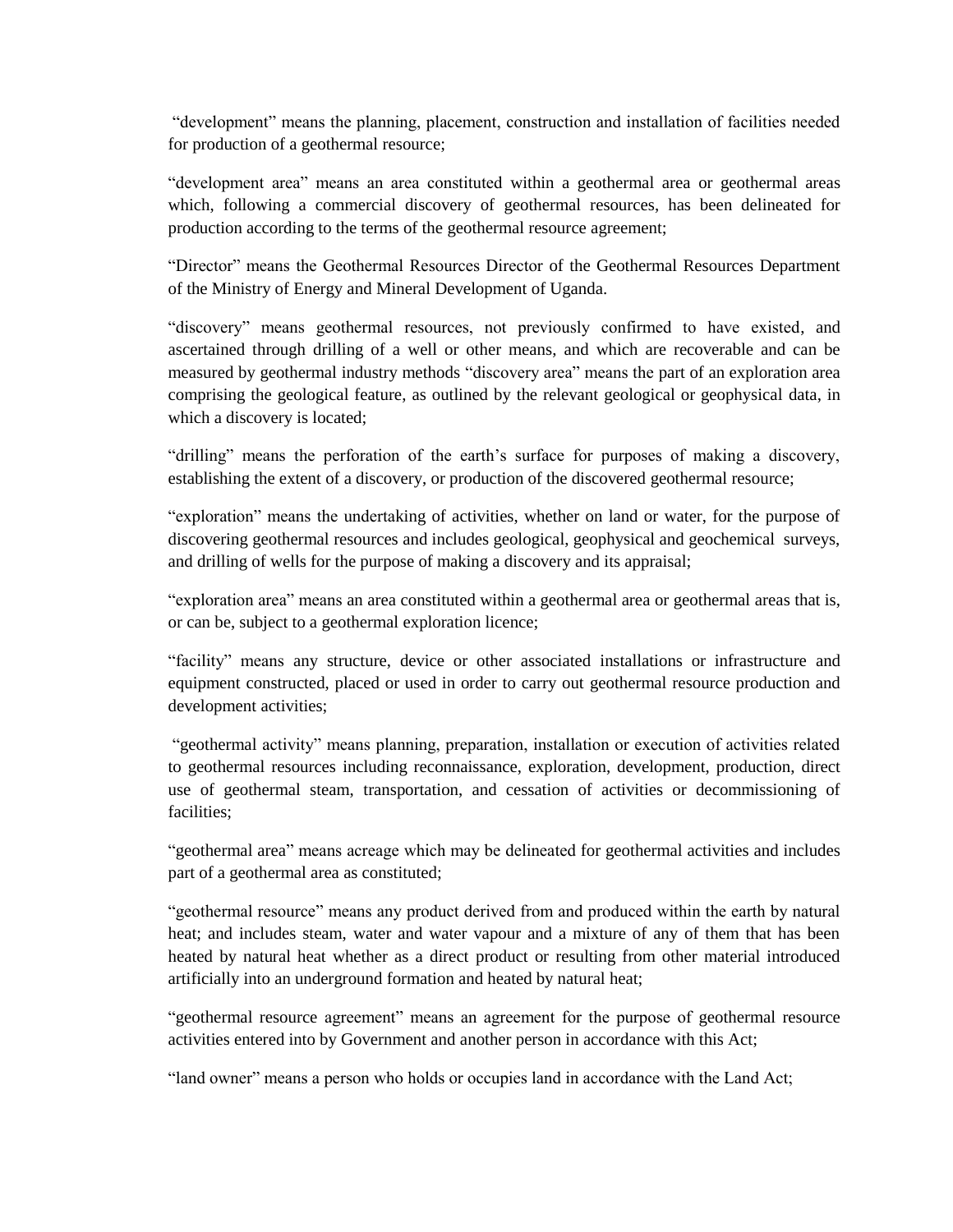"licence" means a licence issued under this Act;

"licencee" means a person to whom a licence is granted under this Act;

"mineral" has the meaning assigned to it under the Mining Act, 2003;

"Minister" means the Minister responsible for Energy and Mineral Development;

"NEMA" means the National Environment Management Authority;

"operator" means a licencee or any other entity carrying out on behalf of one or several licencees, the day to day management of geothermal activities;

"pollution" means any direct or indirect alteration of the physical, thermal, chemical, biological or radioactive properties of any part of the environment by discharging, emitting or depositing wastes or emitting noise so as to affect any beneficial use adversely, to cause a condition which is hazardous or potentially hazardous to public health, safety or welfare or to animals, birds, wildlife, fish or aquatic life, land and water sources or to plants or to cause a contravention of any condition, limitation or restriction which is subject to a licence under this Act;

"pollution damage" means damage or loss caused by pollution;

"production" means all activities relating to extracting geothermal resources from a reservoir or well and preparing it for evacuation from the steam field;

"reconnaissance" means the undertaking of preliminary geothermal activities for the purpose of acquiring geoscientific data on geothermal resource potential in a given area.

"regulations" means regulations made under this Act;

"reservoir" means a naturally occurring accumulation of underground geothermal resources;

"steam field" means a development area which hosts one or more reservoirs or wells from which geothermal resource production and development may be commercially undertaken;

"steam field development plan" means the steam field development plan referred to in section 34;

"transportation" means the movement of geothermal resource from the wellhead to the delivery point;

"Ugandan company" means a company locally incorporated in Uganda and having its majority shareholding comprised of Ugandan citizens, or where the majority shareholder is a company or companies, their majority shareholding is comprised of Ugandan citizens.

"waste" includes any matter prescribed to be waste and any matter whether liquid, solid, gaseous or radioactive which is discharged, emitted or released to the environment in such a volume, composition or manner as to cause an alteration of the environment;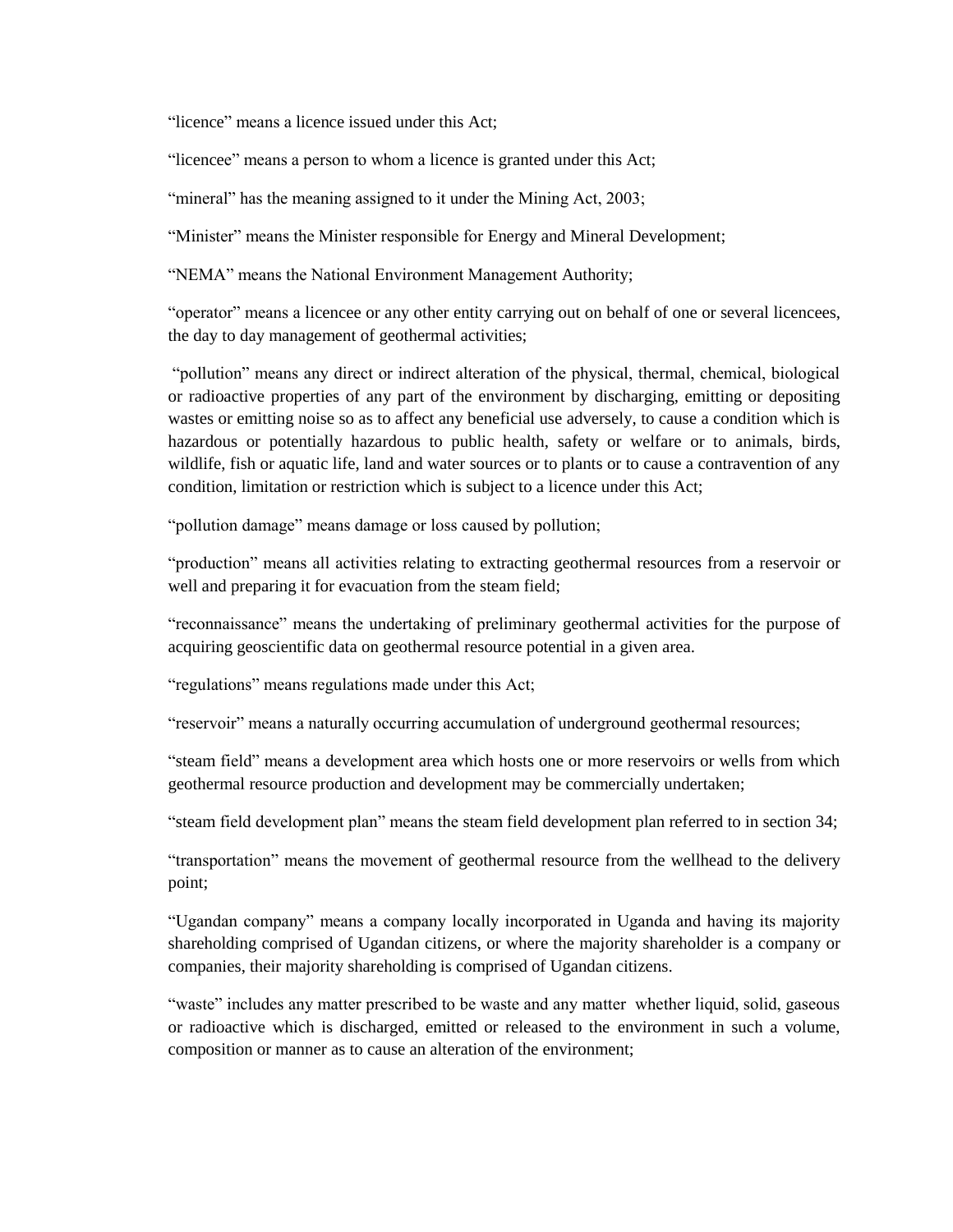"well" means a borehole obtained by the perforation of the earth's surface using conventional drilling either in a vertical, inclined or horizontal configuration, and drilled with the aim of making a discovery, an appraisal or production of geothermal resource.

# **3. Vesting of rights in geothermal resources.**

- (1) In accordance with the Constitution, the entire property in, and the control of geothermal resources in their natural condition in, on or under any land or waters in Uganda is vested in the Government on behalf of the Republic of Uganda.
- (2) For the avoidance of doubt, the Government of Uganda shall hold geothermal resource rights on behalf of and for the benefit of the people of Uganda.

# **4. Declaration of geothermal area.**

The Minister may, by notice in the Gazette, declare that any area of land where geothermal resources have been discovered or which is a source or is believed to be a source of geothermal resources shall be a geothermal area.

# **5. Prohibition of geothermal activities without authorization.**

- (1) Geothermal activities under Ugandan Jurisdiction shall not be conducted without an authorization, licence, licence or approval in accordance with this Act.
- (2) A person who contravenes subsection (1) commits an offence and is liable on conviction
	- a) if an individual, to a fine not exceeding one hundred thousand currency points or imprisonment not exceeding ten years or both; and
	- b) if a body corporate, to a fine not exceeding one million currency points.

# PART II—INSTITUTIONAL ARRANGEMENTS

# *The Minister*

# **6. Functions of the Minister.**

The Minister shall be responsible for;

- a) administrative review of decisions by the Director concerning the grant and revocation of licences;
- b) initiating, developing and implementing the geothermal resource policy;
- c) submitting draft legislation to Parliament;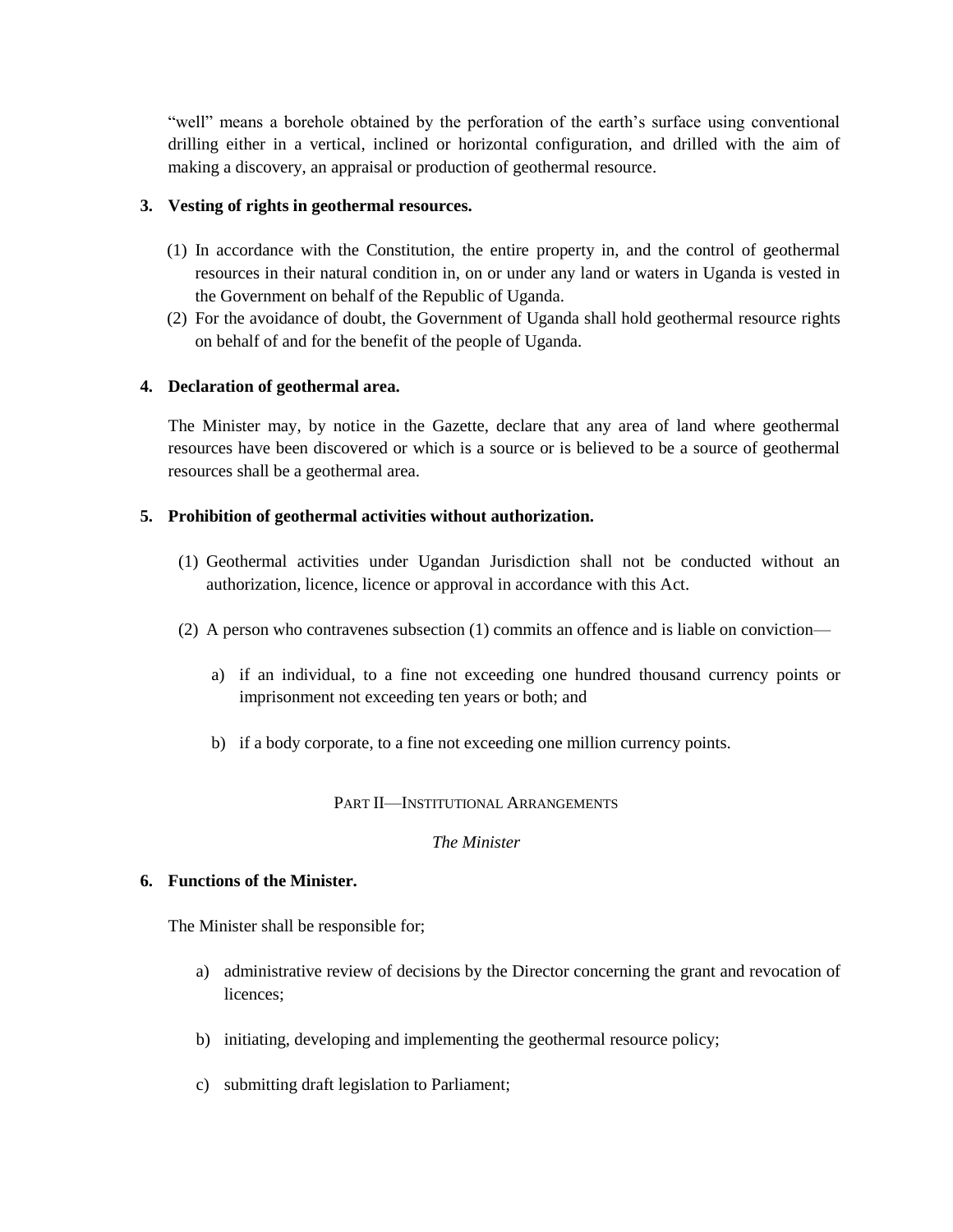- d) issuing geothermal resource regulations;
- e) promoting and sustaining transparency in the geothermal resources sector; and
- f) any other function incidental or consequential to his or her functions.

# **7. Directions by the Minister.**

- (1) The Minister may give directions in writing to the Commissioner with respect to the policy to be observed and implemented by the Commissioner.
- (2) The Minister shall cause a copy of any directions given to the Commissioner under subsection (1) to be published in the Gazette.

# *The Geothermal Resources Dierctor and Commissioner*

# **8. The Geothermal Resources Commissioner.**

The Act shall be administered by the Geothermal Resources Director and Commissioner who shall be the regulators of the geothermal resources sector.

# **9. Functions of the Geothermal Resources Director and Commissioner.**

- (1) The function of the Director shall be to grant and revoke licenses for geothermal activities in consultation with the Commissioner.
- (2) The function of the Commissioner is to promote the development and use of geothermal resources, monitor the exploration, development and production of geothermal resources in Uganda.
- (3) Without limiting the generality of subsection (1), the Commissioner shall
	- a) undertake promotion and development of geothermal activities through the Geothermal Resources Department with a view to increasing knowledge and understanding of the geothermal resource potential of the country
	- b) monitor and regulate geothermal activities;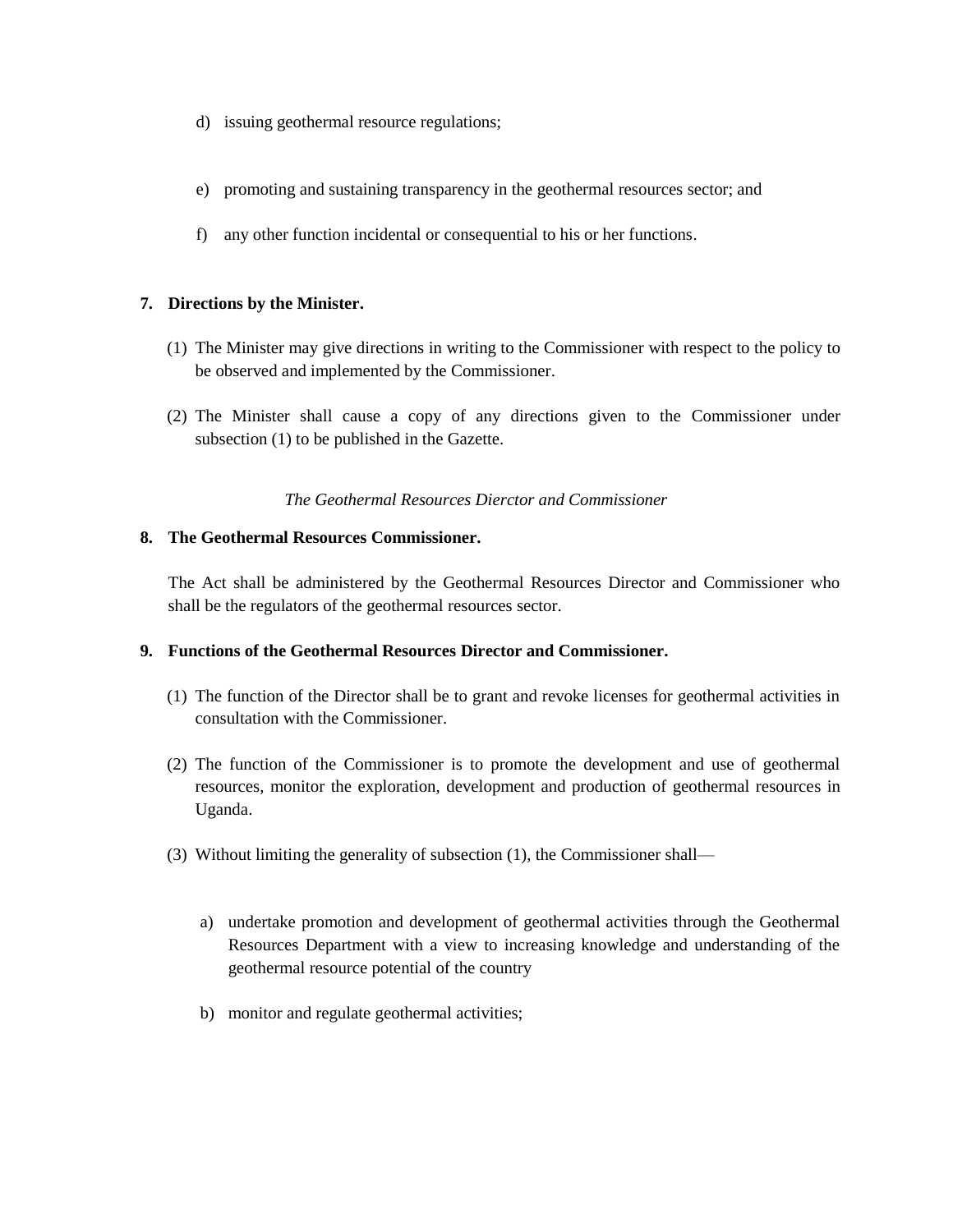- c) review steam field development plans and make recommendations to the Director for approval, amendment or rejection of the plans;
- d) negotiation and endorsement of geothermal resource agreements;
- e) ensure that licencees uphold laws, regulations, rules and contract terms;
- f) administer geothermal resource agreements;
- g) ensure optimal levels of production of geothermal resources;
- h) promote well planned, executed and cost-efficient operations;
- i) ensure the establishment of a central database of persons involved in geothermal activities, manage geothermal resource data and provide periodic updates and publication of the status of geothermal activities;
- j) take such action as is necessary to enforce the requirements in a licence or any regulations and to protect the health and safety of workers and the public;
- k) monitor conditions of licencees and their trade practices to ensure that competition and fair practice is maintained;
- l) provide information to the relevant department for the collection of taxes and fees from geothermal activities;
- m) ensure compliance by the licencees with this Act and regulations made under the Act; and
- n) perform any other function incidental or consequential to its functions under this Act.
- (4) The Commissioner shall, to the greatest extent possible and consistent with this Act, consult and co-operate with ministries, departments and agencies of Government having duties, aims or functions related to those of the Commissioner.

#### **10. Conduct of functions of the Geothermal Resources Dierctor and Commissioner.**

- (1) The Director and Commissioner shall perform his or her functions and exercise his or her powers in a manner that
	- a) is open and objective;
	- b) is fair and reasonable;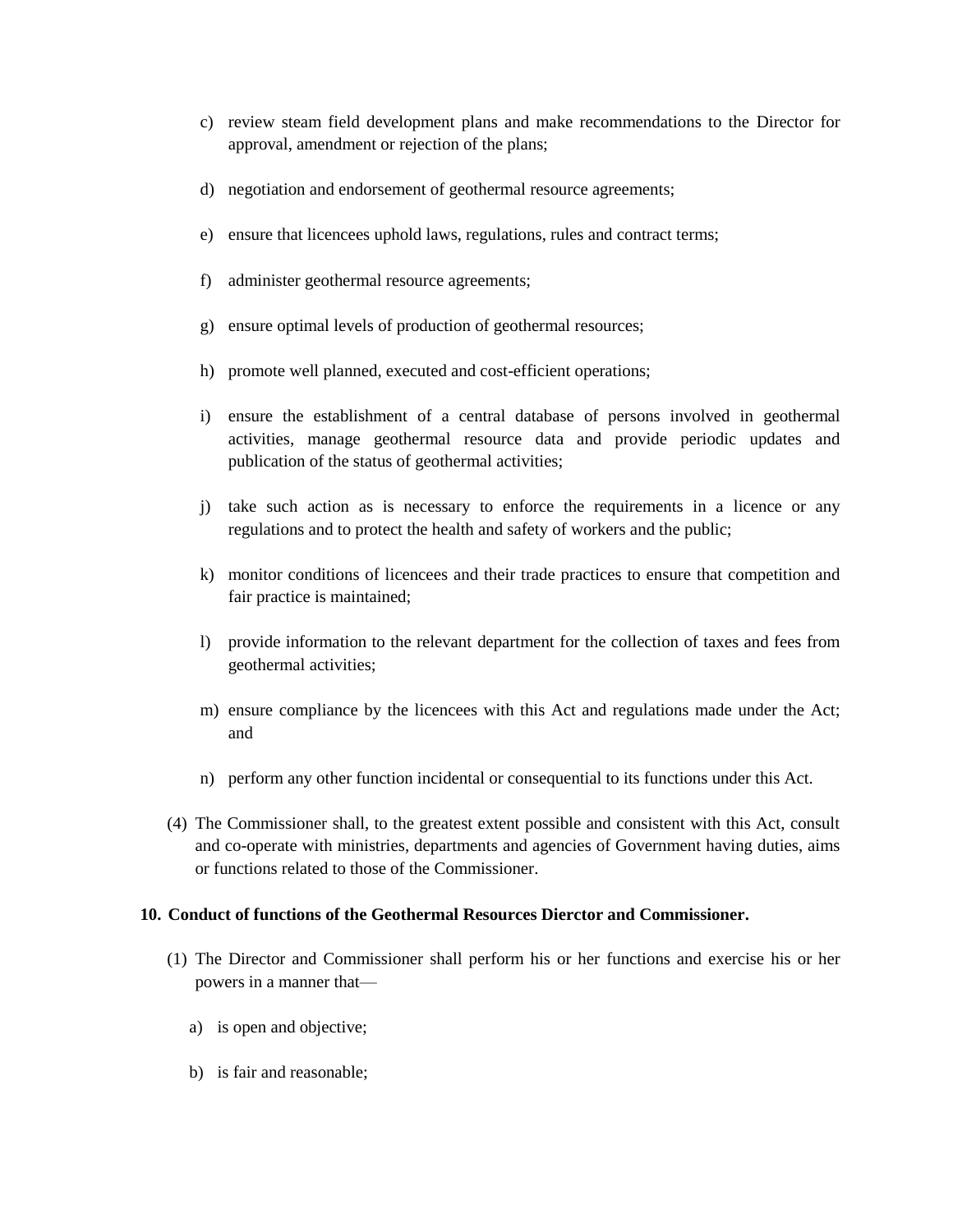- c) is non- discriminatory; and
- d) promotes fair competition.
- (2) Notwithstanding the general effect of subsection (1), the Commissioner shall, in the performance of his or her functions
	- a) promote efficiency, economy and safety on the part of licencees and the efficient and safe conduct of geothermal activities;
	- b) ensure that licencees carry out the geothermal activities which they are licenced to perform;
	- c) promote competition in geothermal resource activities;
	- d) ensure transparency in relation to the activities of the geothermal resource sector and the Commissioner; and
	- e) ensure a fair balance of the interests of the Government and other participants in the geothermal resource sector.

#### **11. Directions by the Geothermal Resources Commissioner.**

The Commissioner shall, by notice in writing served on a licencee, give to the licencee directions consistent with applicable law and best geothermal industry practices to ensure proper and optimal development of geothermal resources and to encourage best conservation practices in licenced areas.

#### PART III—LICENSING

# **12. Geothermal resource development activities undertaken by the Geothermal Resources Department, and agreements with Government.**

- (1) Notwithstanding any provision of this Act, the Geothermal Resources Department shall not be required to obtain any licence for purposes of carrying out geothermal activities.
- (2) The Geothermal Resources Department may carry our geothermal activities with the consent of the Minister, on its own or in partnership with the private sector in accordance with the provisions of the Public Private Partnerships Act, 2015.
- (3) The Director may, in addition to granting any licence, enter into a geothermal resources agreement on behalf of the Government relating to geothermal activities and, consistent with this Act, with any person with respect to the following matters—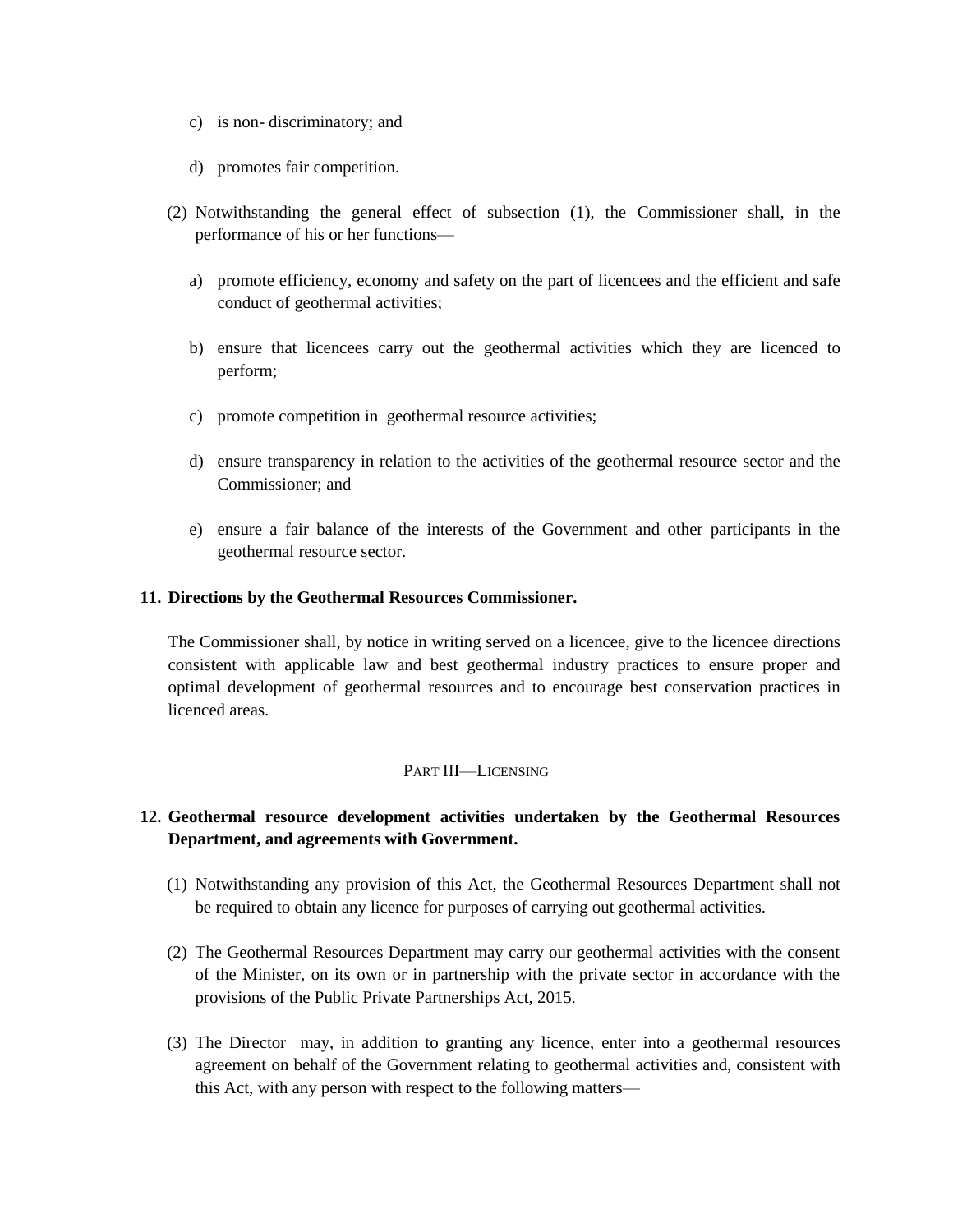- a) the grant of a licence;
- b) the conditions for granting or renewing a licence;
- c) the conduct by a person, of geothermal activities on behalf of any person to whom a licence is granted; and
- d) any other matter incidental or connected to the matters in paragraphs (a), (b) and (c).
- (4) The Director shall develop or cause to be developed a model production sharing agreement or any other model agreement as may be entered into by the Commissioner under this section which shall guide negotiations of any future agreements under this section.

#### *Geothermal Reconnaissance Licence*

#### **13. Application for geothermal reconnaissance licence.**

- (1) A person intending to carry out reconnaissance surveys shall apply to the Director for a geothermal reconnaissance licence.
- (2) An application for a geothermal reconnaissance licence shall be in the manner prescribed by regulations and shall be accompanied by the prescribed fee.

#### **14. Grant of geothermal reconnaissance licence.**

- (1) The Director may, on application duly made for a geothermal reconnaissance licence under section 13, issue the licence within ninety days after receipt of the application in such a manner and on such conditions as the Director may determine.
- (2) A geothermal reconnaissance licence shall be for a geographically delineated area.
- (3) Geothermal reconnaissance licences are exclusive and shall not be issued to different persons in respect of reconnaissance activities in the same area or areas.
- (4) A geothermal reconnaissance licence shall state
	- a) the date of issue of the licence;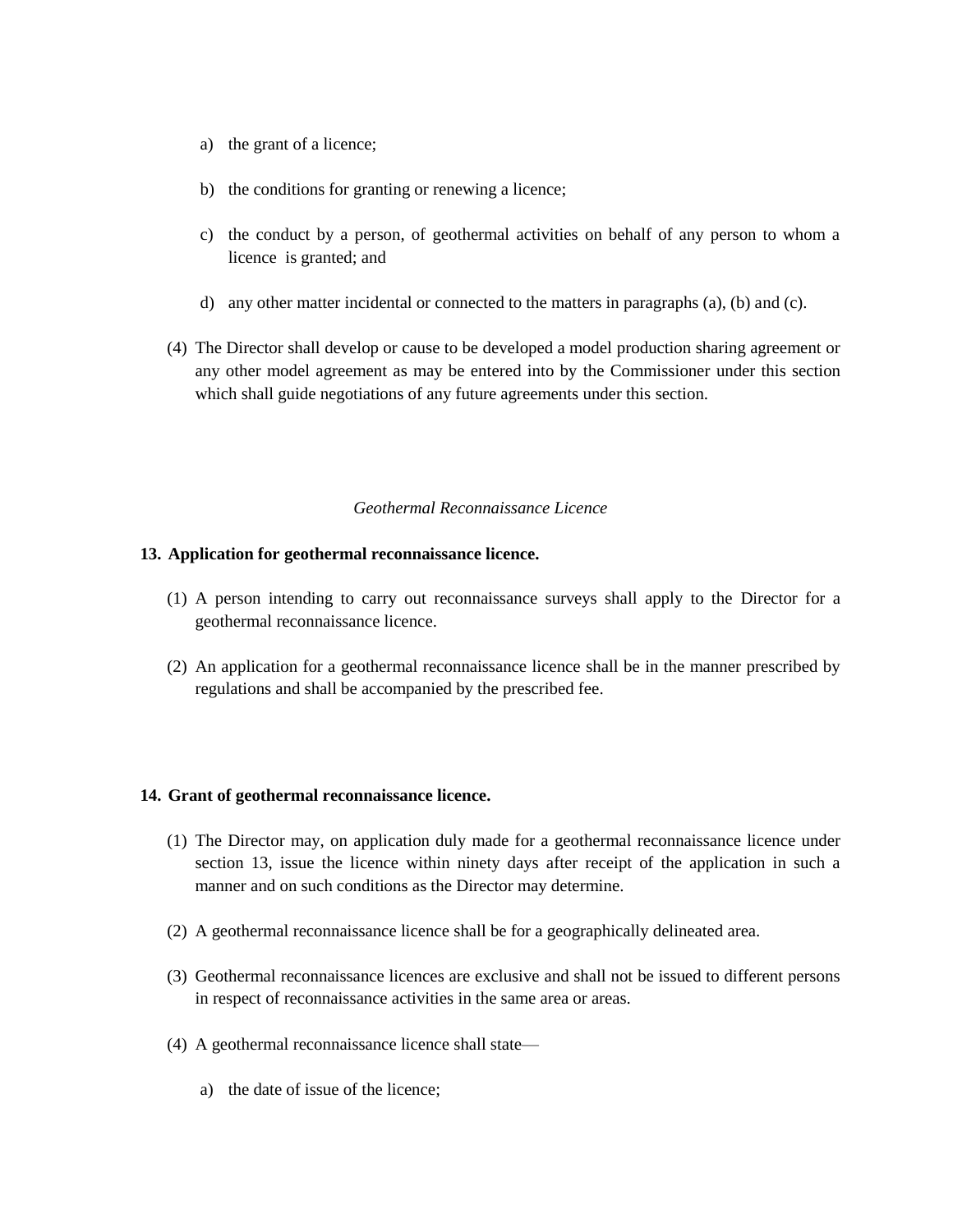- b) the area to which the licence relates;
- c) the type of survey activity, data, and expected results for which the licence is issued;
- d) the conditions on which the licence is issued; and
- e) the duration of confidentiality of the data collected.
- (5) It shall be a condition of every geothermal reconnaissance licence that the licencee gives the Commissioner free of charge a copy of the data collected.
- (6) The Commissioner shall announce all reconnaissance activities in the local languages, on local media, of the area where the licence applies and shall designate a local contact office from which or a person from whom the public can access information or register their concerns.

# **15. Activities authorized by geothermal reconnaissance licence.**

- (1) A geothermal reconnaissance licence may apply to a particular type of survey and may authorise shallow drilling for data calibration purposes.
- (2) Where reconnaissance activities are to be carried out in an area that is a gazetted habitat for wildlife, they shall be conducted in a manner that takes into account the breeding and migratory patterns of the wildlife in the area.

# **16. Duration of geothermal reconnaissance licence.**

Subject to this Act, a geothermal reconnaissance licence, unless otherwise determined under this Act, shall remain in force for eighteen months from the date of issue.

# *Geothermal Exploration Licence*

# **17. Announcement of areas for geothermal exploration licensing.**

- (1) The holder of a geothermal reconnaissance licence granted under Section 14, shall be entitled to apply for a geothermal exploration licence for the geothermal area over which the geothermal reconnaissance licence was granted, before or within three months after the expiry of the geothermal reconnaissance licence, provided he or she has complied with all terms and conditions of the geothermal reconnaissance licence to the satisfaction of the Commissioner.
- (2) Where a holder of a geothermal reconnaissance licence over a given geothermal area or areas does not apply for a geothermal exploration licence in accordance with subsection (1), or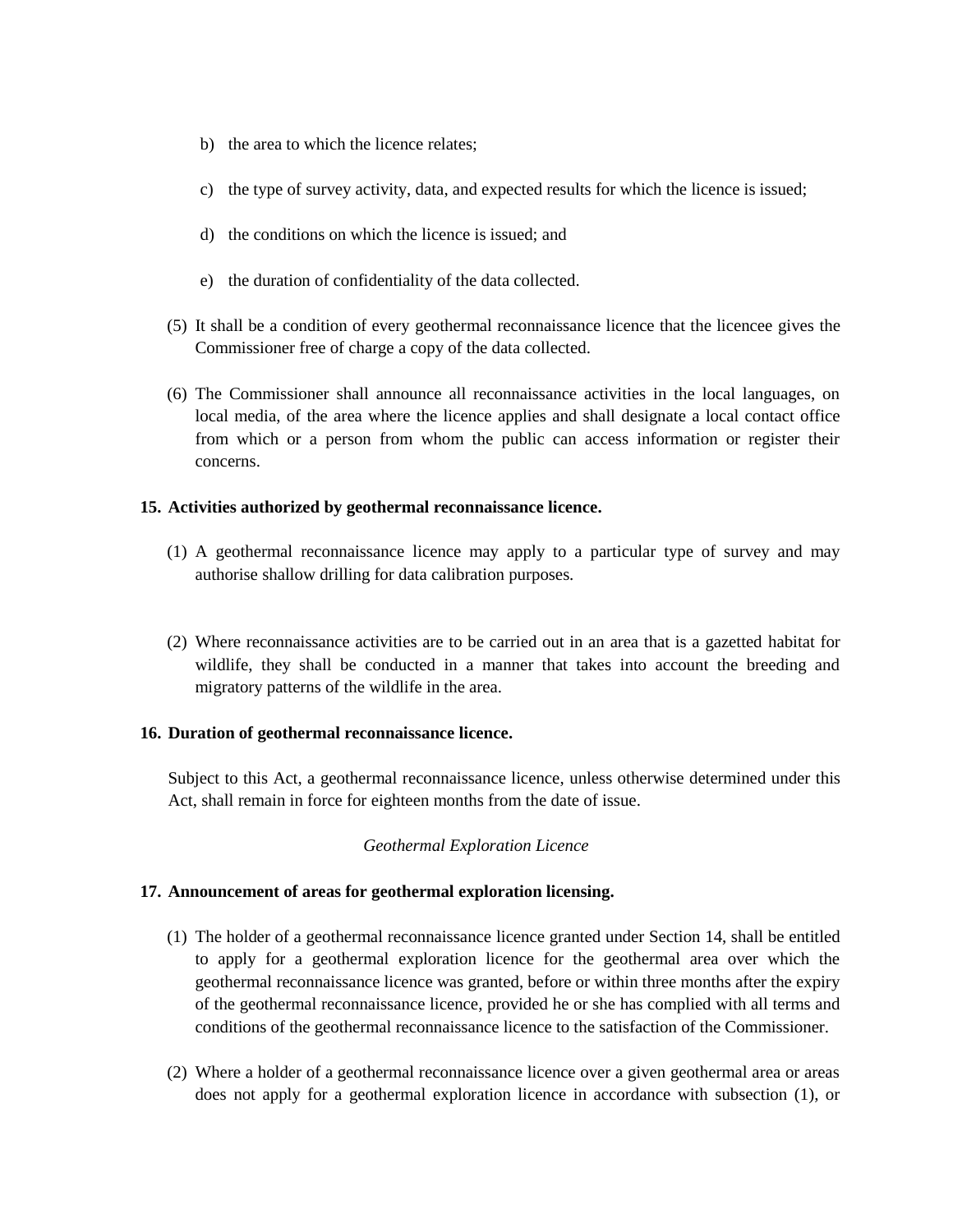where reconnaissance activities have been carried out by the Geothermal Resources Department over a given geothermal area or areas and the Geothermal Resources Department does not intend to carry out exploration activities in those areas, the Director shall announce those geothermal areas as being open for bidding for a geothermal exploration licence under this Act.

- (3) The announcement referred to in subsection (2) shall be published in the Gazette and in newspapers of national and international circulation and in other electronic and print media.
- (4) The announcement shall
	- a) state the geothermal area open for geothermal exploration;
	- b) stipulate a period for making applications; and
	- c) contain such information as the Director may consider necessary.
- (5) The bidding process shall be carried out in accordance with this Act and regulations made under this Act.

# **18. Direct applications.**

- (1) Notwithstanding section 17, the Director may, in exceptional circumstances, in consultation with the Minister, receive direct applications for a geothermal exploration licence.
- (2) For purposes of subsection (1), the exceptional circumstances may include
	- a) where invitations for bids have been sent out and no application has been received;
	- b) where the application is in respect of a reservoir within a licenced geothermal area which extends into an unlicenced geothermal area;
	- c) Any other circumstances which in the reasonable opinion of the Director upon consent from the Minister, justifies direct applications.

# **19. Application for geothermal exploration licence.**

(1) A person intending to carry out geothermal exploration activities shall apply to the Director for a geothermal exploration licence upon completion of reconnaissance activities in accordance with Section 17 (1), or in response to announcement under section 17 (1) or as a direct application under section 18.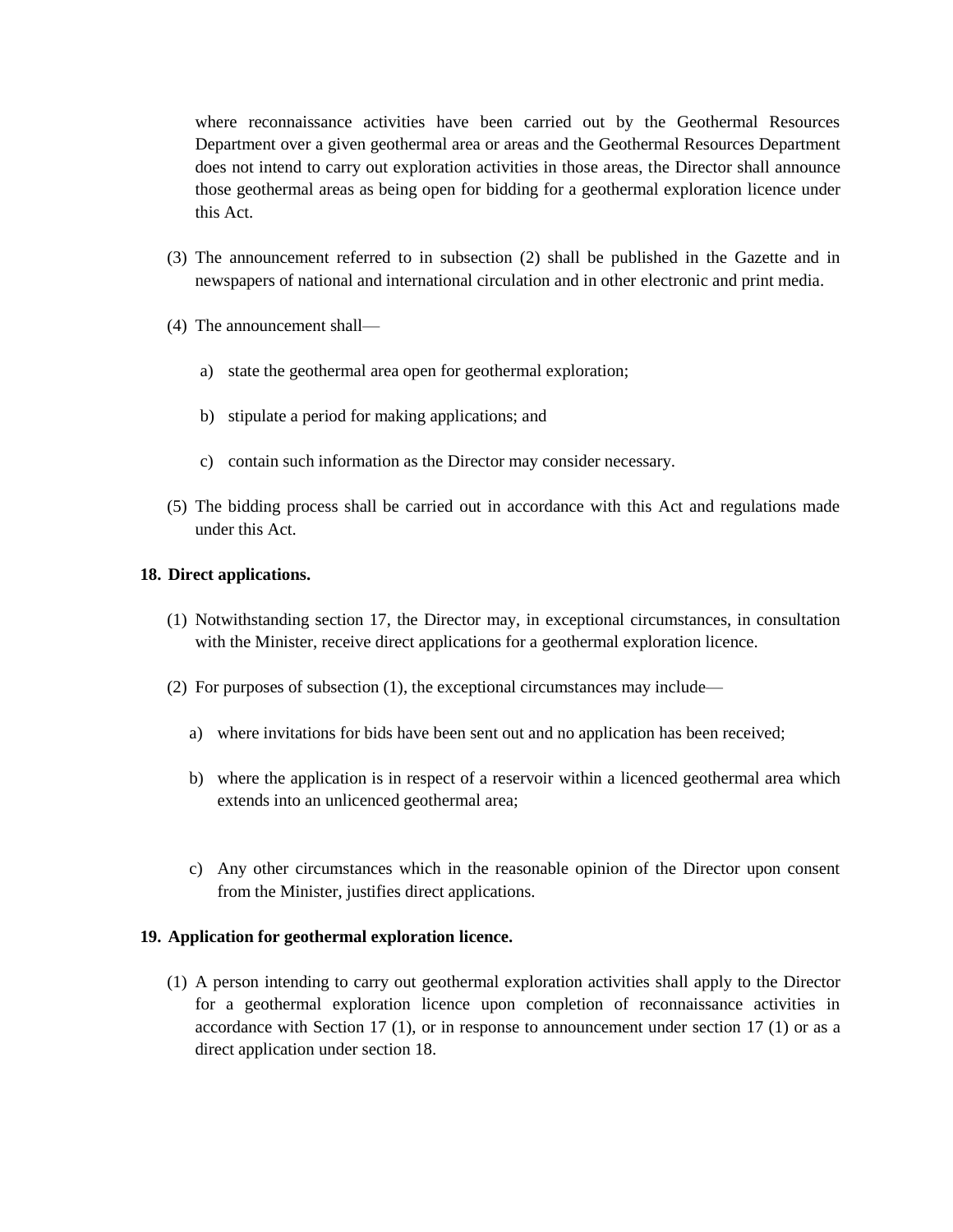- (2) An application for a geothermal exploration licence shall be in writing and shall be accompanied by the prescribed fee.
- (3) An application for a geothermal exploration licence shall
	- a) give in respect of the applicant or, if there is more than one applicant, of each applicant, making the application
		- i. in the case of an individual, his or her full name and nationality;
	- ii. in the case of a body corporate, its name and place of incorporation, the names and nationality of the directors or equivalent officers and, if the body corporate has share capital, the name of any person who is the beneficial owner of more than five percent of the issued share capital;
	- b) identify the geothermal area or geothermal areas in respect of which it is made;
	- c) give or be accompanied by a statement giving particulars of work and the minimum expenditure proposed for the geothermal area or geothermal areas over which the licence is sought;
	- d) give information on the financial status and the technical and industrial competence and experience of the applicant; and
	- e) give or be accompanied by a statement giving particulars of the applicant's proposals with respect to the employment and training of citizens of Uganda, and may set out any other matter which the applicant wishes the Director to consider.
- (4) The Director shall, within sixty days after receipt of an application for a geothermal exploration licence, confirm in writing to the applicant that the application is complete in all aspects.
- (5) Where the application is incomplete, the Director shall inform the applicant accordingly
	- a) where there was a bidding round, the application will be rejected by the Director; and
	- b) where there was no bidding, the applicant may re-submit the application.
- (6) The Director shall require an applicant—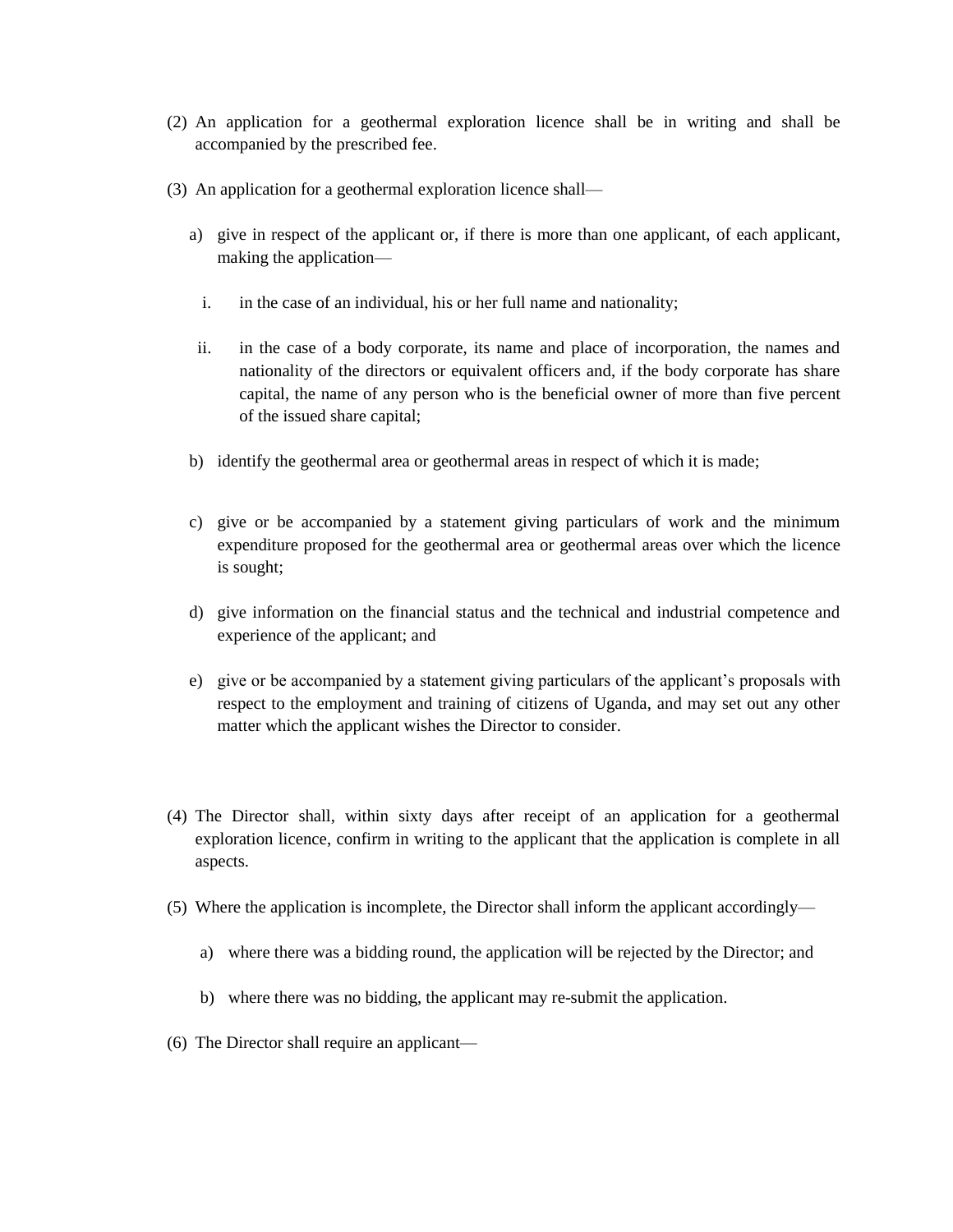- a) to make arrangements as may be satisfactory to the Director for the execution of a bond or other form of security for the performance and observance of the conditions to which the licence may be subject; and
- b) to take the necessary insurance policies to protect against liabilities that may arise as a result of activities done under the geothermal exploration licence.

# **20. Publication of notice of applications.**

- (1) The Director shall, within fourteen days after receiving an application under section 17 (1) or a direct application under section 18, cause a notice of the application to be published in the Gazette and in at least one national newspaper of wide circulation in Uganda.
- (2) A notice published under subsection (1) shall
	- a) indicate the receipt of the application for a geothermal exploration licence;
	- b) contain a description of the nature and location of the proposed undertaking;
	- c) inform members of the public that the application may, within the limits of commercial confidentiality, be inspected at the offices of the Director; and
	- d) invite directly affected persons and local authorities in areas affected by the application who object to the granting of the licence, whether on personal, environmental or other grounds, to lodge with the Director an objection in writing within a specified time.

# **21. Objection to proposed geothermal exploration activity.**

- (1) A person affected by a proposed exploration activity may lodge with the Director an objection in writing to the grant of a geothermal exploration licence, setting out the grounds of the objection.
- (2) The Director shall consider the objection raised under subsection (1) and make a decision within fourteen days.
- (3) Where the Director upholds the objection, the geothermal exploration licence shall not be granted.
- (4) Where the Director dismisses the objection, the Director may grant the geothermal exploration licence.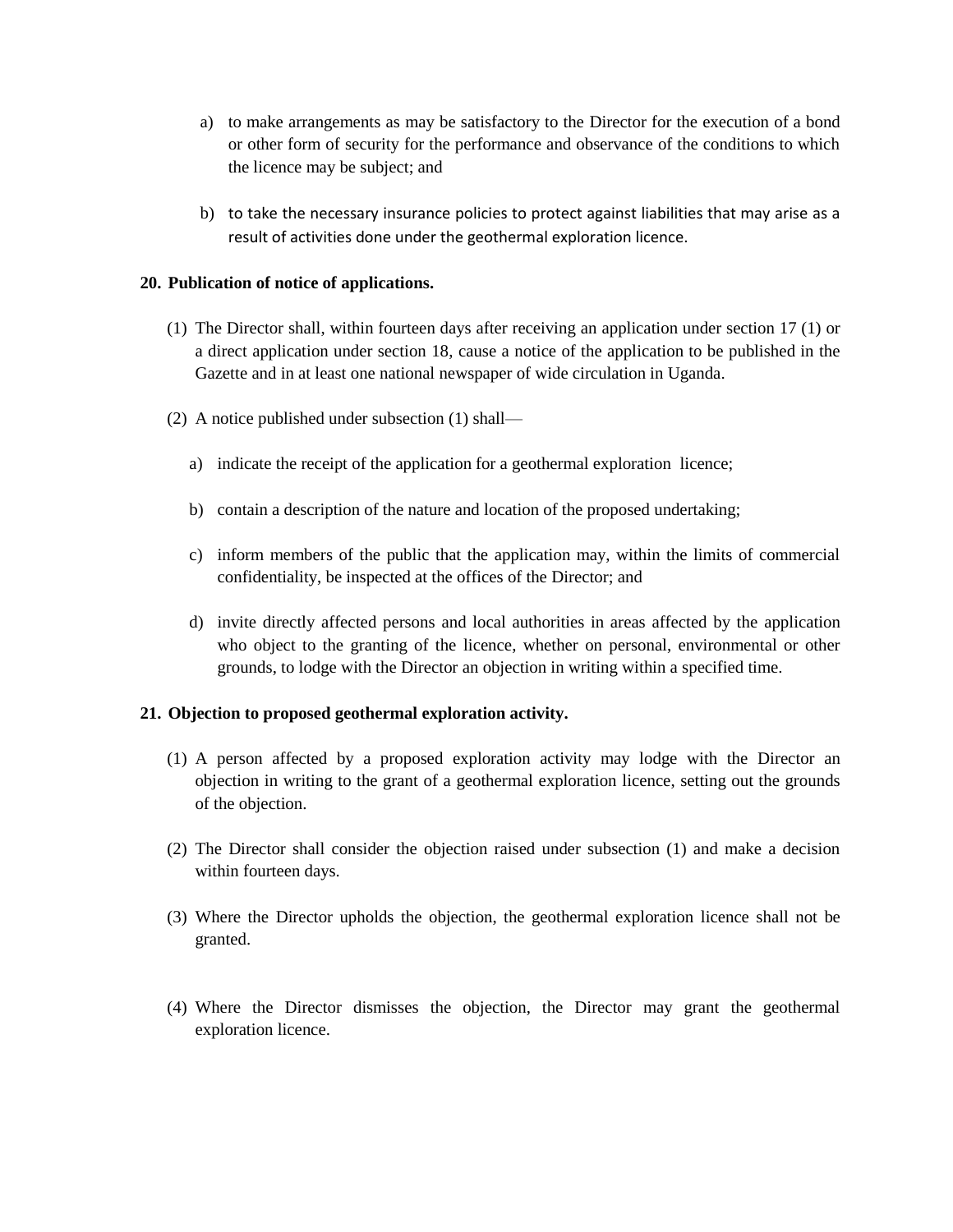- (5) A person aggrieved by the decision of the Director under subsection (2) after having lodged an objection under subsection (1), may seek administrative review against the decision in accordance with Section 113.
	- c)

# **22. Duration for processing of applications for geothermal exploration licence.**

The Director shall process all applications for exploration licences expeditiously and in any case not later than one hundred and eighty days after receipt of the application.

# **23. Grant of geothermal exploration licence.**

- (1) Subject to the provisions of this Act, the Director may on an application duly made, grant, on such conditions as it may determine, a geothermal exploration licence in respect of any geothermal area or geothermal areas.
- (2) A geothermal exploration licence shall not be granted in respect of a geothermal area which is, comprised in a licence already granted.

# **24. Contents of geothermal exploration licence.**

- (1) A geothermal exploration licence shall state
	- a) the date of grant of the licence;
	- b) the exploration area to which the licence relates; and
	- c) the conditions on which the licence is granted.
- (2) There may be included in a geothermal exploration licence, a provision with respect to the exercise by the Government, or a person identified in the licence, of an option to acquire on stipulated terms, or on terms to be agreed, an interest in any venture for the production of geothermal steam which may be carried on in any geothermal area or geothermal areas to which the licence relates.

#### **25.** . **Rights conferred by geothermal exploration licence.**

A geothermal exploration licence shall confer on the licencee, subject to the provisions of this Act and to the conditions specified in the licence or to which the licence is otherwise subject, the exclusive right to explore for geothermal resources, and to carry on such geothermal activities and execute such works as may be necessary for that purpose, in the exploration area.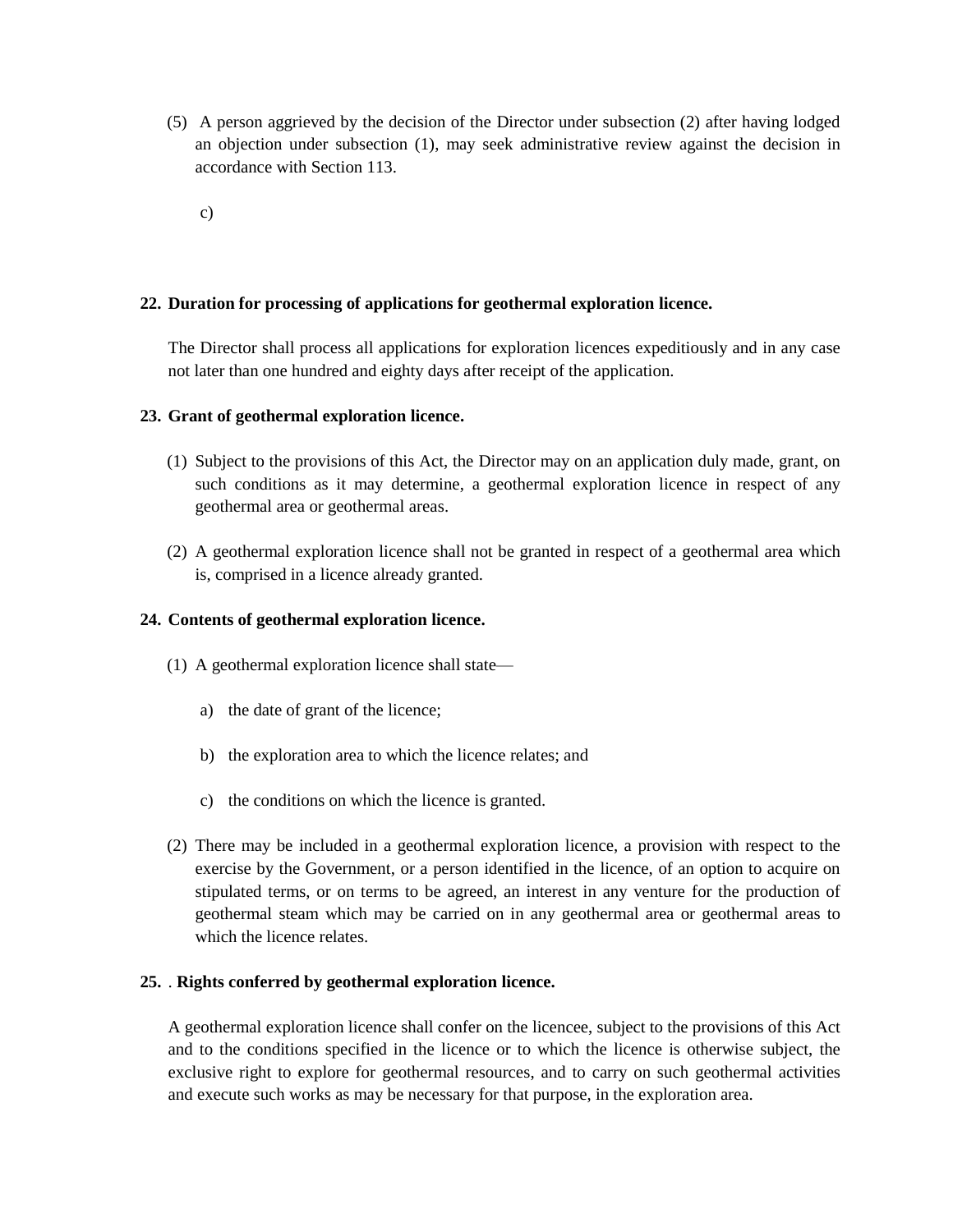# **26. Duration of geothermal exploration licence**.

Subject to this Act, a geothermal exploration licence unless otherwise determined under this Act shall remain in force—

- a) for the period stipulated in the licence but not exceeding two years after the date of the grant of the licence;
- b) for a subsequent period not exceeding two years where the licence is renewed except that the licence shall not be renewed more than twice;

# **27. Application for renewal of geothermal exploration licence.**

- (1) The holder of a geothermal exploration licence may apply for renewal of the licence.
- (2) An application for the renewal of a geothermal exploration licence shall be made not later than ninety days before the day on which the licence is due to expire; but the Director may, where he or she reasonably deems fit, accept an application for the renewal of a geothermal exploration licence made later than ninety days before, but not in any case after, the date of expiry of the licence.
- (3) An application for the renewal of a geothermal exploration licence shall be accompanied  $by$ 
	- a) particulars of the work carried out in and the amount of money expended in respect of the exploration area during the term of the licence up to and including a date that is not earlier than fourteen days prior to the date of the application, or where the application is for a second renewal of the licence, during the period of the first renewal of the licence up to and including a date that is not earlier than fourteen days prior to the date of the application;
	- b) the applicant's proposals for minimum work programmes and expenditure in respect of the licence area and, in particular, details of the programme to be carried out in the first year of the renewal period being applied for; and
	- c) any other information that the applicant wishes the Director to consider.

# **28. Renewal of geothermal exploration licence.**

(1) Subject to subsection (2), on application duly made for the renewal of a geothermal exploration licence, the Director may grant a renewal of the licence.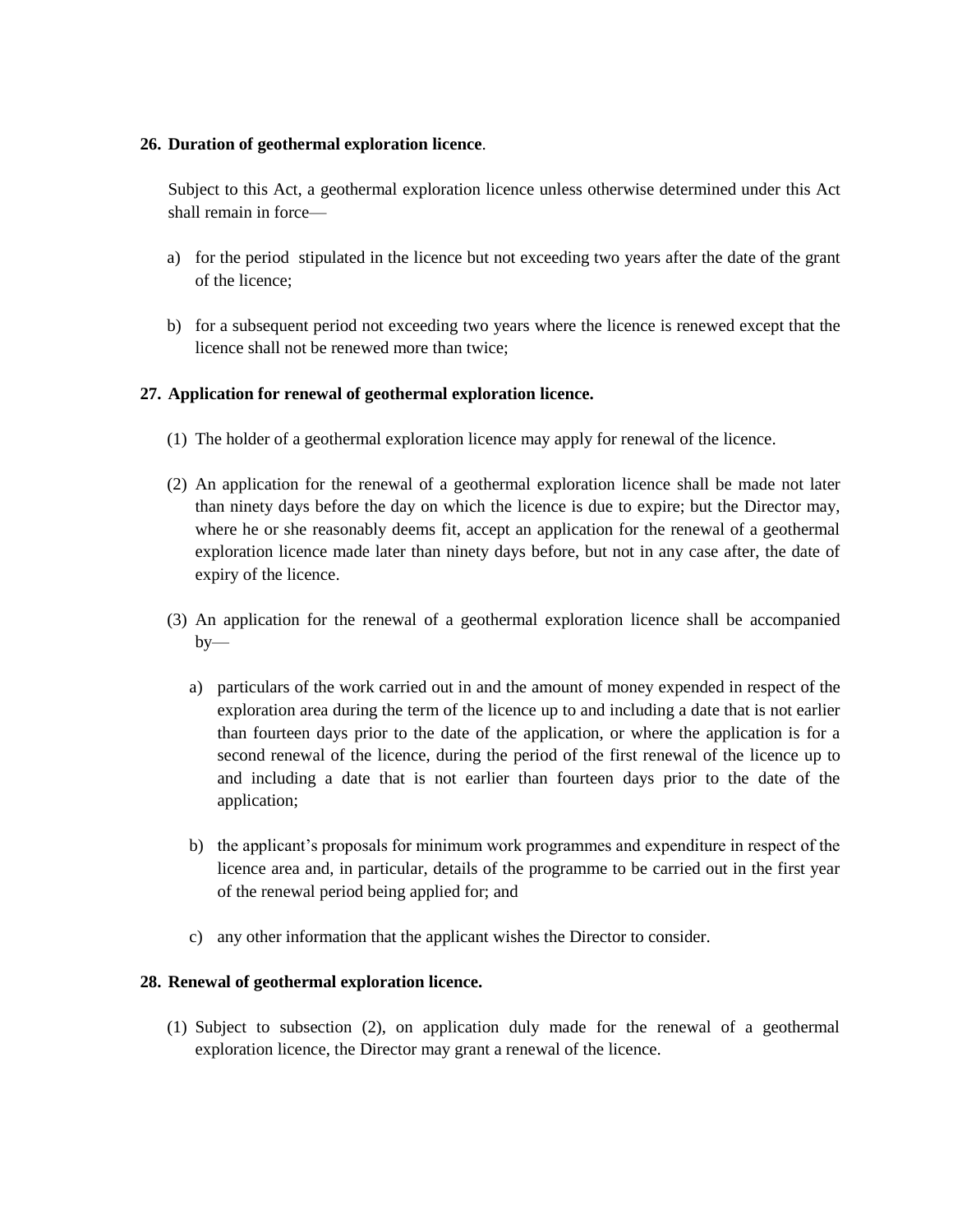- (2) The Director shall decline to renew a geothermal exploration licence where the licencee has violated the provisions of this Act or any conditions of the licence.
- (3) The Director shall not refuse to grant a renewal of a geothermal exploration licence on the ground that the application for renewal does not meet the requirements of section 27(3) unless
	- a) he or she has notified the licencee of his or her intention to do so, specifying the respects in which the application fails to meet those requirements; and
	- b) he or she has given the licencee an opportunity, within such reasonable time as the Director may specify, to amend the application or to submit a fresh application.

# **29. Exploration for geothermal resources**.

A geothermal exploration licencee shall—

- a) commit to and carryout a minimum work programme in both the primary exploration term and any subsequent extension;
- b) explore the licenced area, using geological, geophysical and any other acceptable methods of exploration for the purpose of identifying prospects;
- c) in accordance with the work programme, commence seismic surveying which shall continue until the licence area has been fully surveyed;
- d) drill a minimum number of wells after the primary exploration period;
- e) submit to the Commissioner quarterly, or at such other intervals as may be prescribed, exploration activity reports and such other information as may be prescribed; and
- f) carry out any other exploration activity stipulated in the minimum work programme.

# **30. Notification of discovery of geothermal resource.**

- (1) Where a discovery of geothermal resources is made by the licencee in an exploration area, the licencee shall
	- a) immediately inform the Commissioner of the discovery;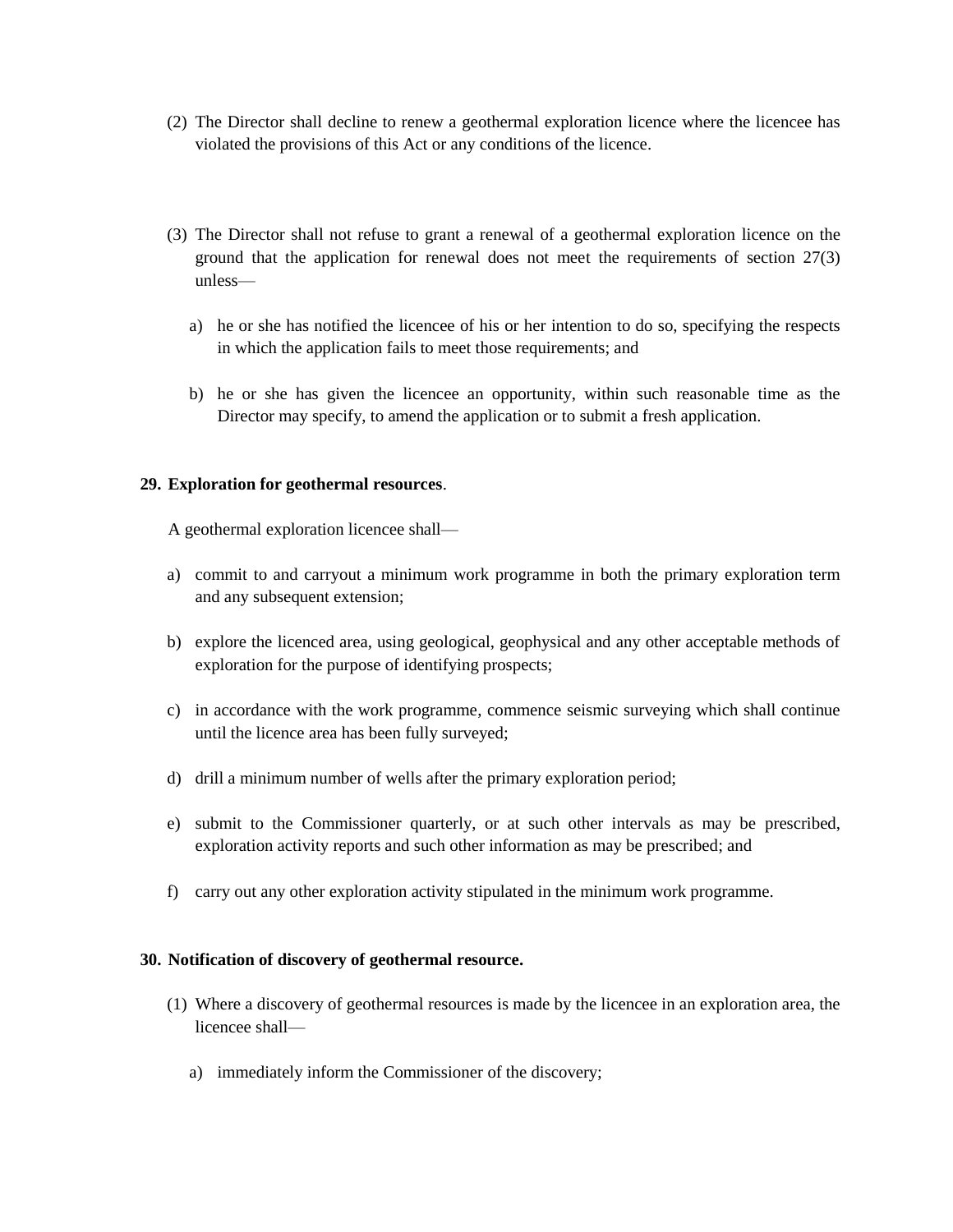- b) within a period of thirty days after the date of the discovery, submit to the Commissioner particulars in writing of the discovery;
- c) promptly run tests in respect of the discovery and undertake a technical evaluation of the discovery; and
- d) submit the technical evaluation report to the Commissioner as soon as it is complete.
- (2) The licencee shall, within two years take all steps that are reasonable, in the circumstances relating to the discovery, to draw up and carry out an appraisal programme for the purpose of delineating and confirming the geothermal reservoir to which that discovery relates in terms of estimating the quantity of recoverable geothermal resources in the reservoir.
- (3) The Commissioner may upon application by the licencee, extend the appraisal period referred to in subsection (2) for a period not exceeding two years.
- (4) The licencee shall submit the programme for the appraisal in subsection (2) to the Commissioner for approval and the Commissioner shall within sixty days either approve the programme or direct for further clarifications or modifications to be made to the programme prior to approval.
- (5) Notwithstanding subsection (2), the licencee shall not be under any obligation to appraise a discovery if, within thirty days from the date on which the technical evaluation report has been submitted to the Commissioner pursuant to section  $30(1)$  d), the licencee has, by notice in writing, informed the Commissioner that the discovery is of no commercial interest and no potential commercial interest.
- (6) Where geothermal resources are discovered in an exploration area, the Commissioner may require by notice in writing served on the licencee from time to time to submit in writing within the period specified in the notice particulars of any matter relating to the discovery specified by the Commissioner in the notice.

# **31. Direction that discovery area ceases to be part of exploration area.**

- (1) Where, following the discovery of geothermal resources in a geothermal exploration area, the holder of the geothermal exploration licence
	- a) has informed the Commissioner, by notice in writing that the discovery is of no commercial interest and no potential commercial interest; or
	- b) does not within the period specified in section 32 (2) apply, in respect of that discovery, for a geothermal production licence,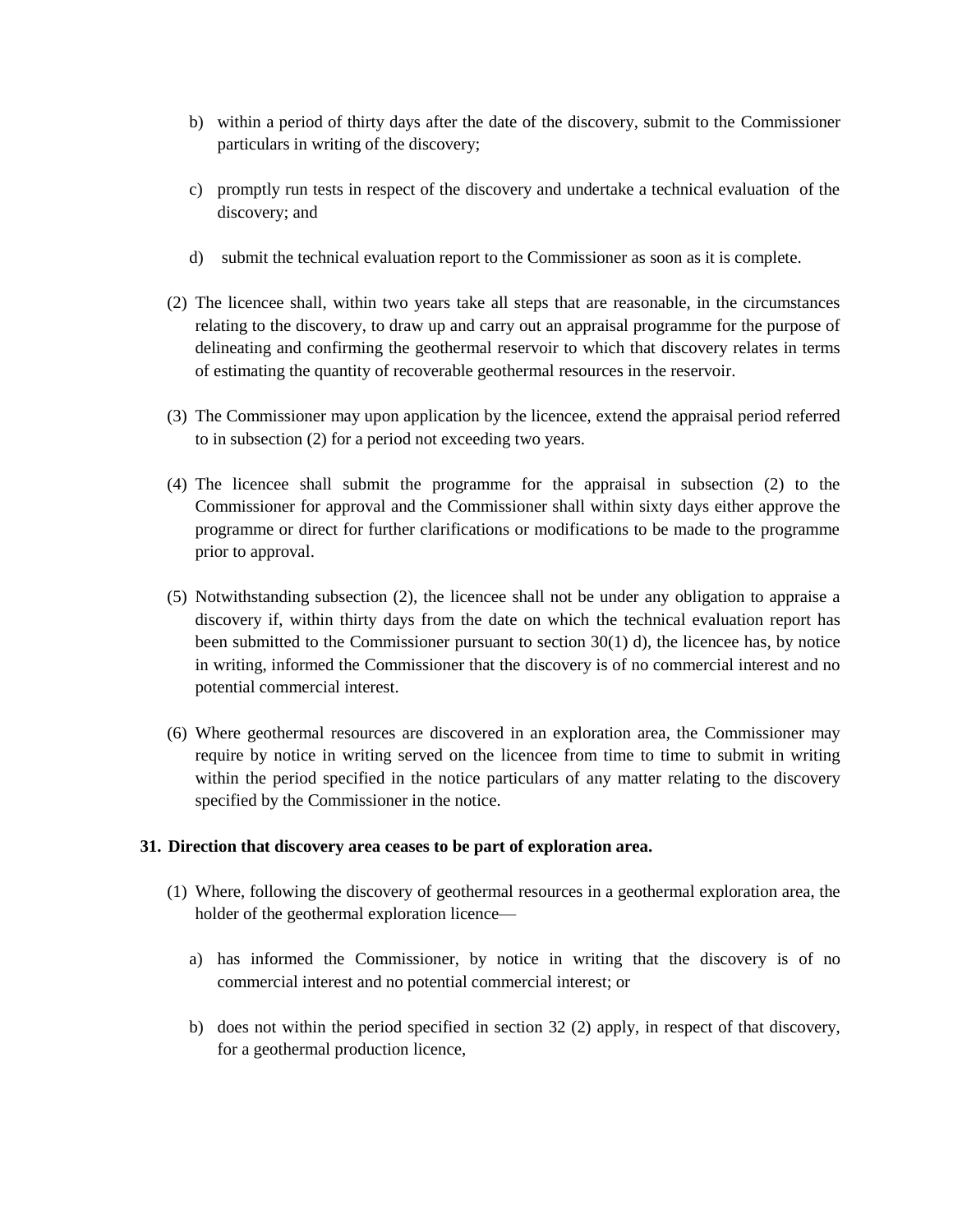the Commissioner may, subject to any applicable terms and conditions set out in a geothermal resource agreement, by notice in writing to the licencee, direct that the discovery area in which that discovery is located shall cease to form part of the geothermal exploration area.

- (2) A direction by the Commissioner under subsection (1) shall be given
	- a) in the case referred to in subsection  $(1)(a)$ , not later than six months after the date on which the licencee gives the notice in writing to the Commissioner;
	- b) in the case referred to in subsection (1) (b), not later than six months after the date on which the period referred to expires.

# *Geothermal Production Licence*

# **32. Application for geothermal production licence.**

- (1) The holder of a geothermal exploration licence who has made a discovery of geothermal resources in his or her exploration area shall have the first option to apply for the grant of a geothermal production licence over such exploration area which is shown to contain a commercially viable geothermal reservoir or part of a commercially viable geothermal reservoir.
- (2) An application under subsection (1) shall be made within one year after the date on which the technical evaluation of the test results was submitted to the Commissioner or within such longer period as the Director may allow or as may be stipulated in the geothermal resource agreement.
- (3) Subject to subsection (1), a person may apply for a geothermal production licence under this section in respect of an exploration area which he or she satisfies the Director that it contains a geothermal reservoir or part of a geothermal reservoir notwithstanding that he or she does not hold a geothermal exploration licence in respect of the exploration area.
- (4) An application under subsection (3) shall be made after the Director has made an announcement in accordance with section 34.
- (5) An application for a geothermal production licence shall be made to the Director in the manner prescribed by regulations and shall be accompanied by the prescribed fee.

# **33. Announcement of areas for licensing.**

(1) Where the holder of a geothermal exploration licence does not apply for a production licence under section 32 and the Geothermal Resources Department does not intend to undertake geothermal production in that area, the Director may announce that the area of such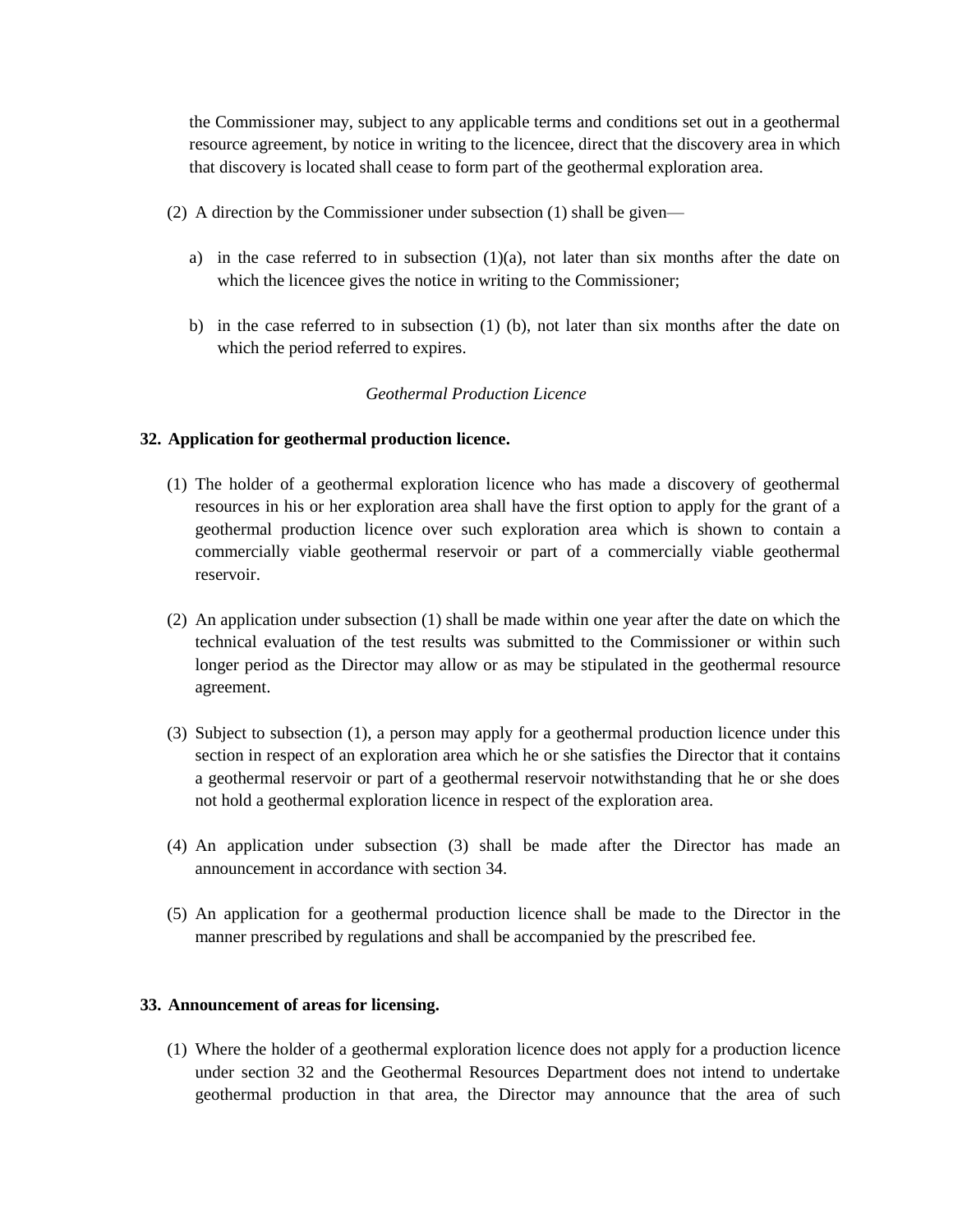geothermal exploration licence is open for bidding for a geothermal production licence and the areas may be appropriately divided.

- (2) The announcement referred to in subsection (1) shall be published in the Gazette and in newspapers of national and international circulation and in other electronic or print media; and shall
	- a) stipulate the deadline for making applications; and
	- b) contain such information as the Director may consider necessary.

# **34. Report on reservoir and steam field development plan.**

- (1) An application for the grant of a geothermal production licence under section 32 shall be accompanied by
	- a) a report on the geothermal reservoir;
	- b) a steam field development plan;
	- c) any relevant information that the Director may reasonably require, including information relating to alternative proposals for development and production not included in the development plan; and
	- d) any other information that the applicant wishes the Director to consider.
- (2) The report on the geothermal reservoir referred to in subsection (1) (a) shall contain particulars of
	- a) an estimate of the production capacity of the geothermal reservoir;
	- b) an evaluation of the geothermal reservoir and adjoining areas;
	- c) any geological, geophysical and geochemical data and other relevant information relating to the geothermal reservoir; and
	- d) an assessment of the potential effects of the geothermal activities on the environment, social and other relevant activities.
- (3) The steam field development plan referred to in subsection (1) (b) shall contain particulars of
	- a) the applicant's proposals for the development of and production from the reservoir.
	- b) the manner in which the development of and production from the reservoir is to be financed;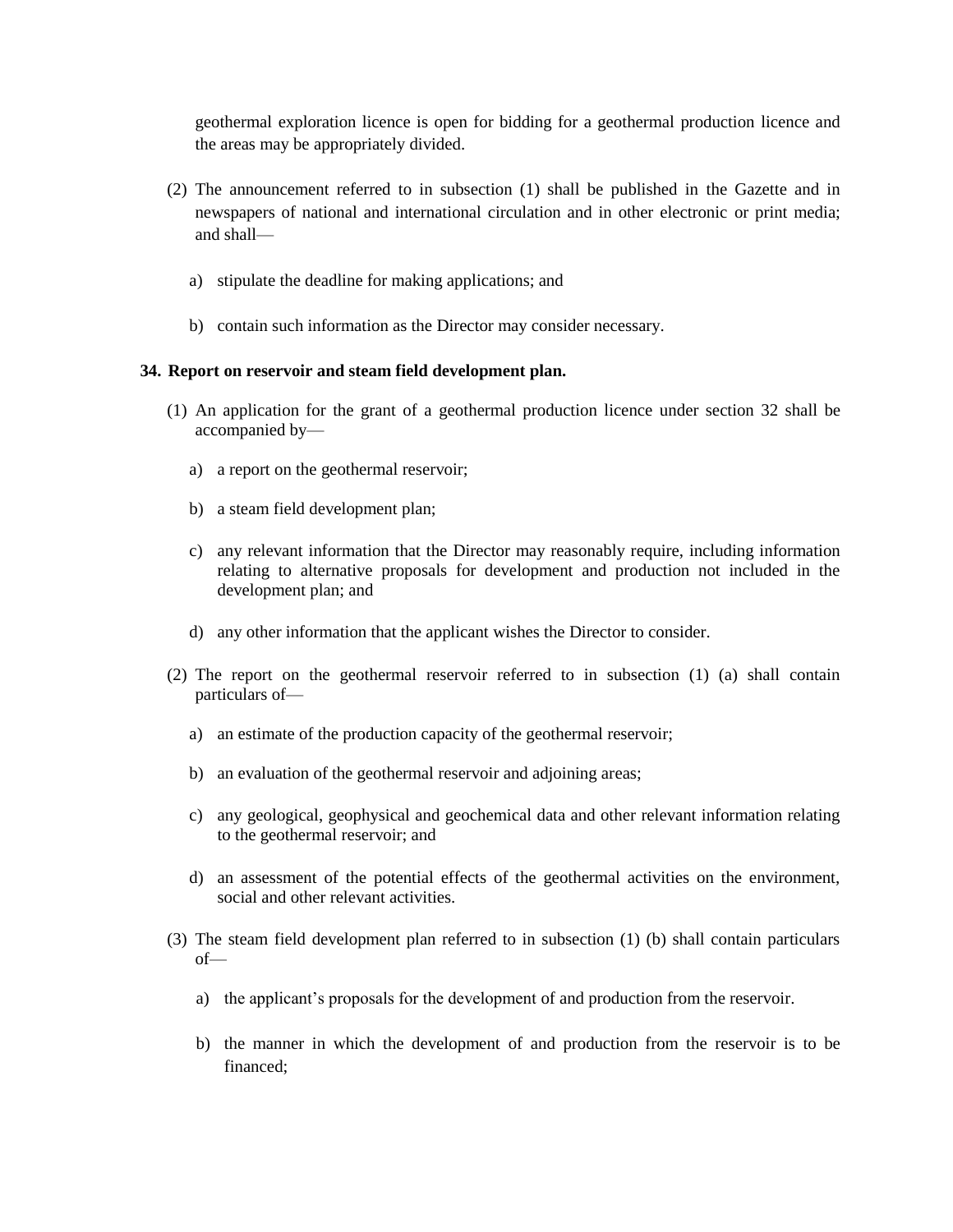- c) the applicant's proposals relating to the spacing, drilling and completion of wells and , the facilities required for the production of the geothermal resource including
	- i. the estimated number of production wells;
	- ii. the particulars of production equipment and facilities;
- iii. the particulars of other technical equipment required for the operations;
- d) the cost estimates of capital and recurrent expenditures of the project;
- e) the economic feasibility studies carried out by or for the licencee in respect of the discovery, taking into account any relevant data and evaluation of that data;
- f) the safety measures to be adopted in the course of the development and production of geothermal resources, including measures to deal with emergencies;
- g) the necessary measures to be taken for the protection of the environment;
- h) the applicant's proposals for the employment and training of citizens of Uganda;
- i) the applicant's proposals with respect to the procurement of goods and services within Uganda;
- j) the estimate of the time required to complete each phase of the development plan;
- k) the effects on land use;
- l) information as to how the facilities may be disposed of when geothermal activities have ceased; and
- m) where the development is planned in two or more phases, the applicant shall provide information on the full development to the extent possible.

# **35. Duration for processing application for geothermal production licence.**

- (1) The Director shall process all applications or bids for a geothermal production licences expeditiously and in any case not later than one hundred and eighty days after the Director receives each application.
- (2) For avoidance of doubt, the applicant for a geothermal production licence shall not enter into any substantial contractual obligations or commence construction work until a steam field development plan has been approved.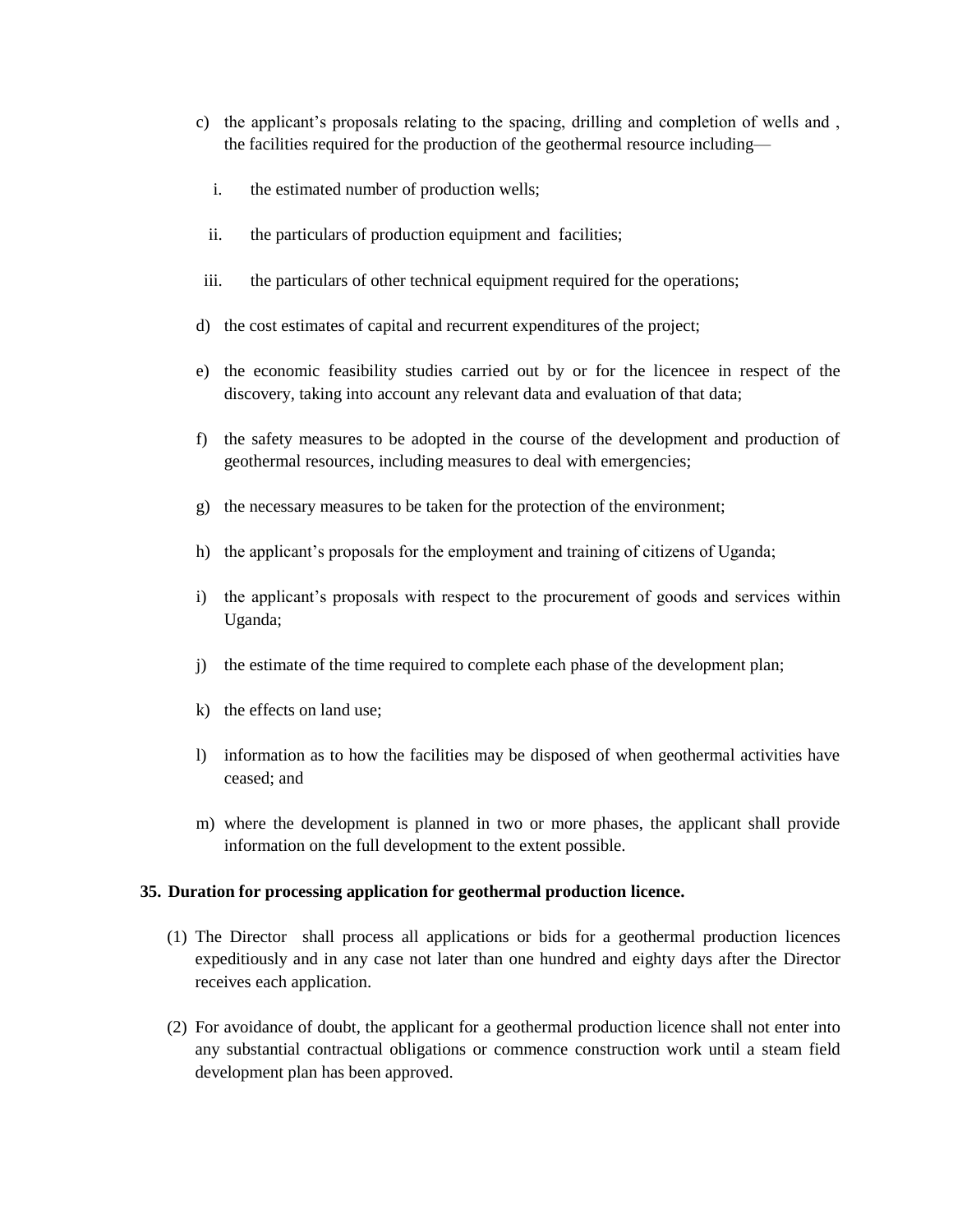#### **36. Criteria for granting geothermal production licence.**

A geothermal production licence shall be granted on the basis of—

- a) the technical competence and capacity, experience and financial strength of the applicant;
- b) the applicant's demonstrated understanding of the steam field;
- c) presentation of a detailed steam field development plan and geothermal reservoir report; and
- d) other conditions as determined by the Director.

# **37. Restrictions on grant of geothermal production licence.**

- (1) A geothermal production licence shall not be granted to an applicant unless
	- a) the development plan of the applicant demonstrates that the applicant shall ensure the most efficient and beneficial use of the geothermal resources concerned;
	- b) the development plan of the applicant takes proper account of best geothermal industry practices and safety factors;
	- c) the applicant has adequate financial resources and technical and industrial competence and experience to carry on effective production operations;
	- d) the applicant is able and willing to comply with the conditions on which a licence is to be granted;
	- e) the applicant's proposals for the employment and training of citizens of Uganda are satisfactory;
	- f) the applicant's proposals with respect to the procurement of goods and services available in Uganda are satisfactory.
	- g) The applicant has obtained all other permits and authorizations required under the law.
- (2) A geothermal production licence shall not be granted to an applicant in respect of a geothermal area which is comprised in a licence already granted to a person other than the applicant.
- (3) The applicant who is dissatisfied with the decision of the Director under this section may request the Director to give reasons for the refusal to grant a geothermal production licence.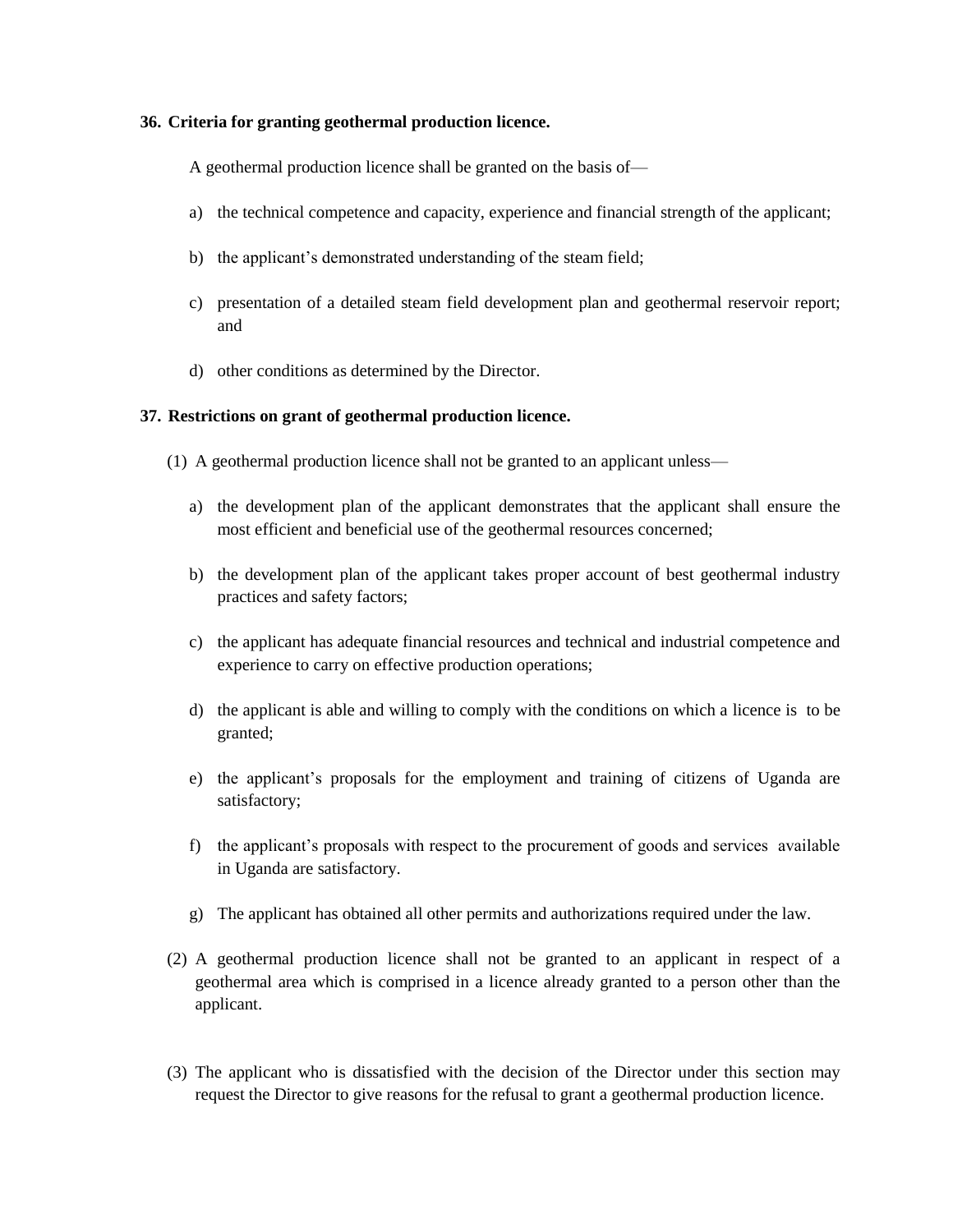#### **38. Grant of geothermal production licence.**

- (1) Subject to section 37, the Director may on application duly made for a geothermal production licence, grant to the applicant a geothermal production licence, in such manner and on such conditions as the Director may determine.
- (2) The Director may limit the grant of a geothermal production licence to individual reservoirs or stages of development in the reservoir.

#### **39. Content of geothermal production licence.**

A geothermal production licence shall—

- a) state the date of the grant of the licence;
- b) identify the geographical areas to which the licence relates;
- c) state the conditions on which the licence is granted; and
- d) require the licencee to carry out an environmental impact assessment.

# **40. Duration of geothermal production licence**

- (1) A geothermal production licence shall continue in force
	- a) for the period for which the application has been made but not exceeding twenty years after the date of the grant of the licence;
	- b) for any period for which the licence is renewed under this Act and
	- c) for any period added under this Act to the term of the licence.
- (2) Where the holder of a geothermal production licence has applied for renewal of the licence, the licence shall not, by reason of anything contained in subsection (1), cease to be in force in respect of any geothermal area subject to the licence to which the application relates until the application is finally dealt with by the grant or refusal to grant the renewal.

# **41. Rights conferred by geothermal production licence.**

A geothermal production licence, while it remains in force, confers on the licencee, subject to this Act, and to the conditions specified in regulations, exclusive rights—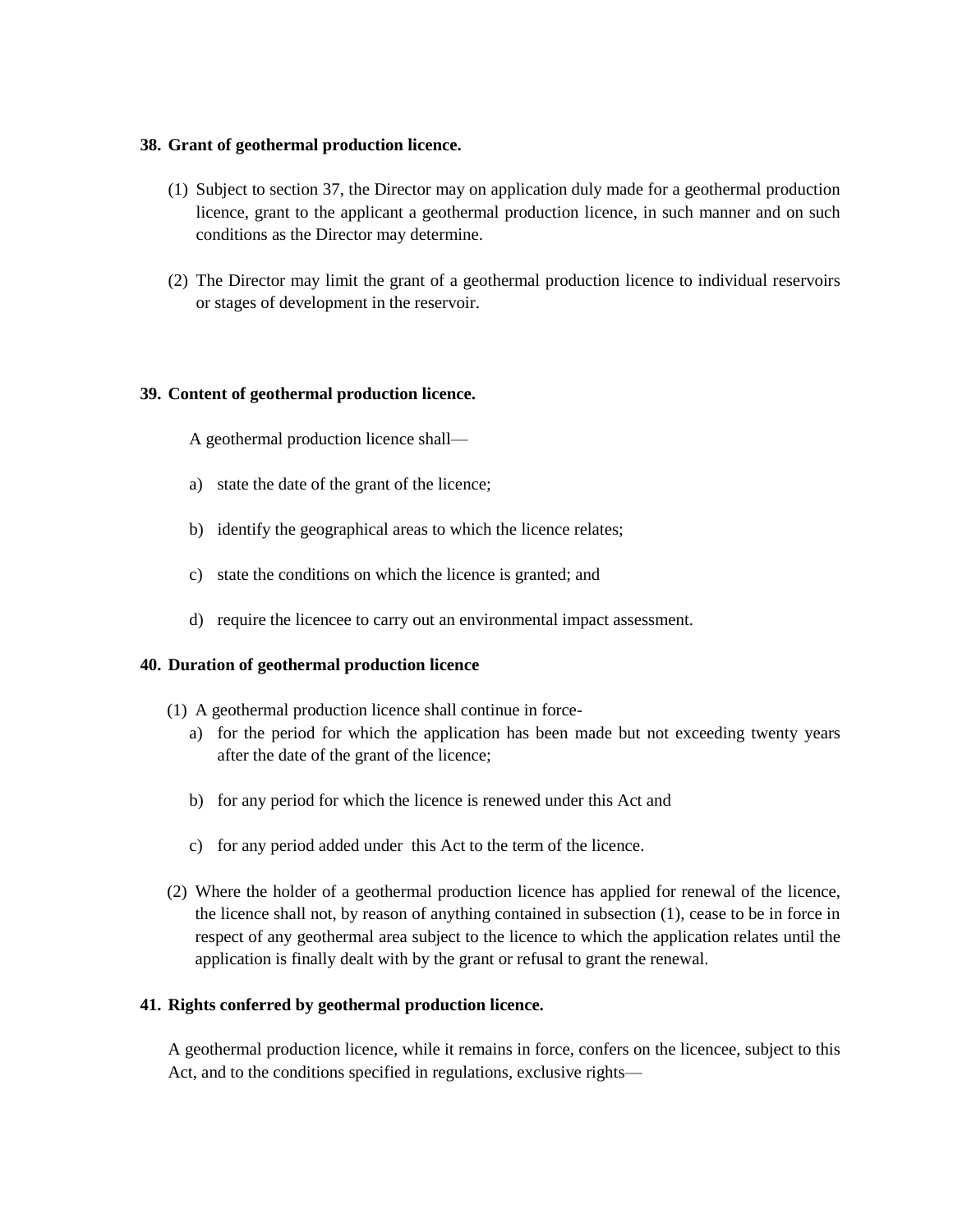- a) to carry on geothermal activities in the development area;
- b) to sell or otherwise dispose of the licencee's share of geothermal steam recovered in accordance with the steam field development plan; and
- c) to carry on operations and execute works in the development area necessary for or in connection with any matter referred to in paragraphs (a) and (b).

# **42. Duties of a holder of geothermal production licence.**

- (1) A geothermal production licencee shall carry out activities in accordance with the licence, this Act, regulations and directions issued under this Act.
- (2) Subject to subsections (3) and (4), a licencee shall in relation to the development area meet the requirements with respect to work programmes and expenditure set out in the licence and in a geothermal resource agreement.
- (3) A licencee shall
	- a) not later than one month before the anniversary in any year of the grant of a geothermal production licence; or
	- b) one month before such other date as may be agreed between the Commissioner and the licencee,

submit to the Commissioner, a detailed programme of work and expenditure to be carried out or made in the year of the term of the licence immediately following that anniversary or agreed date.

(4) A licencee may, with the approval of the Commissioner, amend the details of the programme of work and expenditure submitted under subsection (3), but the amendment shall not have effect so as to reduce the minimum requirements relating to work and expenditure set out in the licence or geothermal resource agreement.

# **43. Renewal of geothermal production licence.**

- (1) The holder of a geothermal production licence may apply for the renewal of the licence.
- (2) An application for the renewal of a geothermal production licence shall be made not later than twelve months before the day on which the licence is due to expire; but the Director may where he or she deems fit, accept an application for the renewal of a geothermal production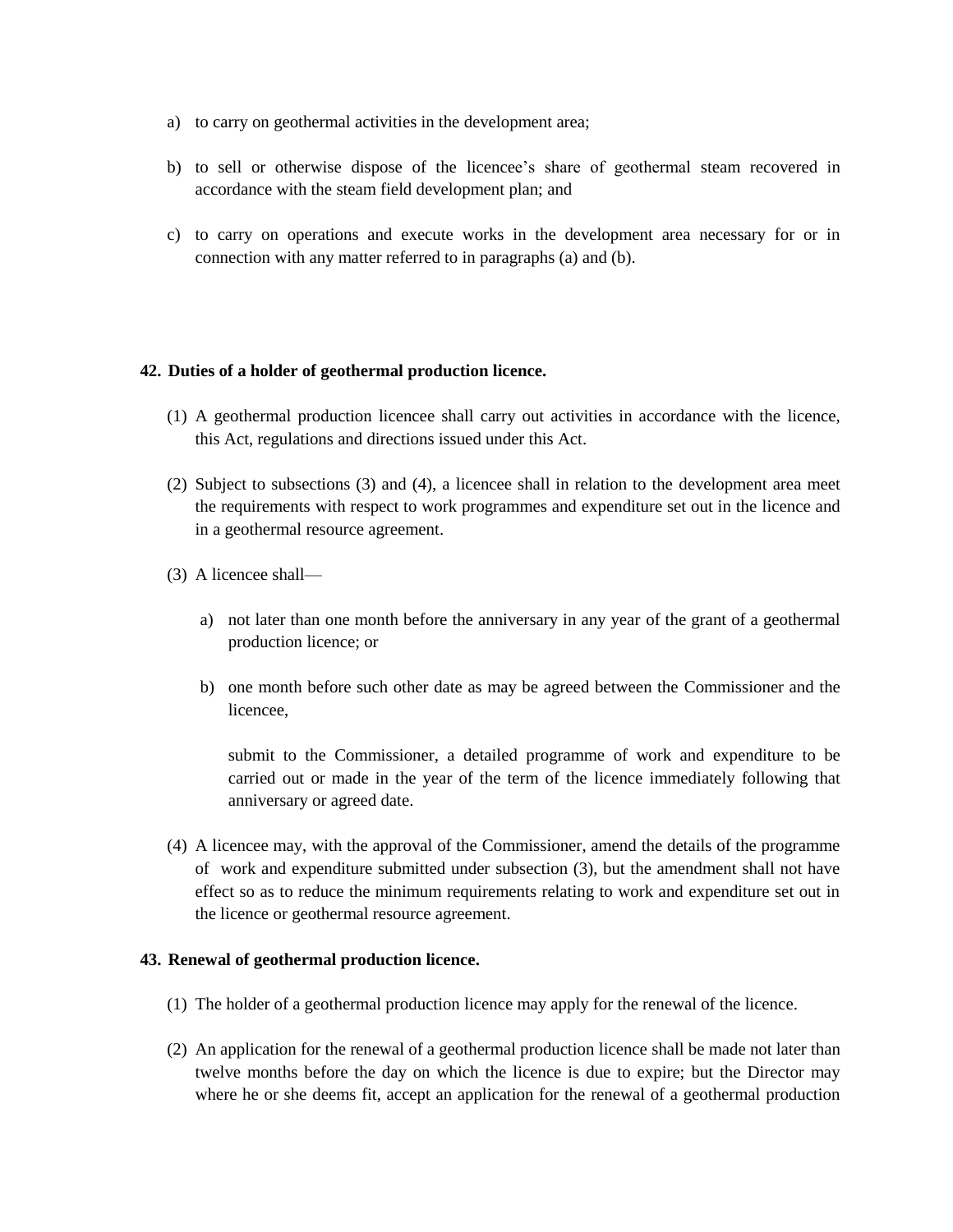licence made later than twelve months before, but not in any case, after the date of expiry of the licence.

- (3) An application for the renewal of a geothermal production licence shall be accompanied by
	- a) particulars of the work carried out and the amounts expended and received in respect of the development area up to and including a date not earlier than three months immediately preceding the date of the application;
	- b) adequate proposals for work programme and minimum expenditure in respect of the development area during the renewal period being applied for; and
	- c) any other information that the applicant wishes the Director to consider.
- (4) Subject to subsection (5), on application duly made for the renewal of a geothermal production licence, the Director, may grant the renewal of the licence and where the licencee has relinquished part of the development area, the licence shall stipulate what part of the development area the licence applies to.
- (5) The Director shall not renew a geothermal production licence where the licencee has contravened any provision of this Act or a condition of the licence.
- (6) A geothermal production licence shall be renewed for five years.
- (7) The Director may, upon application by the licencee, extend the renewal of a production licence for another period on such conditions as the Director may determine.

# *Drilling and Designation of Wells*

# **44. Licence to operate drilling rig.**

- (1) A licencee shall not operate a drilling rig without a valid licence issued by the Commissioner in accordance with terms and conditions specified in regulations issued under the Act.
- (2) The procedure for application for a licence to operate a drilling rig shall be prescribed in regulations.

# **45. Approval to drill a well.**

(1) Subject to the provisions of the National Environment Management Act and the Water Act, a licencee shall not drill a well without the written approval of the Commissioner.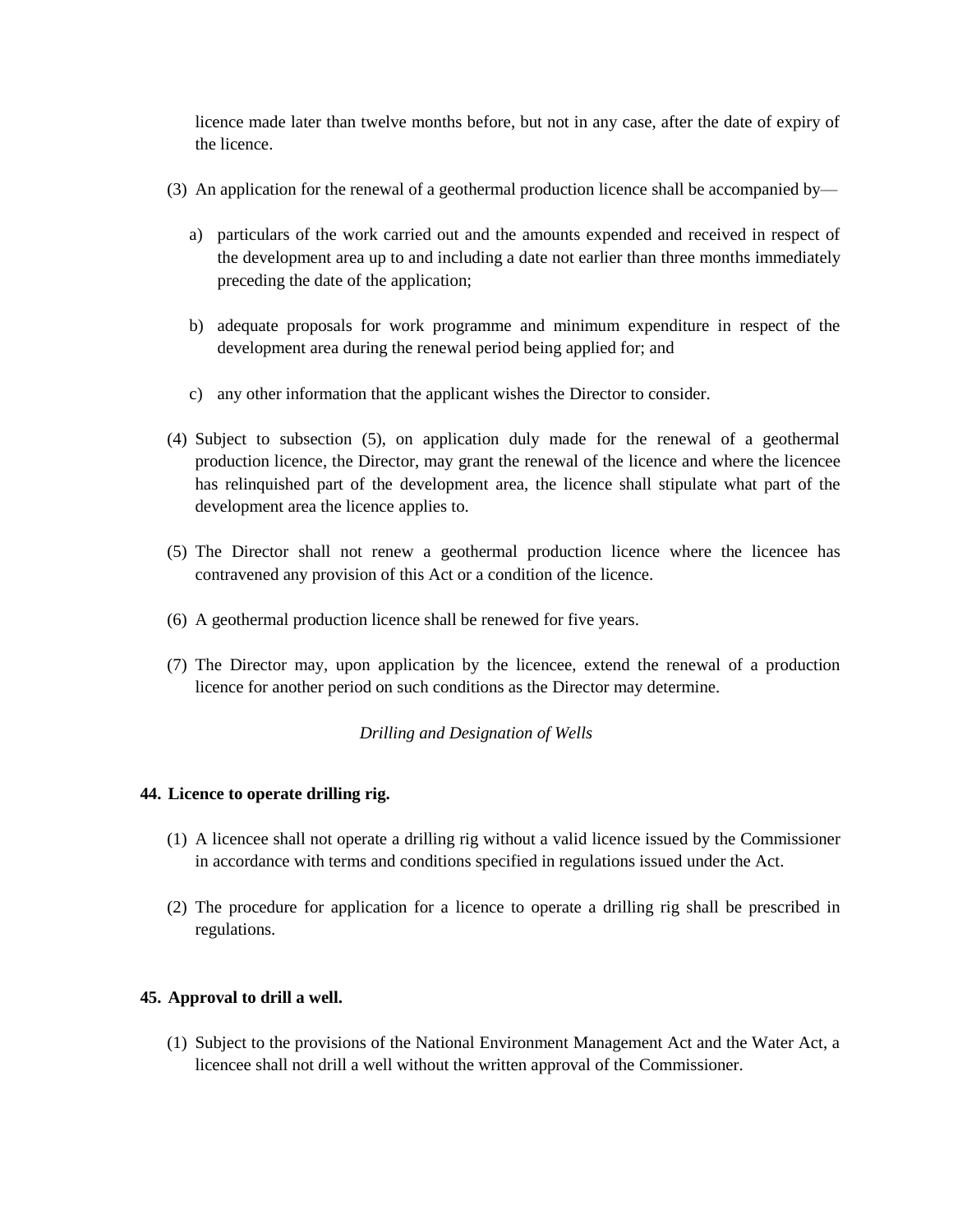- (2) A licencee shall carry out drilling operations in accordance with regulations made under this Act.
- (3) A licencee shall before the drilling of any well, submit to the Commissioner, a detailed report on the technique to be employed, an estimate of the time to be spent, the material to be used and the safety measures to be employed, in the drilling of the well.
- (4) A Licencee shall submit to the Commissioner, reasonable notice of the licencee's intention to abandon any well.
- (5) The closure or plugging of a well shall be carried out only with the prior written consent of and in a manner approved by the Commissioner.

#### **46. Designation of wells.**

- (1) The designation of a well shall be stipulated by regulations made under this Act and shall consist of the name of the prospect, reservoir or steam field in which the well is to be drilled, followed by the serial number which indicates the chronological order in the drilling sequence for the prospect or steam field.
- (2) Every well shall be identified by a unique designation for which the licencee shall obtain the prior written approval of the Commissioner.

PART IV—CESSATION OF GEOTHERMAL ACTIVITIES

# **47. Decommissioning Plan.**

- (1) A licencee shall in accordance with subsection (7) hereunder submit a decommissioning plan to the Commissioner
	- a) before a geothermal production licence expires or is surrendered; or
	- b) before the use of a facility is terminated permanently.
- (2) The plan referred to in subsection (1) shall contain proposals for continued production or shut down of production, decommissioning of facilities and any other information prescribed by regulations.
- (3) The decommissioning of facilities referred to in subsection (2) may constitute further use of the facilities in the geothermal activities, other uses, complete or part removal and disposal or abandonment.
- (4) The plan shall contain the information and evaluations deemed necessary in order to make a direction under section 50(1).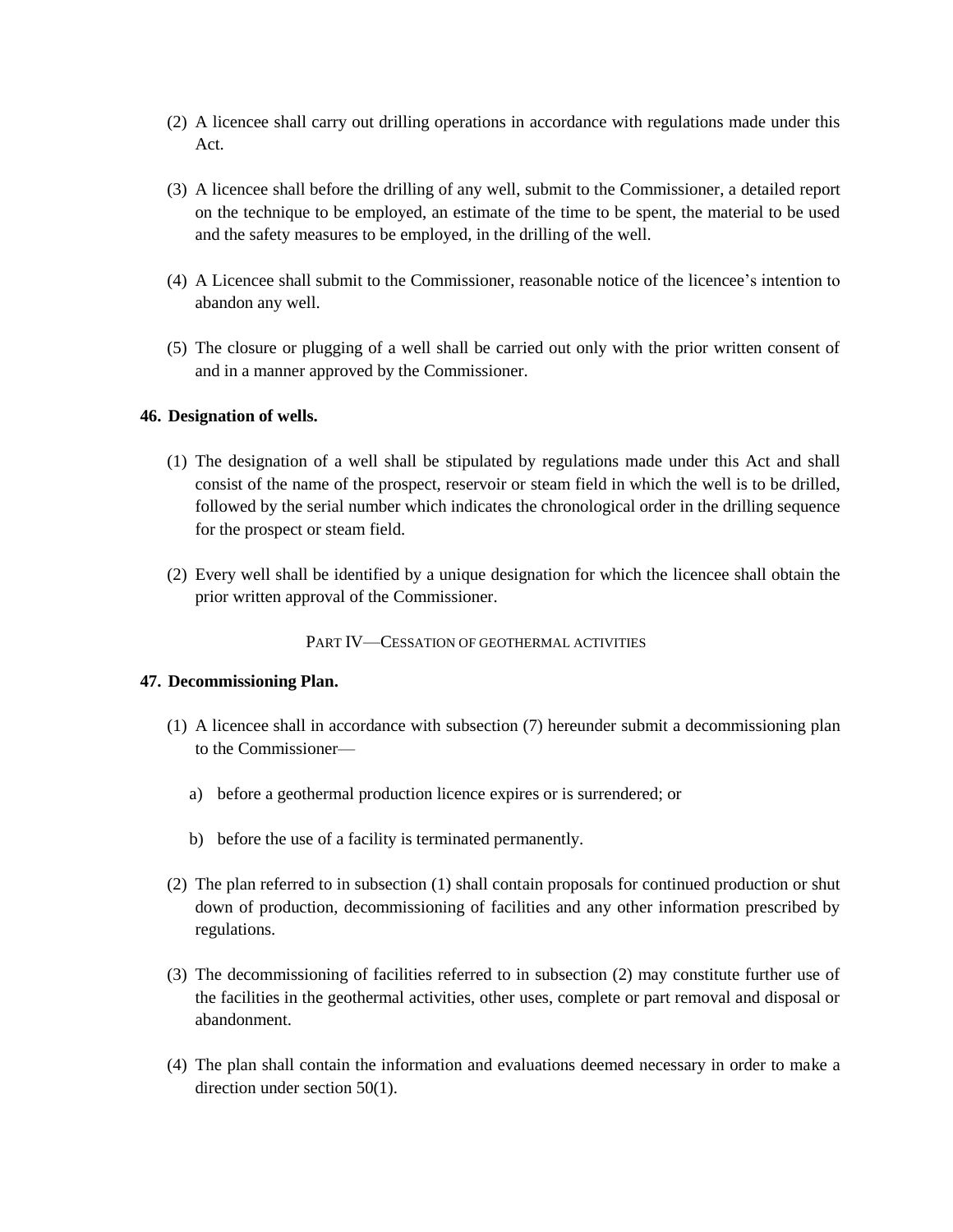- (5) The Commissioner may on receipt of the plan require further information and evaluations, or may require a new or amended decommissioning plan.
- (6) The licencee shall update the decommissioning plan
	- a) in conjunction with any subsequent application for a licence, to make additions or substantial changes to the facilities;
	- b) whenever the expected method or costs of carrying out the decommissioning work have changed significantly as a result of new techniques for the work becoming available;
	- c) where the previously assumed techniques are no longer permissible or considered adequate; or
	- d) when requested by the Commissioner, within a reasonable time limit specified in the request.
- (7) Unless the Commissioner consents to or directs otherwise, the decommissioning plan shall be submitted at the earliest four years, but at the latest two years before the time when the use of a facility is expected to be terminated permanently.

#### **48. Decommissioning fund.**

- (1) There shall be established a decommissioning fund for each development area or for other facilities operated in relation to a licence or licence under this Act for the purpose of costs related to the implementation of a decommissioning plan.
- (2) The decommissioning fund shall be applied to the implementation of activities approved in the decommissioning plan.
- (3) Payments into the decommissioning fund shall commence from the calendar quarter in whichever of the following situations occurs
	- a) five years before the expiry of the licence; or
	- b) on notice of surrender.
- (4) For every subsequent calendar quarter in which geothermal steam is produced or a facility operated, the Commissioner shall charge the licencee a portion of the estimated future cost for decommissioning of facilities to be deposited in the fund.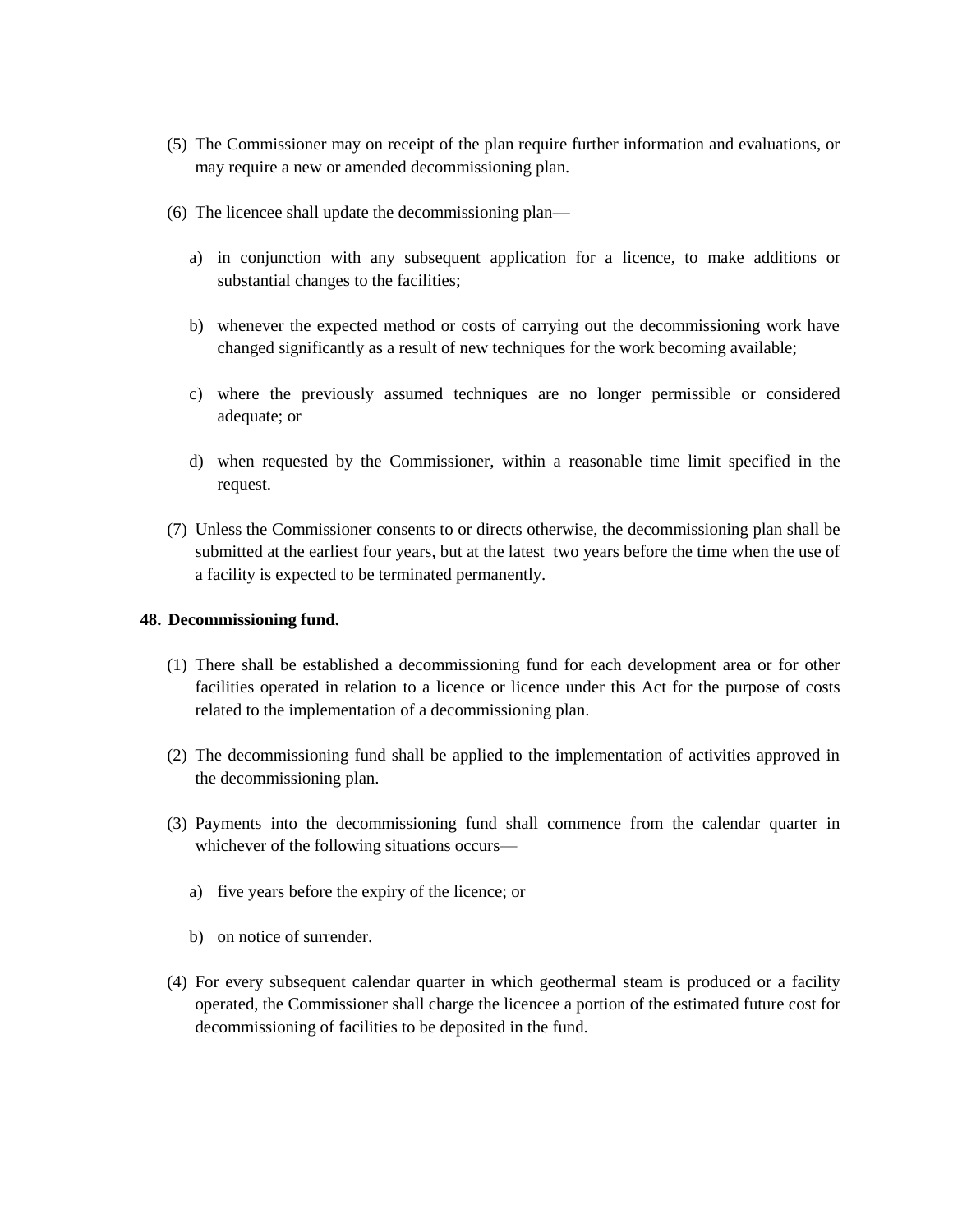- (5) The amount deposited in the decommissioning fund shall be charged as operating costs subject to the cost recovery limitations stipulated in the geothermal resource agreements or as may be provided by Regulations.
- (6) Where the decommissioning fund is not sufficient to cover the implementation of the decommissioning plan, the licencee, and where applicable, the owner of the facilities shall cover the costs and expenses.
- (7) Where any amount remains in the decommissioning fund after the decommissioning plan has been implemented, such funds shall accrue to the Government.
- (8) The decommissioning fund shall be managed by the Commissioner, in a manner prescribed by regulations.

### **49. Notice of termination of use.**

The licencee shall notify the Commissioner of the time of termination of a facility if the use of the facility is expected to terminate permanently before the expiry of the licence.

#### **50. Disposal of decommissioned facilities.**

- (1) The Commissioner may issue directions relating to the disposal of decommissioned facilities and shall stipulate a time limit for the implementation of the directions.
- (2) Directions issued under subsection (1) shall be based, among other factors, on technical, safety, environmental and economic aspects as well as on consideration for other users.
- (3) The Commissioner may stipulate specific conditions in connection with the directions.
- (4) The licencee and the owner of a facility shall ensure that a direction relating to disposal is carried out, unless otherwise directed by the Commissioner.
- (5) The obligation to carry out the direction relating to disposal applies even where the direction is made or is to be implemented after the expiry of the licence.
- (6) Where the direction is to the effect that the facility shall continue to be used in the geothermal activities or for other purposes, the licencee, owner and user are jointly obliged to ensure that future directions on disposal are carried out, unless otherwise directed by the Commissioner.
- (7) Where a direction relating to disposal of a facility is not carried out within the stipulated time, the Commissioner may take the necessary measures on behalf of the licencee or other responsible parties.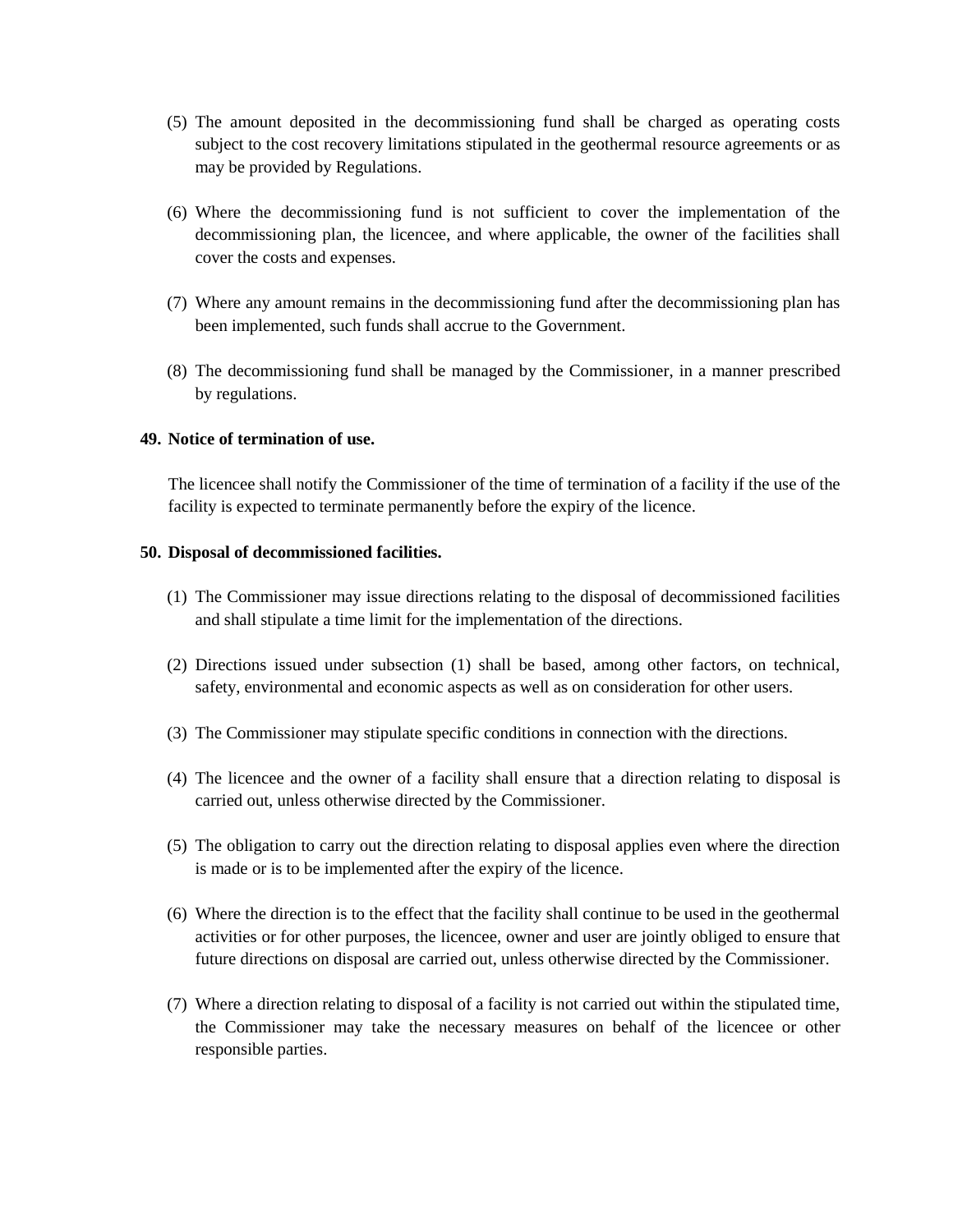(8) Where the Commissioner takes any measures under subsection (7) on behalf of a licencee or other responsible parties, any risks or costs incurred arising out of that measure, shall be borne by the licencee or other responsible party.

# **51. Removal of property by licencee.**

- (1) Where a licence has been surrendered or has expired, or has by reason of relinquishment ceased to comprise any area subject to the licence, the Minister, shall by notice in writing served on the person who is or was the licencee, direct that person, within the period specified in the notice
	- a) to remove or cause to be removed from the area which was, but no longer is, subject to the licence all property brought into that area by any person engaged or concerned in the geothermal activities authorized by the licence, or to make arrangements that are satisfactory to the Commissioner with respect to that property;
	- b) to plug or close off, to the satisfaction of the Commissioner, all wells drilled in that area by any person engaged or concerned in those operations; and
	- c) to make provision, to the satisfaction of the Commissioner, for the conservation and protection of the natural resources in that area.
- (2) A direction given under subsection (1) shall be consistent with best geothermal industry practices, and nothing in this section or in any direction shall be construed as requiring any person who is or was the licencee to do anything which is not in accordance with best geothermal practices.
- (3) A person to whom a direction under subsection (1) is given who refuses or fails to comply with the direction within the period specified in the notice, commits an offence and is liable on conviction to a fine not exceeding ten thousand currency points.

# **52. Removal and sale of property.**

- (1) Subject to section 55 and to the approval of the Minister, where a direction given under section 50(1) or 51(1) has not been complied with, the Commissioner may
	- a) do or cause to be done all or any of the things required by the direction to be done;
	- b) remove or cause to be removed, in such manner as the Commissioner deems fit, all or any of the property from the area concerned;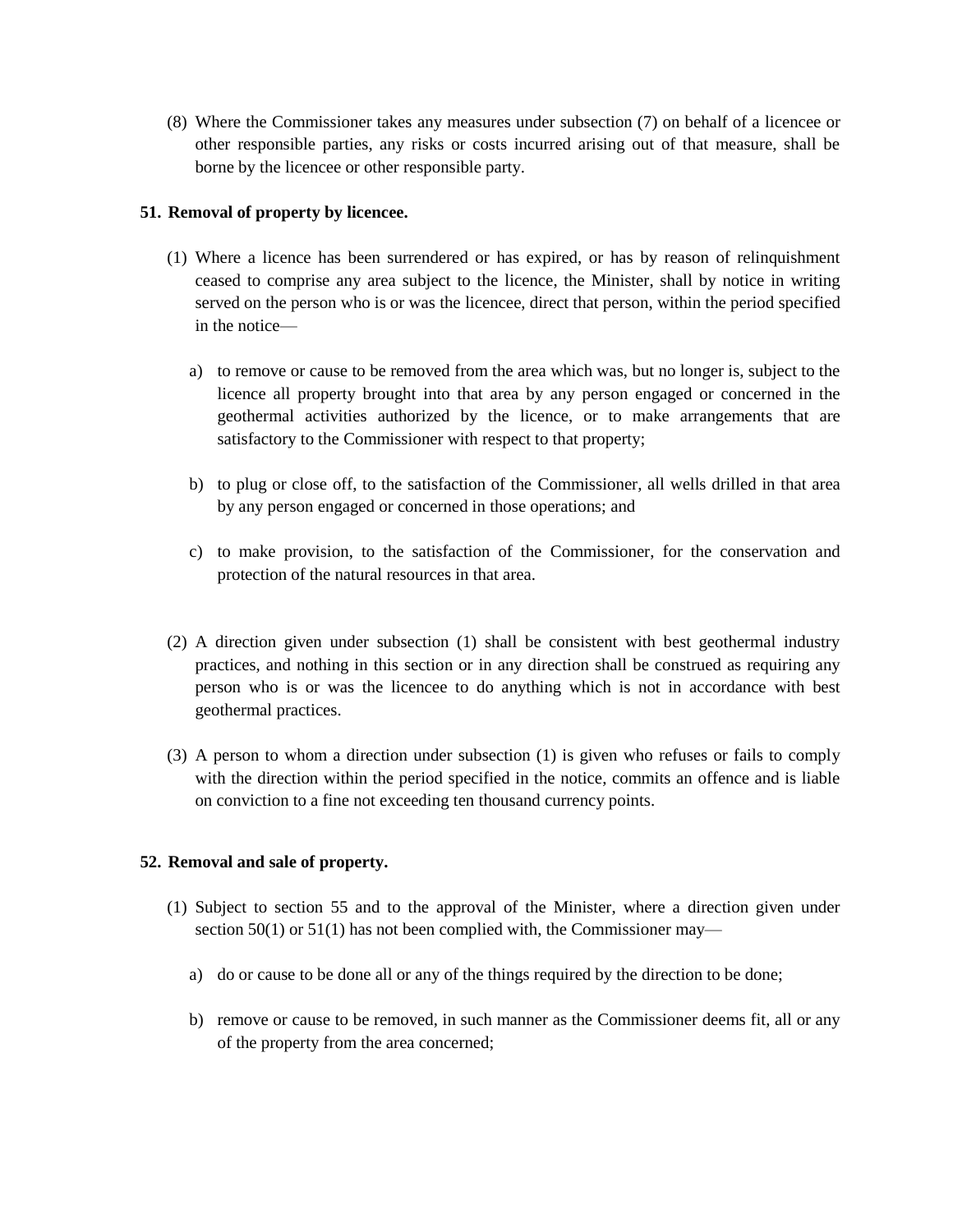- c) dispose of, in such manner as the Commissioner deems fit, all or any of the property from the area concerned; and
- d) if the Commissioner has served a copy of the notice by which the direction was given on a person to whom the Commissioner is satisfied to be an owner of the property or part of the property, sell or cause to be sold by public auction or otherwise as the Commissioner deems fit, all or any of the property referred to in this section that belongs, or that the Commissioner believes, belongs to that person.
- (2) The Commissioner may deduct from the proceeds of a sale of property under subsection  $(1)$ 
	- a) the costs and expenses incurred by the Commissioner under that subsection in relation to that property;
	- b) the costs and expenses incurred by the Commissioner in relation to the doing of any act required by a direction under section  $50(1)$  or  $51(1)$  to be done by the person, notwithstanding that the person has been convicted of an offence under section 51(3); and
	- c) the fees or amounts due and payable by the person under this Act for a licence.
- (3) The costs and expenses incurred by the Commissioner under subsection (1)
	- a) where incurred in relation to the removal, disposal or sale of property, is a debt due by the owner of the property to the Government; and
	- b) if incurred in relation to the doing of anything required by a direction under section 50(1) to be done by a person who is or was a licencee, is a debt due by that person to the Government, and to the extent to which they are not recovered under subsection (2), may be recovered in a court of competent jurisdiction.
- (4) Subject to subsection (3), no action shall lie in respect of the removal, disposal or sale of property under this section.

# **53. Liability for damages for disposal of decommissioned facility.**

- (1) A person under obligation to implement a decision relating to disposal of a decommissioned facility under section 50 is liable for damage or inconvenience caused in connection with the disposal of the facility or other implementation of the decision.
- (2) Where the licencee or owner abandons a facility, the licencee or owner is liable for damage caused in connection with the abandoned facility.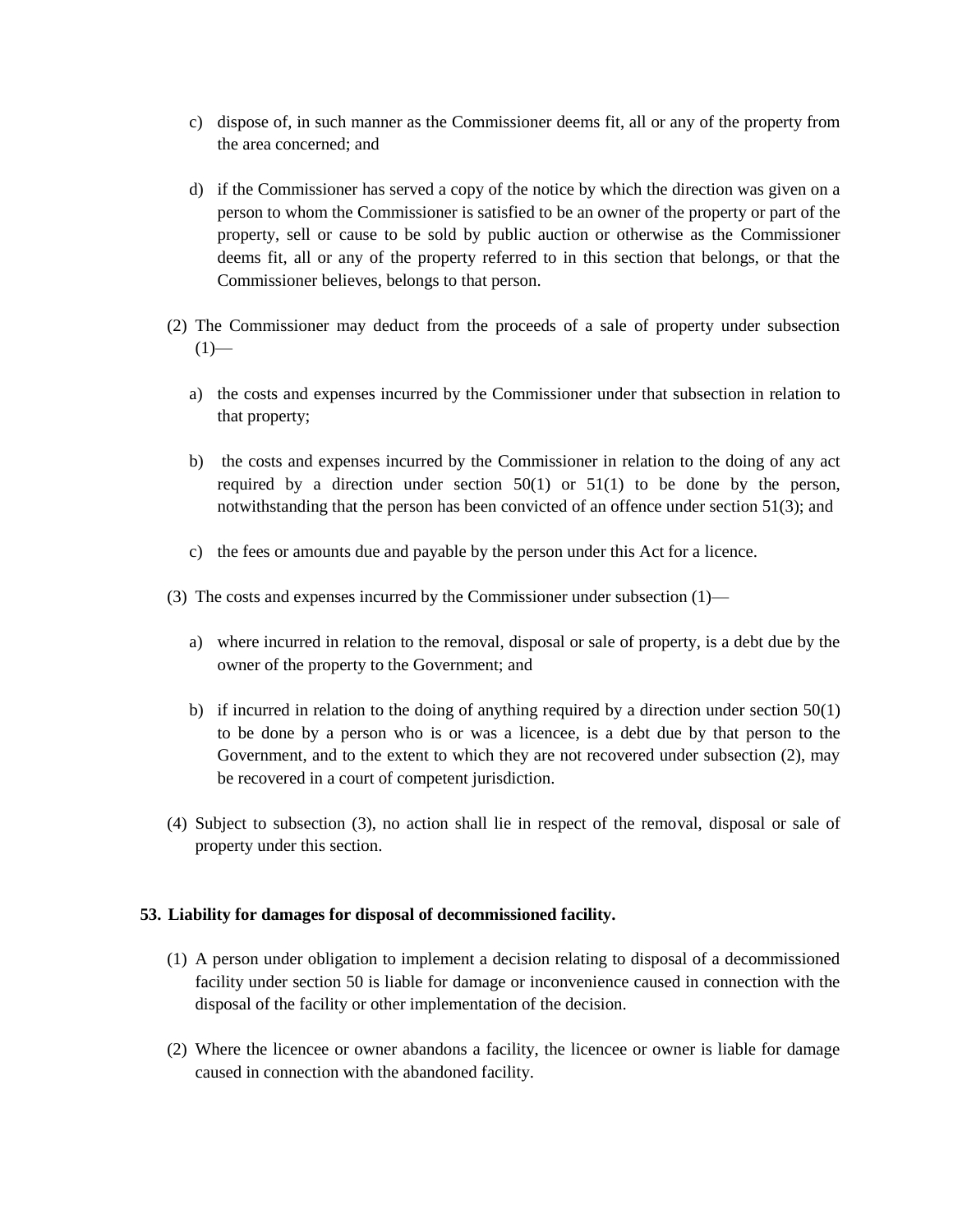- (3) Where there is more than one party liable under subsection (1) or (2), they shall be jointly and severally liable for all financial obligations.
- (4) Where it is decided to abandon the facility, it may be agreed among the licencees and the owners and the Government, that future maintenance, responsibility and liability shall be taken over by the State, based on an agreed financial compensation.

# **54. Encumbrances.**

- (1) Where the Government requires the removal of a facility, any lien, charge or encumbrance on the facility shall lapse.
- (2) Subsection (1) applies where the Government takes over the facility under section 55, except that in any such case, any right of use established with the consent of the Minister shall remain in force.

# **55. Takeover of facilities by government.**

- (1) The Government may take over the facilities of the licencee when
	- a) a licence expires;
	- b) a licence is surrendered or cancelled;
	- c) the licencee's costs have been fully recovered; or
	- d) the use of the facility has been terminated permanently.
- (2) In the event of takeover of a facility subject to private property rights, compensation shall be paid where required by law and in accordance with the procedure prescribed by regulations.
- (3) Where the Government takes over a facility, the facility with its accessories shall be kept in such condition as adequate maintenance to ensure functional capability for operation would require.
- (4) Any dispute regarding subsection (2) and, where applicable, regarding the compensation to be paid to the Government for lack of maintenance, shall be determined by the Chief Government Valuer.
- (5) Where the Government takes over a facility under this section, the licencee may continue operating the facility upon payment of the prescribed fee where the licencee is not in default.
- (6) The takeover of facilities under this section shall not apply to properties or facilities that do not belong to the licencee.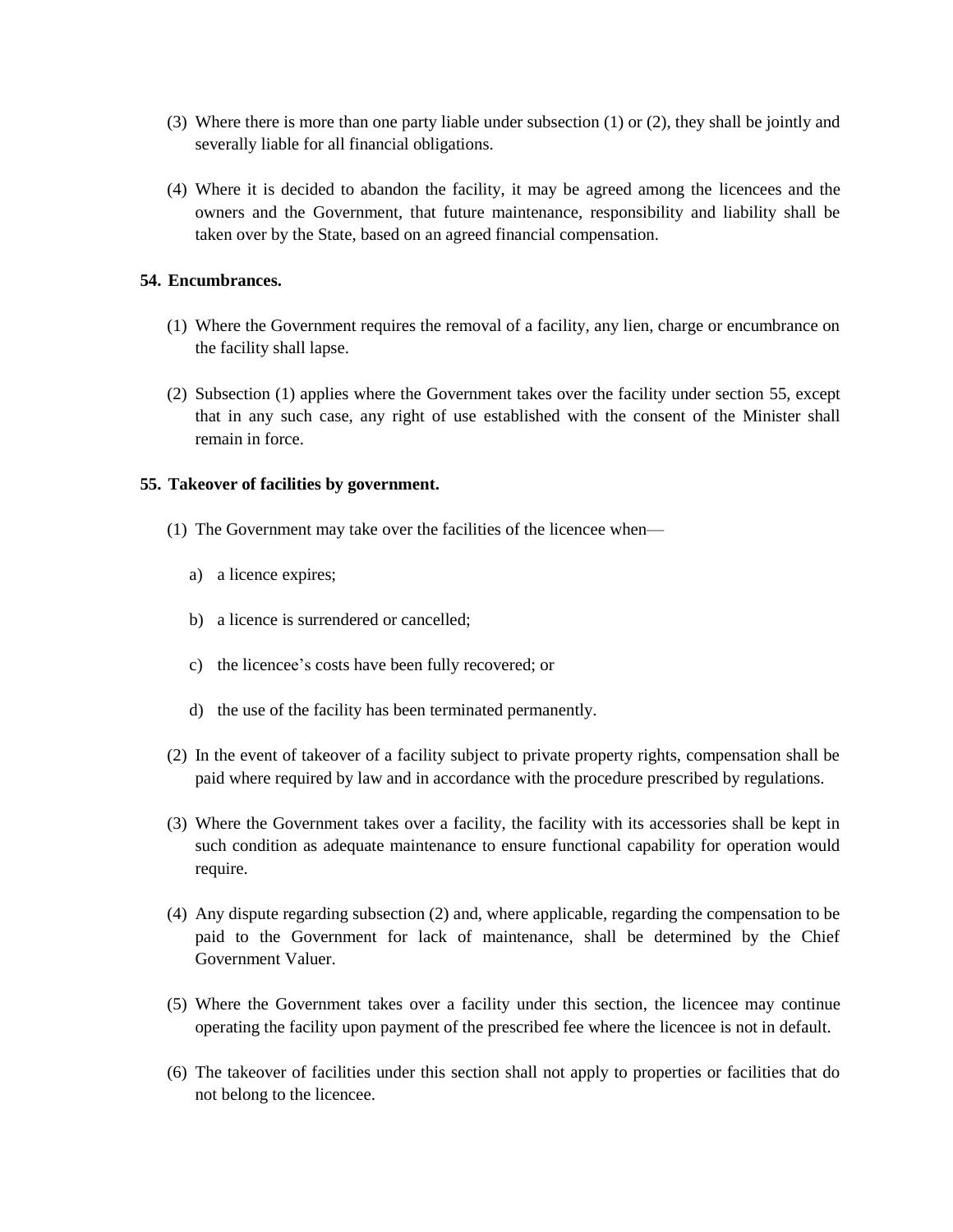#### PART V—STATE PARTICIPATION AND NATIONAL CONTENT

#### **56. State participation in geothermal activities.**

Government may participate in geothermal activities under this Act in accordance with section 9 (2) and section 12 of this Act.

#### **57. Provision of goods and services by Ugandan entrepreneurs.**

- (1) The licencee, its contractors and subcontractors shall give preference to goods which are produced or available in Uganda and services which are rendered by Ugandan citizens and companies.
- (2) The licencee, its contractors and subcontractors shall ensure that the entities referred to in subsection (1) are
	- a) notified of the quality, health, safety and environment standards required by the licencee; and
	- b) notified of the upcoming contracts as early as practicable.
- (3) The entities referred to in subsection (1) shall
	- a) have a proven track record of providing goods and services that meet the health, safety and environment standards of the geothermal activities carried out by the licencee;
	- b) be approved in accordance with criteria prescribed by the Minister by regulations.
- (4) Within sixty days after the end of each calendar year, the licencee shall provide the Commissioner with a report of its achievements and its contractors and subcontractors' achievement in utilizing Ugandan goods and services during that calendar year.

#### **58. Training and employment of Ugandans.**

- (1) The licencee shall, within twelve months after the grant of a licence, and on each subsequent anniversary of that grant, submit to the Commissioner for approval, a detailed programme for recruitment and training of Ugandans.
- (2) The programme shall provide for the training and recruitment of Ugandans in all phases of geothermal activities and shall take into account gender, equity and host communities.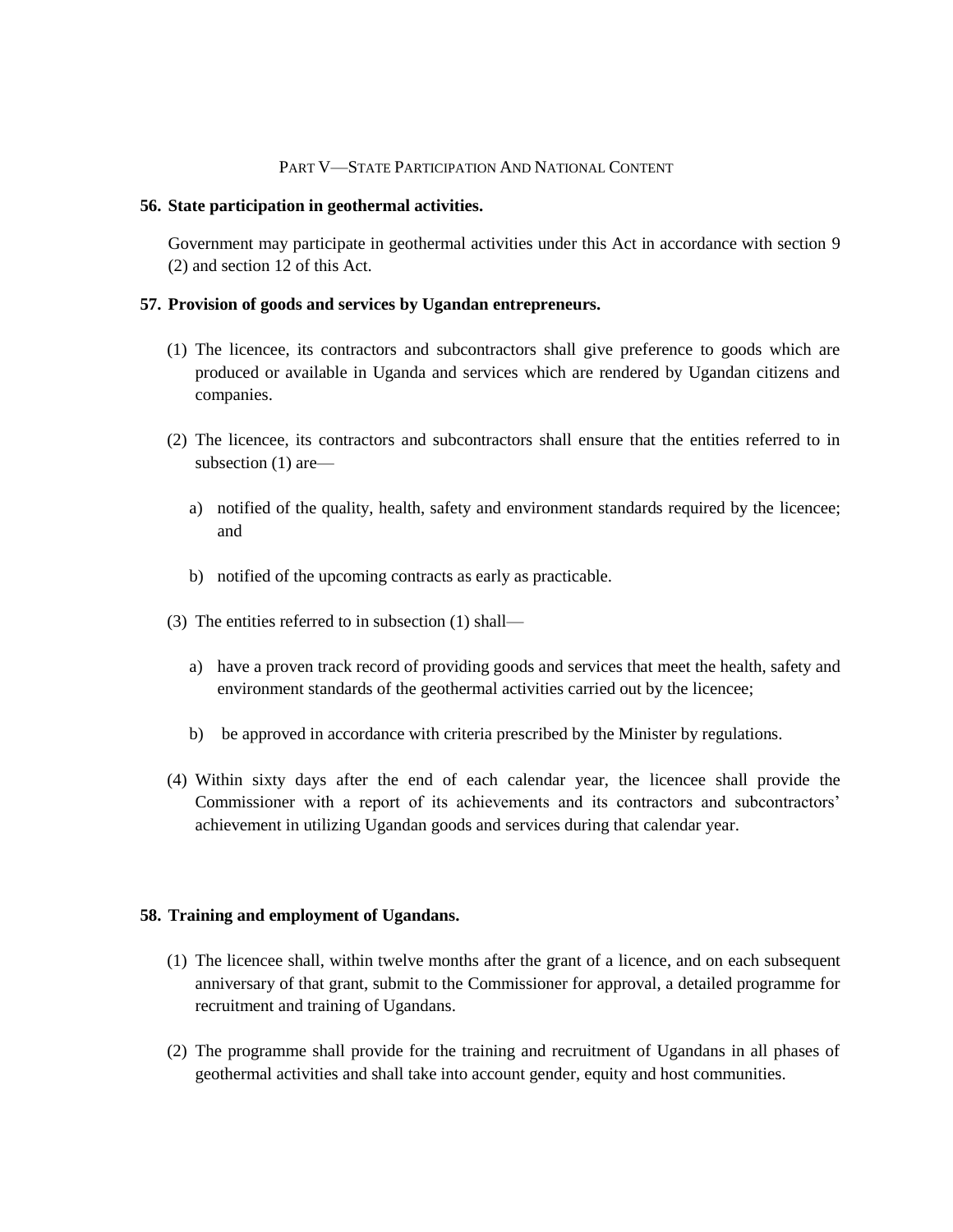- (3) In this section, "host communities" mean the inhabitants of the district in which geothermal activities take place.
- (4) Where a programme or a scholarship proposed to be awarded under this section has been approved by the Commissioner, it shall not be varied without the permission of the **Commissioner**
- (5) The licencee shall submit to the Commissioner a report on the execution of the programme under this section annually.

# **59. Training and technology transfer.**

- (1) A licence shall include a clearly defined training programme for the Ugandan employees of the licencee, which may be carried out in or outside Uganda and may include scholarships and other financial support for education.
- (2) A licence shall include a commitment by the licencee to maximize knowledge transfer to Ugandans and to establish in Uganda, management and technical capabilities and any necessary facilities for technical work, including the interpretation of data.
- (3) Regulations made under section 103 shall prescribe the requirements for technology transfer of knowledge and skills relating to geothermal industry to Ugandans to be employed by the licencees.
- (4) The technology transfer required under sub section (2) shall be a shared responsibility between the Government and the licencee.

#### PART VI—USE OF LICENCE AS SECURITY

#### **60. Use of licence as security.**

- (1) The Commissioner may consent to the use of a production licence by a licencee under this Act as security of his or her share of the licence as part of the financing of the activities associated with the production licence in a manner prescribed by regulations.
- (2) The security referred to in subsection (1) shall only be in relation to the licencee's share or entitlement of the future revenue obtained from production of geothermal resources as provided for in the agreement.

#### PART VII—RESTRICTIONS AND SURFACE RIGHTS

#### **61. Restrictions and rights of others.**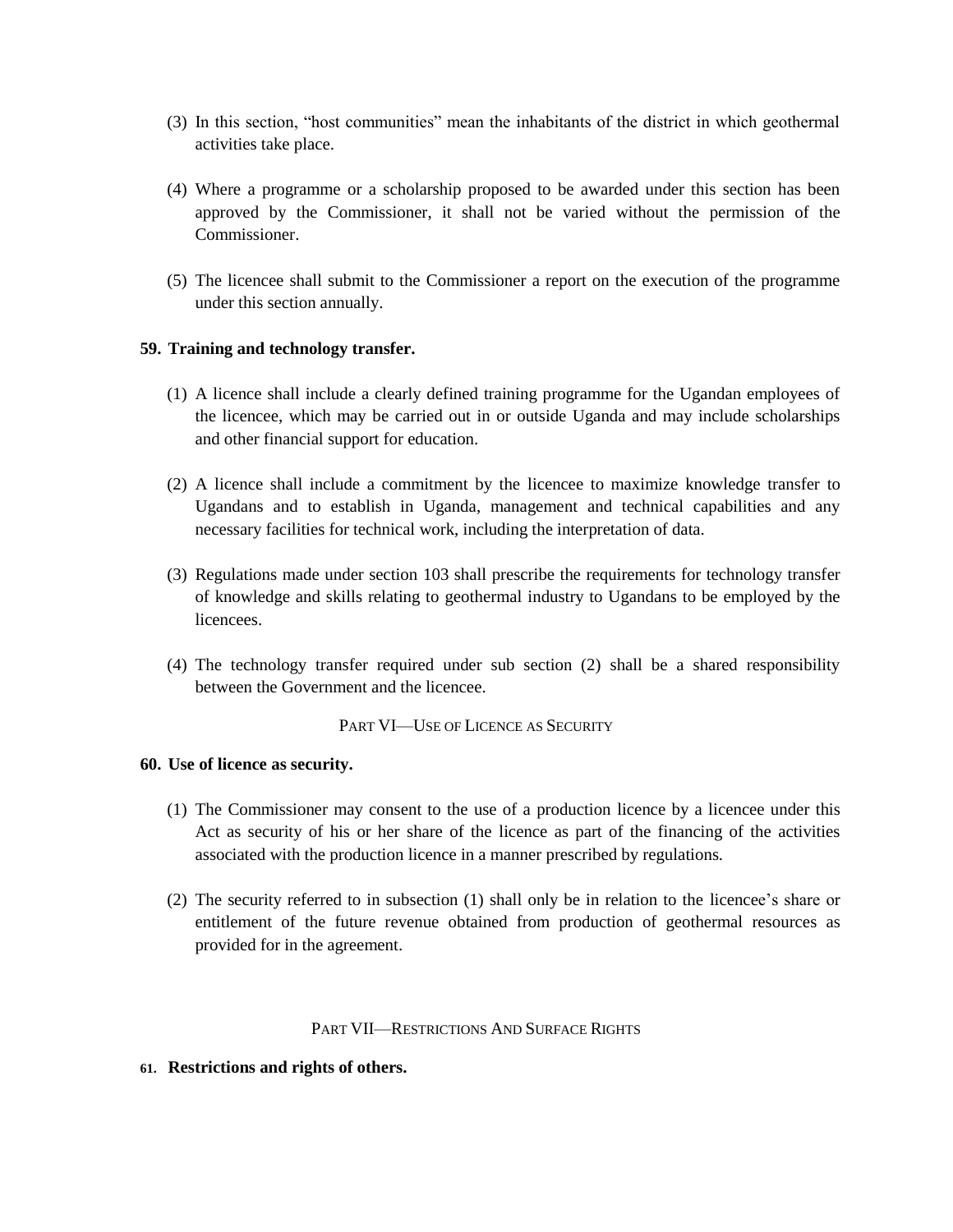- (1) A licencee shall not exercise any right under a licence
	- a) without the written consent of the relevant department, upon any land dedicated or set apart for a public purpose or for a place of burial, or upon land over which a mining lease, an exploration licence or a right to cultural site has been granted;
	- b) without the written consent of the land owner
		- i. upon any land which is the site of or which is within two hundred meters of any inhabited, occupied or temporarily unoccupied house or building;
		- ii. within fifty metres of any land which has been cleared or ploughed or otherwise bona fide prepared for the growing of agricultural crops or on which agricultural crops are growing;
	- iii. upon any land from which, during the year immediately preceding, agricultural crops have been reaped; or
	- iv. upon any land which is the site of or which is within one hundred metres of a cattle dip-tank, dam or water used by human beings or cattle.
	- c) in a national park or wildlife reserve without the written consent of the Uganda Wildlife Authority;
	- d) in a forest reserve without the written consent of the National Forestry Authority;
	- e) upon any land reserved for the purposes of a railway track or within fifty meters of any railway track, without the written consent of the railway administration concerned;
	- f) upon any land within two hundred metres of, the boundaries of any township, without the written consent of the local council concerned;
	- g) upon any street, road, public place or aerodrome without the written consent of the Minister or other authority having control of the street, road, public place or aerodrome; or
	- h) in a fish breeding area without the written consent of the authority responsible for fisheries.
- (2) The licencee shall take into account the interests of the community after obtaining consent under subsection (1).
- (3) Where the parties fail to agree under subsection (1), the matter shall be referred to the Minister within 15 days from the date the parties failed to agree.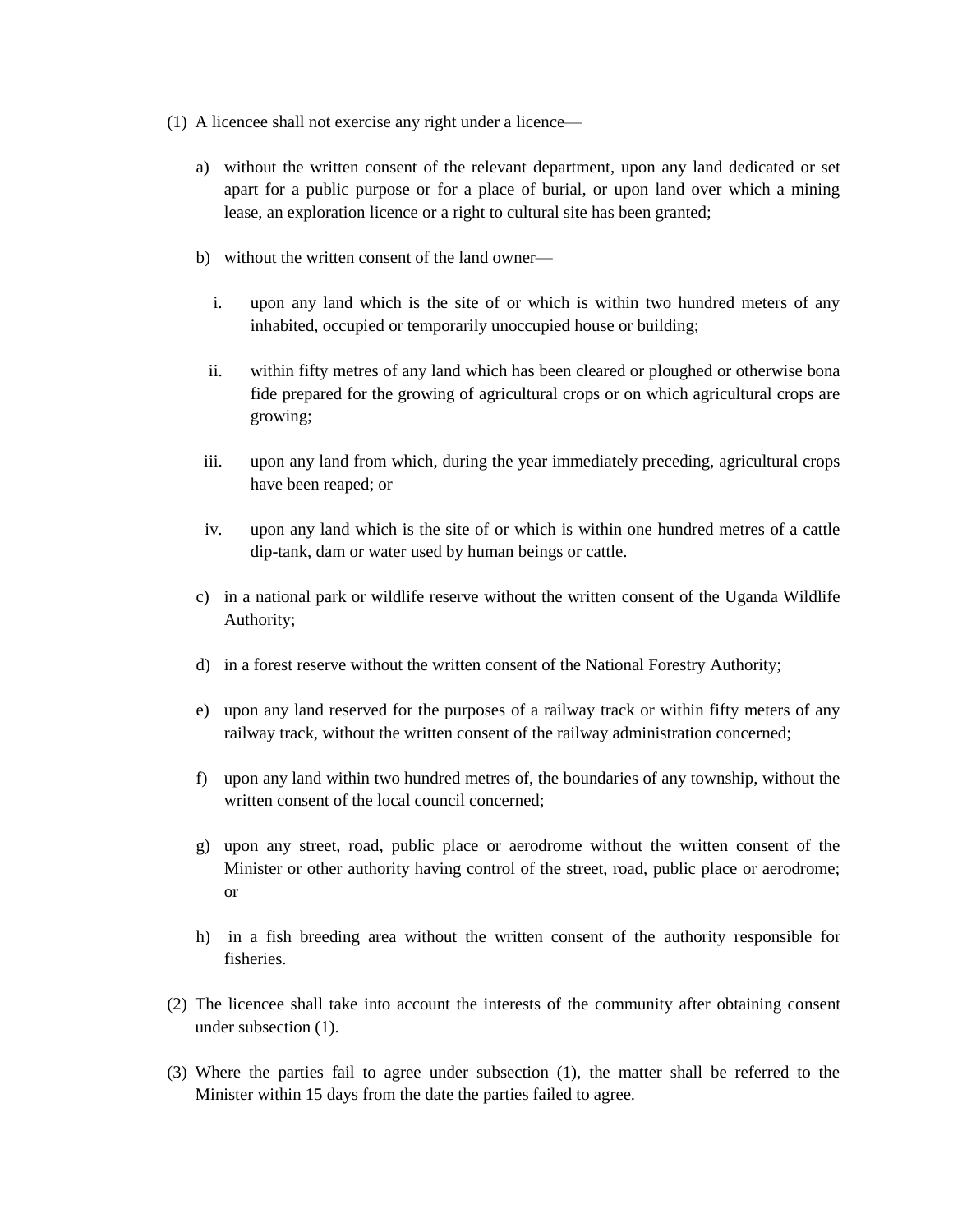- (4) The Minister shall within 15 days after receipt of a matter referred to him or her under subsection (3), in consultation with the Commissioner consider the matter by taking into account the concerns of each party.
- (5) Following the consideration by the Minister under subsection (4), the Minister shall make his or her decision and communicate to the parties.
- (6) A person exercising any right under a licence shall produce evidence of the possession of the licence to the land owner of any land upon which the right is to be exercised upon being asked for it.
- (7) Where a person does not produce the evidence under subsection (6), he or she may be treated as a trespasser.

# **62. Right to surface activities.**

- (1) A land owner in an exploration or development area shall retain the right to graze stock upon or to cultivate the surface of the land insofar as the grazing or cultivation does not interfere with geothermal activities or safety zones in the area.
- (2) In the case of a development area, the land owner within the area shall not erect any building or structure on the land without the written consent of the licencee or, if the consent is unreasonably withheld, the written consent of the Minister in consultation with the Commissioner.
- (3) The rights conferred by a licence shall be exercised reasonably so as to affect as little as possible the interests of any land owner of the land on which the rights are exercised; and geothermal activities shall be carried out in a proper manner.

# **63. Right to subsurface activities.**

A land owner or licencee with a different licence other than one under this Act shall, with regard to an exploration or development area, retain the right to movement and other activities where the subsurface activities do not interfere with an exclusive right, or with geothermal activities in the area.

# **64. Acquisition of exclusive rights**.

(1) Subject to section 61 and to any law relating to acquisition of land, a holder of a geothermal production licence may, if he or she requires the exclusive use of the whole or any part of a development area, obtain a lease of the land or other rights to use it upon such terms as to the rent to be paid for the land, the duration and extent or area of the land to which the lease or other right of the lease shall relate as may be agreed upon between the holder of a licence and the land owner.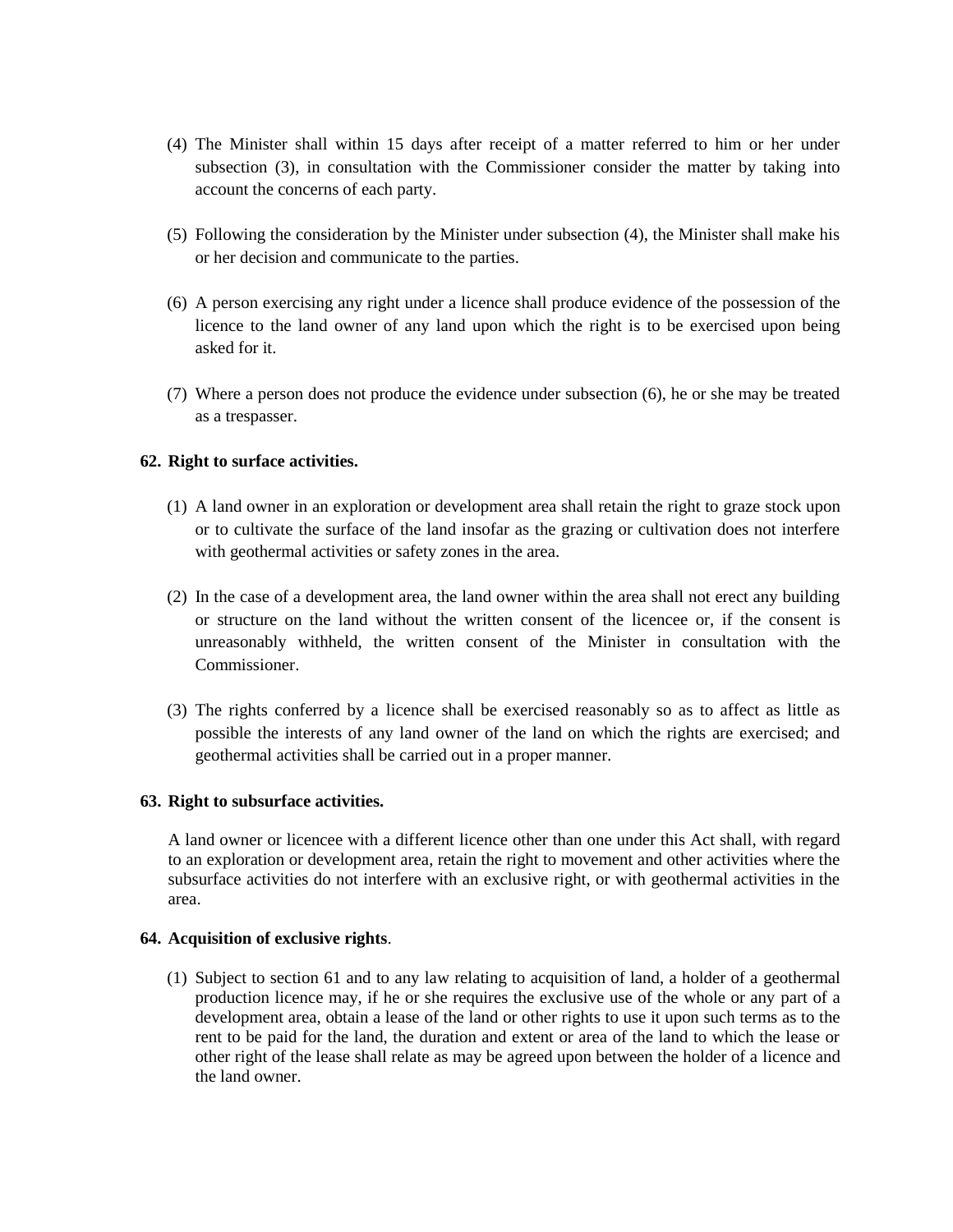- (2) Where the holder of a licence and the land owner under subsection (1) fail to agree, the matter shall be referred to the Chief Government Valuer for determination.
- (3) In assessing any rent payable under this section
	- a) account shall be taken of any compensation necessary for the termination of any lawful occupancy in accordance with any other written law for the time being in force;
	- b) an expert referred to in subsection (2) shall determine the matter in relation to values applicable at the time of determination of the matter in the area to which the licence relates for land of a similar nature to the land concerned but without taking into account any enhanced value due to the presence of geothermal resources.

# **65. Compensation for disturbance of rights, etc.**

- (1) A licencee shall, on demand being made by a land owner, pay the land owner fair and reasonable compensation for any disturbance of his or her rights and for any damage done to the surface of the land due to geothermal activities, and shall, at the demand of the owner of any crops, trees, buildings or works damaged during the course of the activities, pay compensation for the damage; but
	- a) payment of rent to or compensation to a land owner for termination of his or her lawful occupancy shall be deemed to be adequate compensation for deprivation of the use of the land to which the rent or compensation relates;
	- b) in assessing compensation payable under this section, account shall be taken of any improvements effected by the licencee or by the licencee's predecessor in title, the benefit of which has or will accrue to the land owner; and
	- c) the basis upon which compensation shall be payable for damage to the surface of any land shall be the extent to which the market value of the land for which purpose it shall be deemed saleable upon which the damage occurred has been reduced by reason of the damage, but without taking into account any enhanced value due to the presence of geothermal resources.
- (2) Where the licencee fails to pay compensation under this section, or if the land owner of any land is dissatisfied with any compensation offered, the dispute shall be determined by the Chief Government Valuer.
- (3) A claim for compensation under subsection (1) shall be made within four years from the date when the claim accrued failing which, notwithstanding any provision of any other written law, the claim shall not be enforceable.
- (4) For avoidance of doubt, the licencee shall, in addition to the compensation referred to under subsection (1), restore that land to as near as possible to its original state in accordance with the National Environment Management Act.

PART VIII—HEALTH AND SAFETY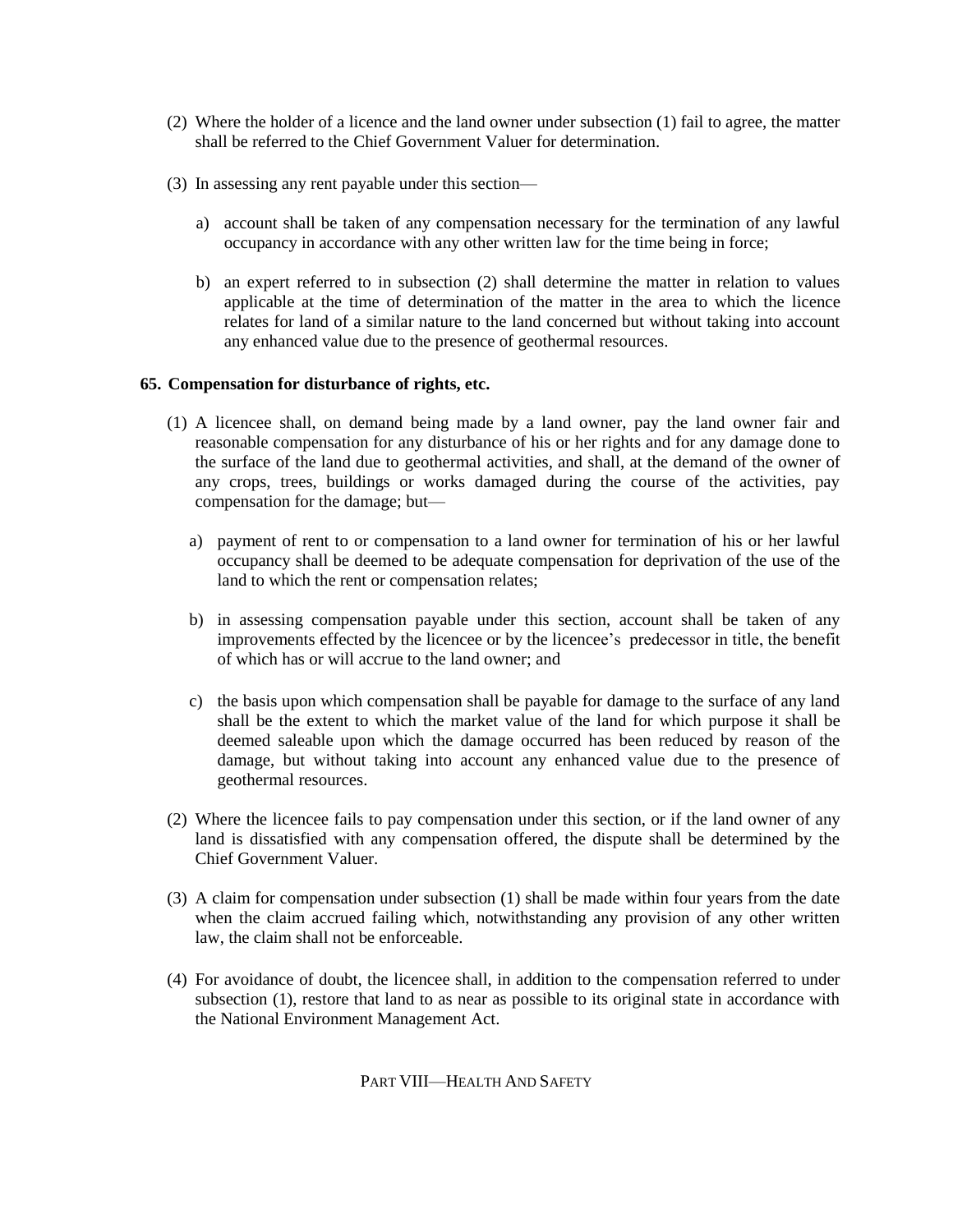#### **66. Safety.**

- (1) Geothermal activities shall be conducted in such a manner as to enable a high level of safety to be maintained and further developed in accordance with technological developments, best geothermal industry practices, the Occupational Health and Safety Act, 2006 and any other applicable law.
- (2) A licencee shall
	- a) identify the hazards and evaluate the risks associated with any work performed in the course of geothermal activities carried out under the licence which constitute a hazard to the health of persons employed for the purposes of that work and the steps that need to be taken to comply with the provisions of this Act and regulations made under this Act; and
	- b) as far as reasonably practicable, prevent the exposure of the persons referred to in paragraph (a) to the hazards.

# **67. Safety precautions.**

A licencee—

- a) shall take such precautions as are necessary to
	- i. ensure the safety of any person employed or otherwise present at or in the vicinity of any installation in accordance with the Occupational Health and Safety Act, 2006 and any other relevant law; and
	- ii. protect the environment and natural resources, including taking precautions to prevent pollution; and
- b) ensure that the persons referred to in paragraph (a) (i) are duly informed of those precautions.

# **68. General requirements for emergency preparedness.**

- (1) A licencee and any other participant in geothermal activities shall, at all times maintain efficient emergency preparedness with a view to dealing with accidents and emergencies which may lead to loss of life or personal injury, pollution or major damage to property.
- (2) The licencee shall ensure that necessary measures are taken to prevent or reduce harmful effects, including the measures required in order, to the extent possible, to return the environment to the condition it had been in before the accident occurred.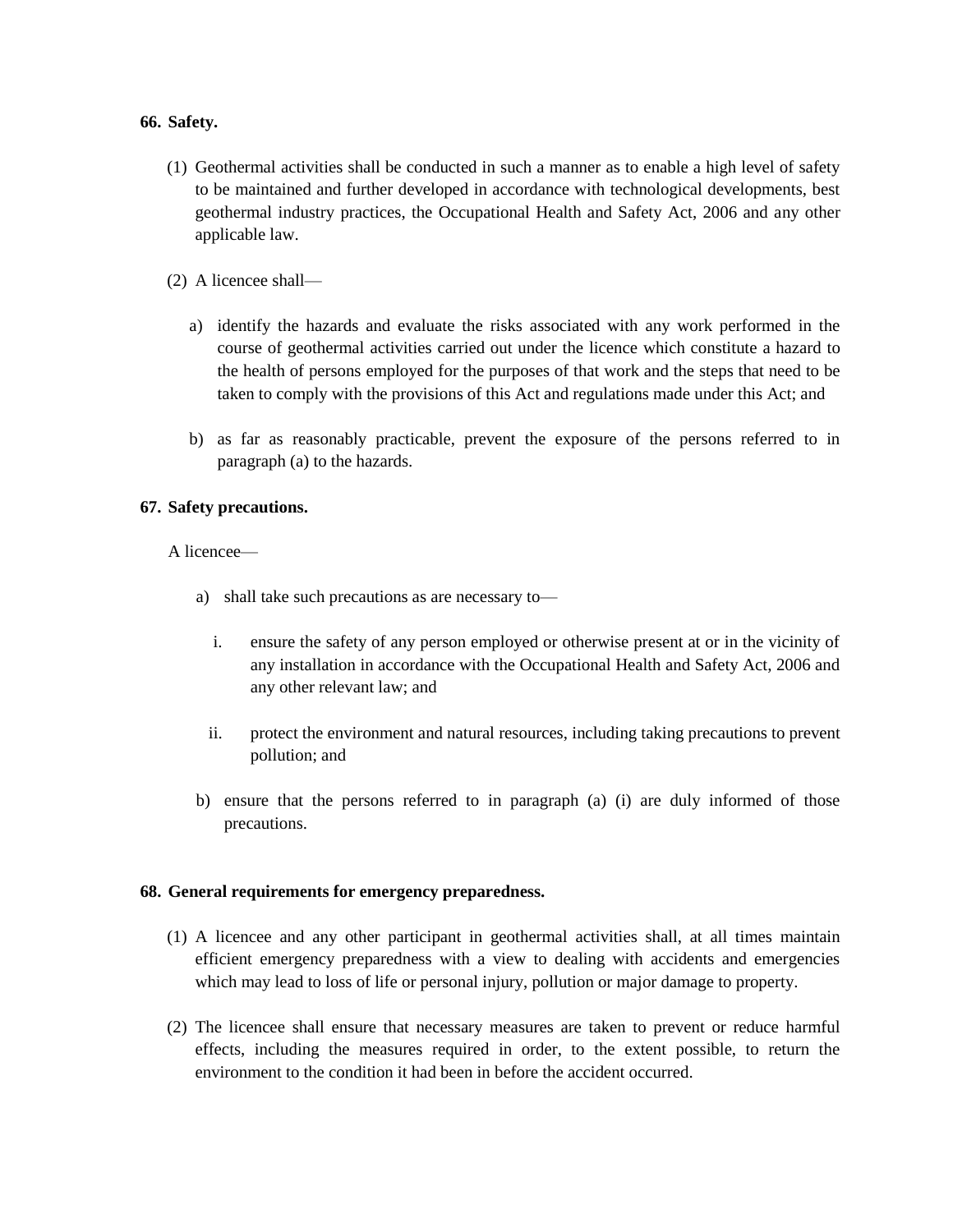(3) The Minister may issue directions for the implementation of the measures referred to in subsection  $(1)$ .

#### **69. Emergency preparedness against deliberate attacks.**

- (1) The licencee shall initiate and maintain security measures to contribute to avoiding attacks against facilities and shall at all times have contingency plans to deal with such attacks.
- (2) The licencee shall place facilities at the disposal of the relevant authorities for emergency and security drills and shall, where necessary, participate in such drills.
- (3) The Minister may direct the implementation of the measures referred to in subsections (1) and (2).

#### **70. Safety zones.**

- (1) There shall be a safety zone surrounding every facility carrying out geothermal activities, unless otherwise determined by the Commissioner.
- (2) The Commissioner may, in cases of accidents and emergencies, establish or extend the safety zones under subsection (1).
- (3) The extent of the safety zones referred to in subsections (1) and (2) shall be determined by the Commissioner; except that where a safety zone extends across the border line with another state, the Commissioner shall consult the Minister.
- (4) The Commissioner may direct that
	- a) a zone corresponding to the safety zone shall be established in reasonable time before the placing of facilities as mentioned in subsection (1); or
	- b) there shall be a safety zone around and above abandoned or dumped facilities, or parts of the facilities.
- (4) A person shall not carry out unauthorized activity in the safety zones**.**

# **71. Suspension of geothermal activities.**

(1) Where an accident or an emergency referred to in section 69 occurs, the licencee or other person responsible for the operation and use of the facility shall, to the extent necessary, suspend the geothermal activities for as long as the requirement of prudent operations warrants.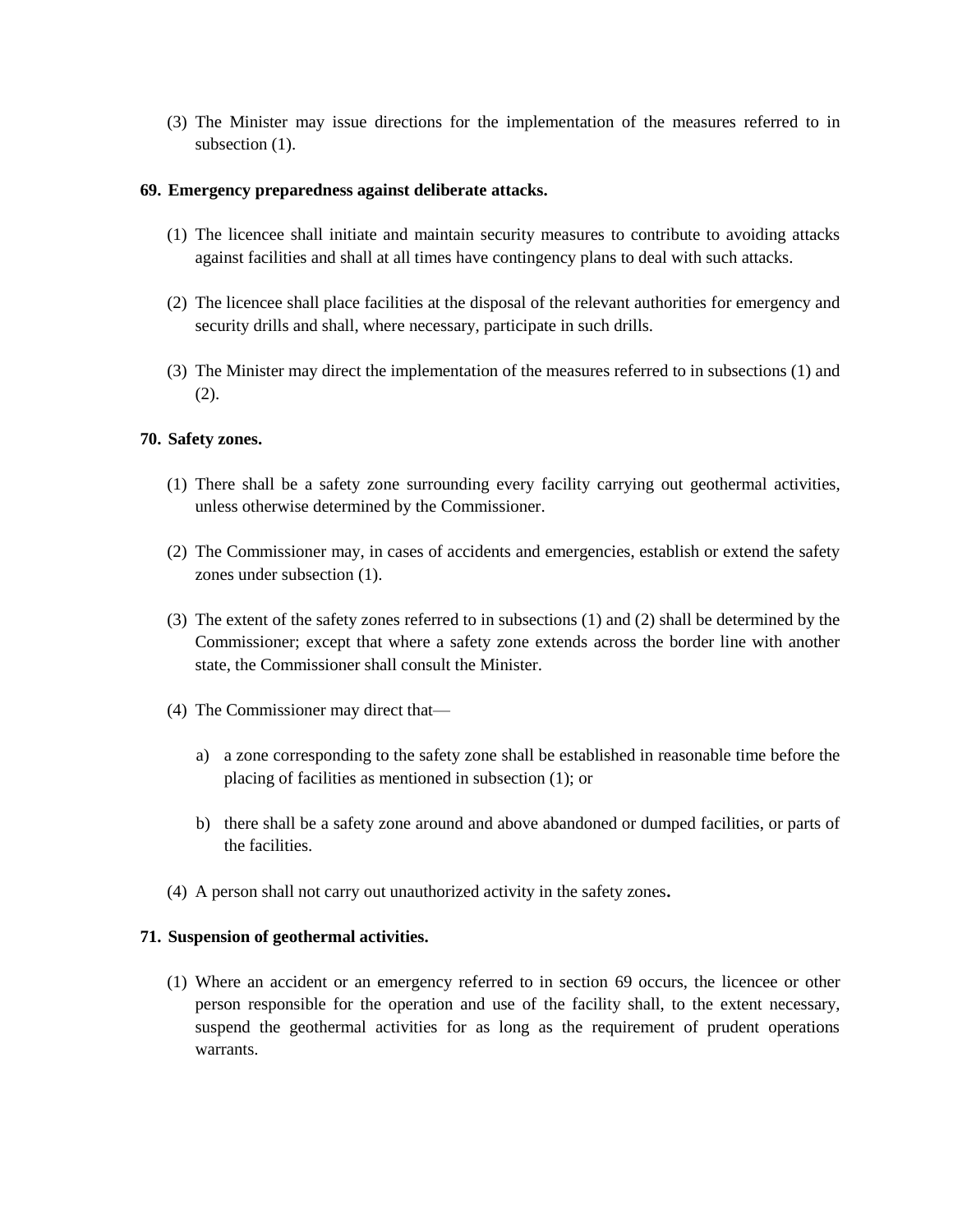- (2) Where special circumstances exist, the Commissioner may order that geothermal activities be suspended to the extent necessary, or may impose particular conditions to allow continuation of the activities.
- (3) Where the Commissioner makes an order under subsection (2) based on circumstances not caused by the licencee, the Commissioner may, upon application, extend the period of time for which the licence applies and, to a reasonable extent, mitigate the obligations of the licencee**.**

# **72. Qualifications.**

- (1) The licencee and other persons engaged in geothermal activities shall be persons who possess the necessary qualifications to perform the work in a prudent manner.
- (2) The licencee shall ensure that any person carrying out work for the licencee complies with subsection  $(1)$ .

# **73. Commission of inquiry.**

- (1) Where an accident occurs which the Minister considers to be serious in connection with geothermal activities to which this Act applies, the Minister may appoint a commission of inquiry in accordance with Commissions of Inquiry Act to inquire into the accident.
- (2) Subsection (1) applies to incidents in the activities which have led to serious danger including loss of life or major damage to property or pollution of the environment.

# PART IX—LIABILITY FOR DAMAGE DUE TO POLLUTION

# **74. Liability of licencee for pollution damage.**

- (1) A licencee is liable for pollution damage without regard to fault.
- (2) Where it is demonstrated that an inevitable event of nature, act of war, exercise of public authority or a similar force majeure event has contributed to a considerable degree to the damage or its extent under circumstances which are beyond the control of the licencee, the liability may be reduced to the extent it is reasonable, with particular consideration to
	- a) the scope of the activity;
	- b) the situation of the party that has sustained the damage; and
	- c) the opportunity for taking out insurance on both sides.

#### **75. Liability for pollution damage caused without a licence.**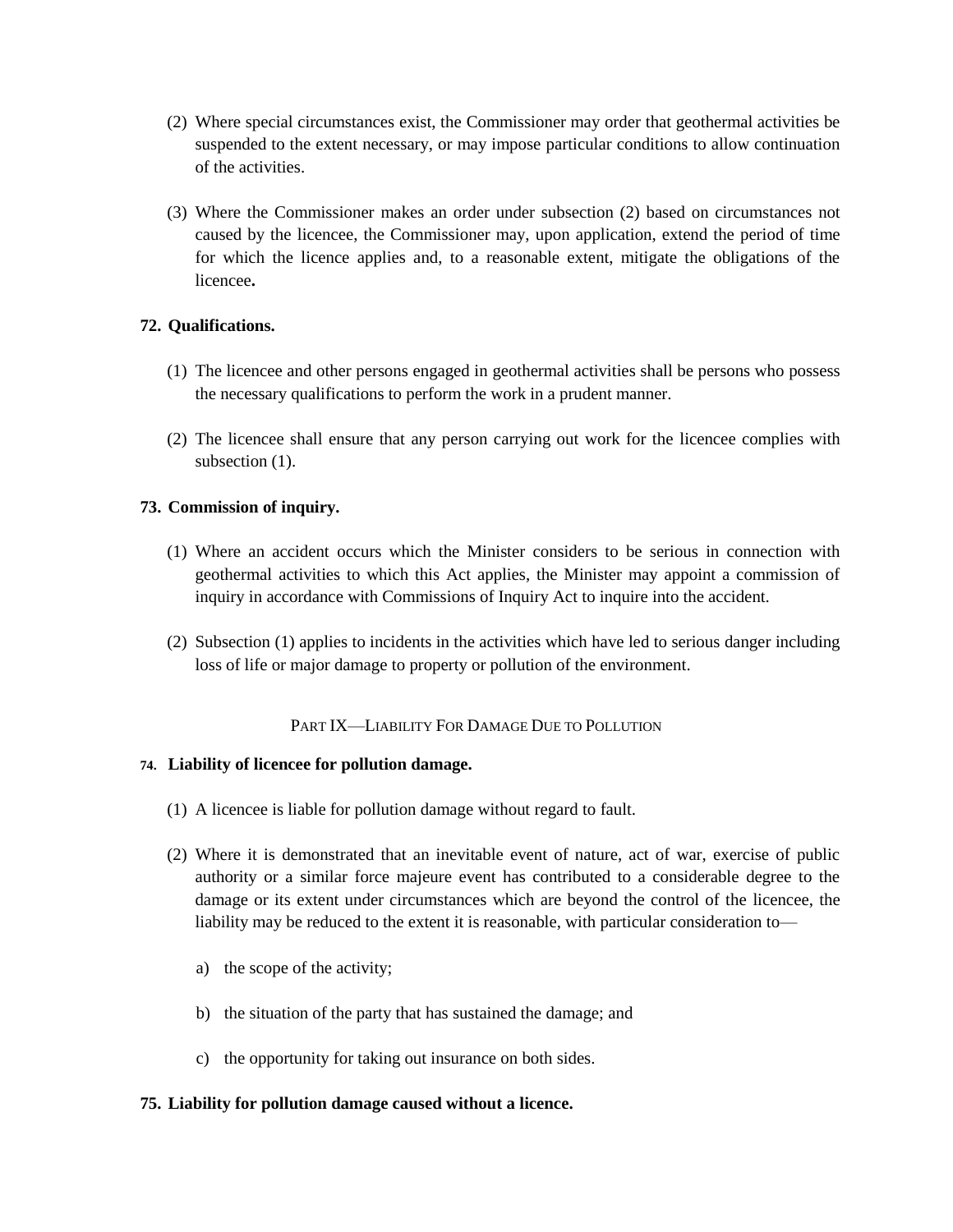- (1) Where pollution damage occurs during a geothermal activity and the activity has been conducted without a licence, the party that conducted the geothermal activity is liable for the damage, regardless of fault.
- (2) The same liability rests on any other person who has taken part in the geothermal activity, and who knew, or should have known, that the activity was conducted without a licence.

# **76. Jurisdiction.**

Legal action for compensation for pollution damage shall be brought before a competent court in the area where the effluence or discharge of waste takes place or where damage is caused.

#### PART X—INFORMATION AND DOCUMENTATION

#### **77. Information, data, reports and records.**

- (1) All geothermal data generated from geothermal activities under this Act shall be owned by the State.
- (2) The licencee shall give copies of data generated under subsection (1) to the Commissioner free of charge.
- (3) The licencee shall keep at the address referred to in section 78, accurate geological maps and plans, geophysical records, and interpretations relating to the licence area.
- (4) The licencee shall submit to the Commissioner, in such form as the Commissioner may require
	- a) at half-yearly intervals commencing six months after the grant of the licence
		- i. a summary of all geological, geochemical and geophysical work carried out;
	- ii. a summary of all drilling activity and results obtained;
	- iii. copies of maps, tapes or reports of other geological, geochemical and geophysical data prepared for the licencee, in or in respect of, the period concerned;
	- b) within sixty days after the end of each year of the term of the licence
		- i. a record describing the results of all geothermal activities carried out by the licencee in the year to which the licence relates;
	- ii. estimates, if any, of economically recoverable geothermal resources and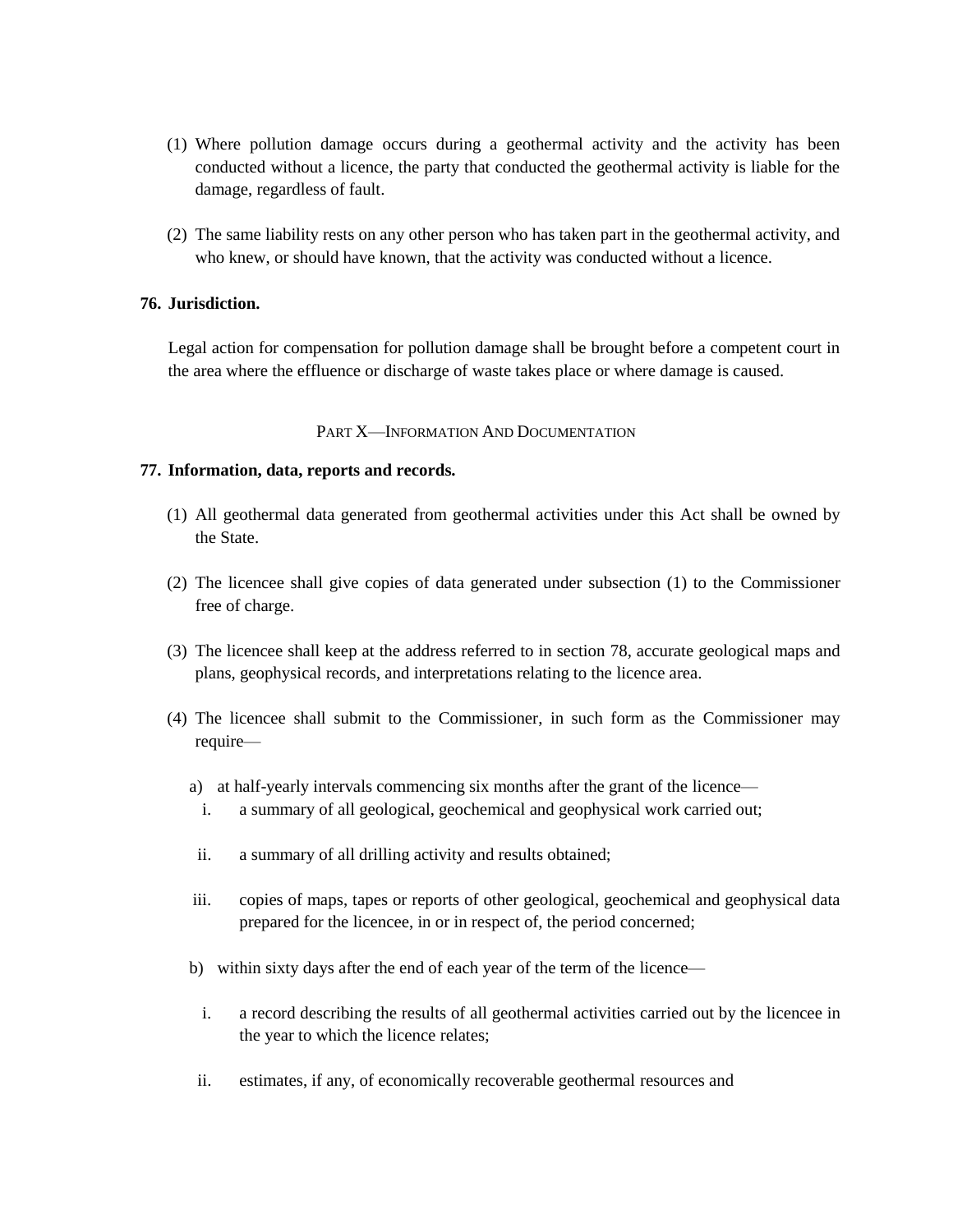- c) summaries of wells drilled, within three months after the completion of drilling or, in the case of information that cannot reasonably be obtained in that period, as soon as possible after the completion of drilling.
- (5) The licencee shall disclose to the Government, the technology necessary for the evaluation and understanding of any raw data, processed data or interpreted data resulting from the licencee's work in the licence area.

# **78. Records to be kept.**

A licencee shall keep at an address in Uganda notified to the Commissioner, complete and accurate records containing full particulars of—

- a) the drilling, operation, plugging or abandonment of wells;
- b) the strata and subsoil through which wells are drilled;
- c) the casing inserted in wells and any alteration to the casing;
- d) any geothermal resource, water and minerals or dangerous substances encountered and any significant discovery of any mineral;
- e) the areas in which any geological, geophysical or geochemical work has been carried out;
- f) well cores, core samples, or other physical samples collected during geothermal activities.

# **79. Duties on termination of licence.**

Where a licence is terminated or revoked or expires, the person who was the licencee immediately before the termination, revocation or expiration of the licence shall immediately deliver to the Commissioner in a format acceptable to the Commissioner—

- a) all records with respect to the licence;
- b) all plans or maps of the licence area which were prepared by or on the instructions of the licencee;
- c) all tapes, diagrams, profiles and charts which were prepared by the licencee; and
- d) other documents as the Commissioner, may, by notice given to the licencee, require him or her to deliver.

# **80. Availability of information to the public.**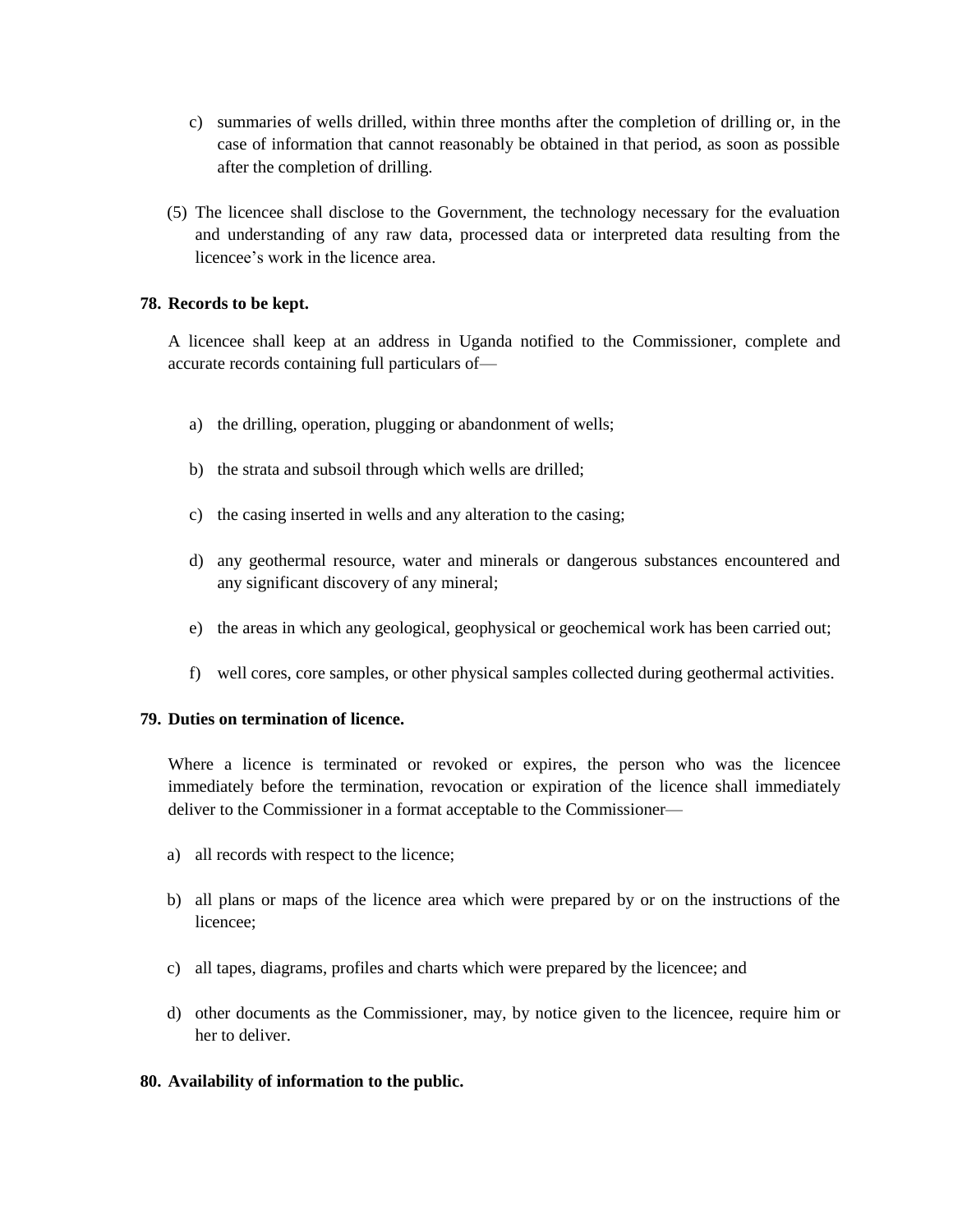- (1) The Commissioner may, in accordance with the Access to Information Act, 2005, make available to the public
	- a) details of all agreements, licences and any amendments to the licences or agreements whether or not terminated or valid;
	- b) details of exemptions from, or variations or suspensions of, the conditions of a licence;
	- c) approved steam field development plan; and
	- d) all assignments and other approved arrangements in respect of a licence.
- (2) The information referred to in subsection (1) shall be available to any person upon payment of the prescribed fee.

# **81. Confidentiality of data.**

- (1) Subject to the Access to Information Act, 2005, all data submitted to the Commissioner by a licencee shall be kept confidential and shall not be reproduced or disclosed to third parties by any party under this Act except
	- a) in the case of disclosure by the licencee, with the prior written consent of the Commissioner; or
	- b) in the case of disclosure by the Commissioner prior to the relinquishment of the area to which they relate, with the prior written consent of the licencee.
- (2) Consent under subsection (1) (a) or (b) shall not be unreasonably withheld or delayed.
- (3) The provisions of subsection (1) shall not prevent disclosure
	- a) by the Commissioner upon fifteen days prior written notice to the licencee identifying the parties to which disclosure will be made
		- i. to an agency or organ of or retained by the Government;
	- ii. to a financial institution or person acting as a consultant or professional adviser to the Commissioner;
	- iii. to arbitrators and experts appointed under this Act or under an agreement made under this Act;
	- iv. for statistical purposes; or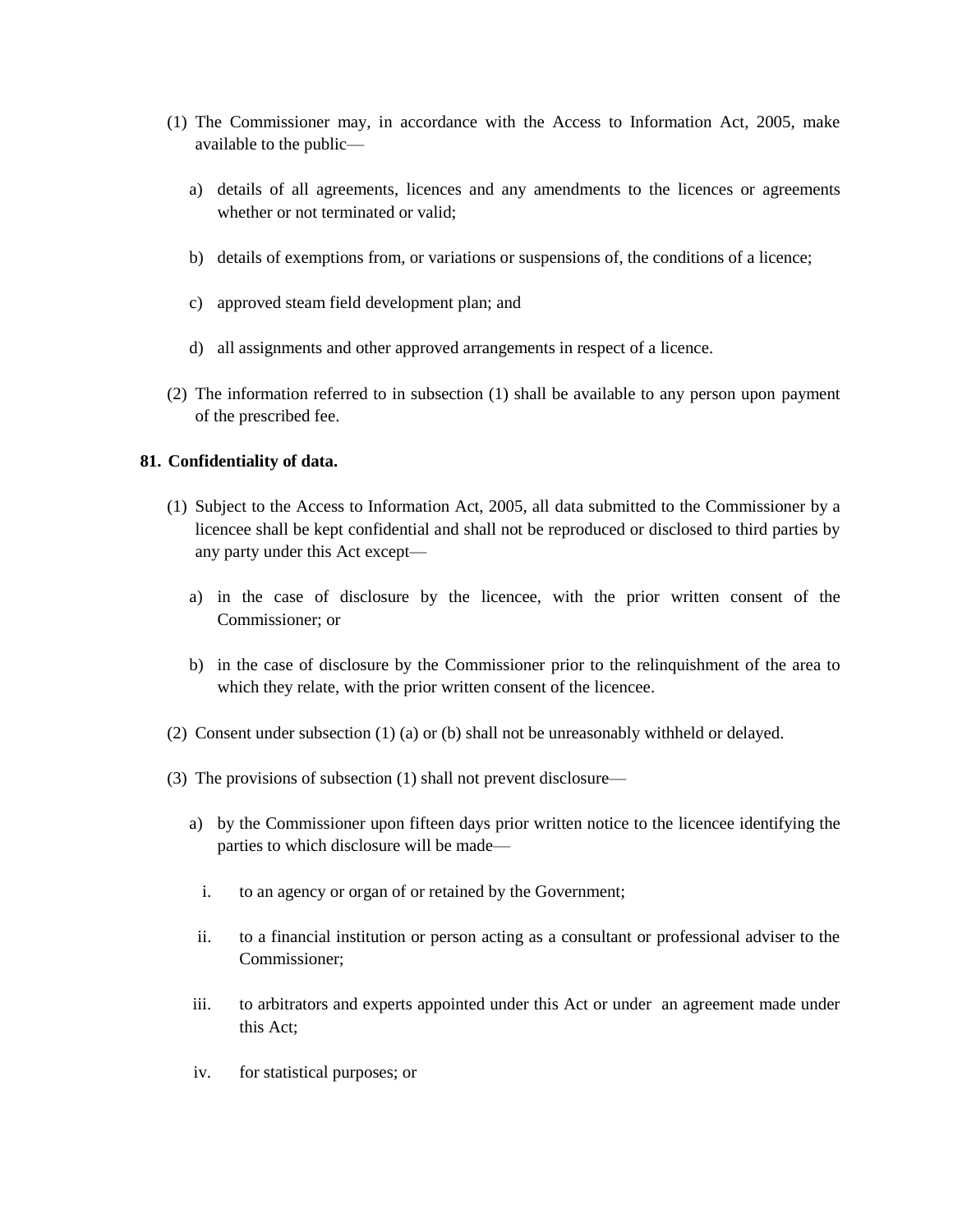- v. in connection with the award of new acreage;
- b) by the licencee or one or more of the subsidiaries of the licencees to—
- i. a licencee affiliated company, its home Government or any department or, agency or as required by any law;
- ii. a recognized stock exchange on which shares of the licencee or its affiliated companies are traded;
- iii. financial institutions and professional advisers and arbitrators and experts appointed under this Act;
- iv. bona fide prospective assignees of a participating interest;
- v. a corporation with which the licencee is conducting bona fide negotiations directed towards a merger or consolidation.
- (4) All data disclosed to third parties shall be disclosed on terms, which to the extent possible ensure that they are treated as confidential by the recipient for so long as the data remains subject to the confidentiality undertakings.

# **82. Prohibition against disclosure of information.**

- (1) Information furnished, or information in a report submitted under this Act by a licencee shall not be disclosed to any person who is not a Minister or an officer in the public service except with the consent of the licencee.
- (2) Nothing in subsection (1) operates to prevent the disclosure of information when the disclosure is made
	- a) after the licence concerned has ceased to have effect, or has ceased to have effect over the land to which the disclosure relates;
	- b) for and in connection with the implementation of this Act;
	- c) for the purpose of or in connection with any legal proceedings;
	- d) to any consultant employed to advise the Government on matters relating to geothermal resources;
	- e) for or in connection with the preparation by or on behalf of the Government of statistics in relation to geothermal activities;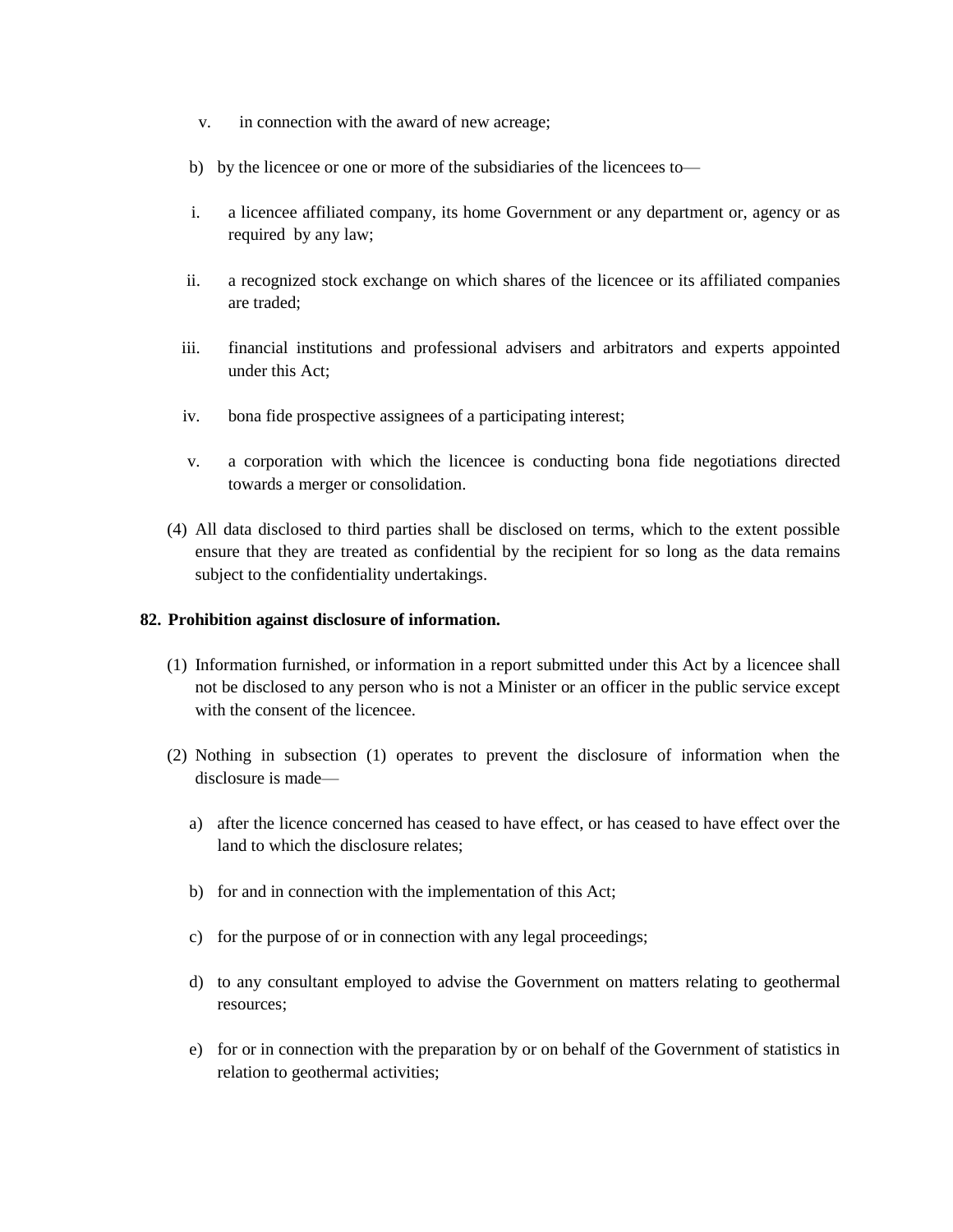- f) to a financial institution for or in connection with financial arrangements or advice in relation to geothermal activities;
- g) for or in connection with the determination of any liability of the licencee to make any payment to the Government; or
- h) for or in connection with any matter, or for any purpose, prescribed in a geothermal resources agreement.
- (3) A person shall not while still in the public service or service of the Geothermal Resources Department in the geothermal industry or when he or she ceases to be public servant or member of the Geothermal Resources Department, disclose any information which he or she may have obtained in the course of his or her employment for a period of ten years.
- (4) Any person who contravenes subsection (1) or (3) commits an offence and is liable on conviction to a fine not exceeding five hundred currency points or imprisonment not exceeding five years or both.
- (5) In proceedings on a prosecution for an offence under this section, it shall be a sufficient defense if the person charged proves that the information disclosed and to which the prosecution relates was, without that disclosure, generally known to the public or national interest.

#### PART XI—PAYMENTS AND ROYALTIES

#### **83. Royalty on steam.**

- (1) Subject to this Act, the licencee shall pay royalty to Government on geothermal steam recovered at the delivery point as may be stipulated in the geothermal resources agreement, or as may be otherwise determined by the Commissioner.
- (2) Where the licencee fails to pay any royalty payable by the licencee, on or before the due date the Commissioner may, by notice in writing served on the licencee, prohibit the removal of, or any dealings in or with, any geothermal steam from the development area concerned, or from any other development area subject to a licence held by that licencee, or from both, until all outstanding royalty has been paid or until an arrangement has been made and accepted by the Commissioner for the payment of the royalty; and the licencee shall comply with the order of the Commissioner.
- (3) A certificate of the Commissioner certifying that a specified amount of money is payable by a person specified in the certificate shall, in any proceedings instituted against that person for the recovery of any royalty, be received as evidence of that fact, but without prejudice to the right to adduce evidence in rebuttal.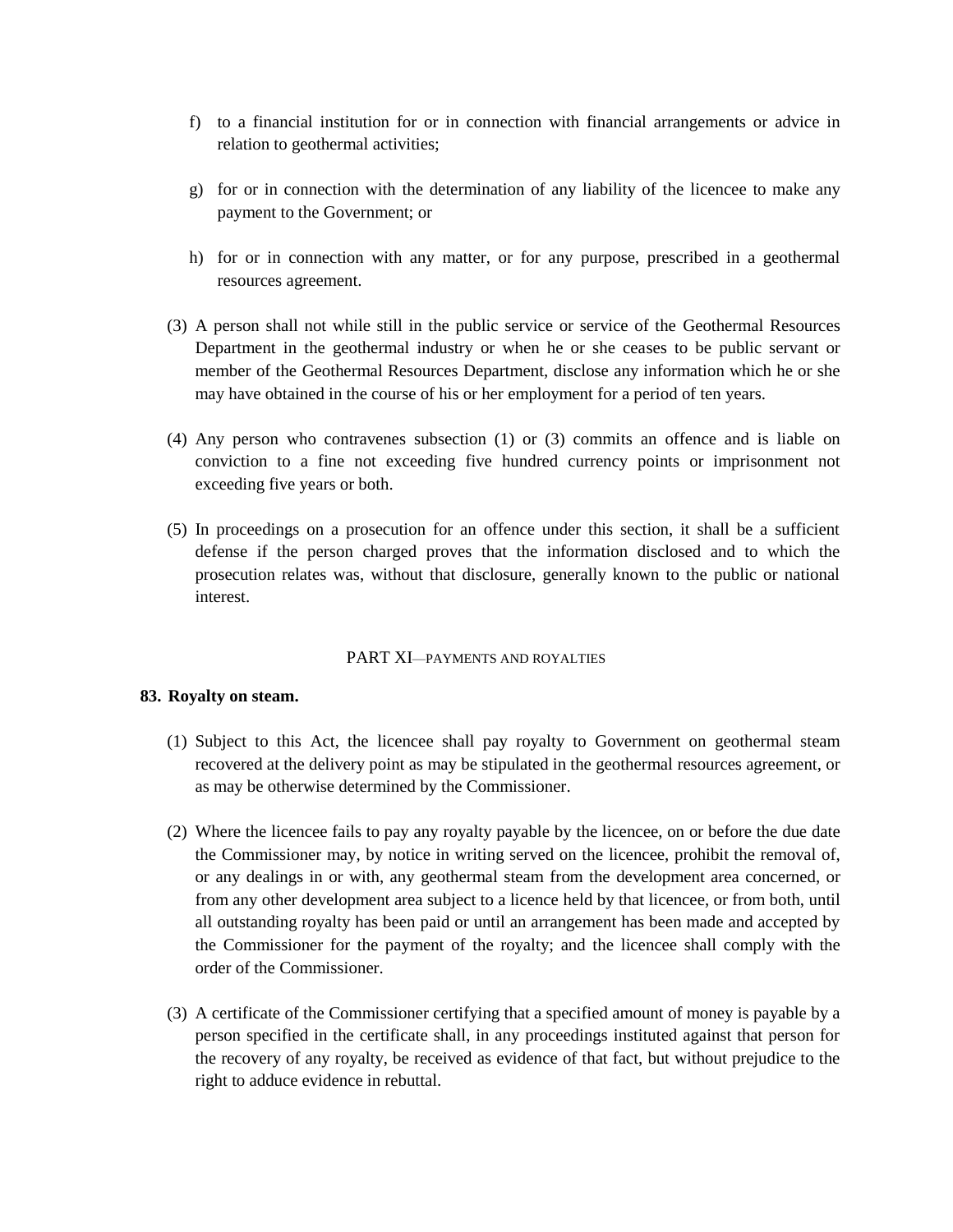(4) The Commissioner shall in each financial year prepare an annual statement stating the value of certificates issued in accordance with this Act.

# **84. Annual fees.**

- (1) The holder of a geothermal exploration or production licence shall pay annual fees in respect of the licence as may be prescribed by regulations.
- (2) The annual fees payable under subsection (1) shall be payable on the grant of a licence and thereafter annually on the anniversary of the grant until the termination of the licence.
- (3) Where the licencee fails to pay the annual fees prescribed under subsection (1), his or her licence shall be cancelled.

#### **85. Signature bonus.**

- (1) Where the licencee has been granted a geothermal exploration or production licence under this Act, the licencee shall pay to the Government a signature bonus as may be prescribed by regulations.
- (2) In this section, "signature bonus" means a single, non- recoverable lump sum payment by the licencee to the Government upon the granting of the geothermal exploration or production licence.

#### **86. Payment terms.**

All payments due to Government under this Act shall be in an international and freely convertible currency.

# **87. Penalty for late payments.**

Where a person does not make a payment under this Act on or before the time when the amount is payable, the person shall pay as a penalty, a surcharge of five percent of the amount in default for each day of default.

#### **88. Recovery of payments under this Act.**

Payments under this Act are a debt due to the Government and maybe recovered in accordance with the Income Tax Act.

#### PART XII—OFFENCES

#### **89. Obstruction of authorized officer**.

A person who—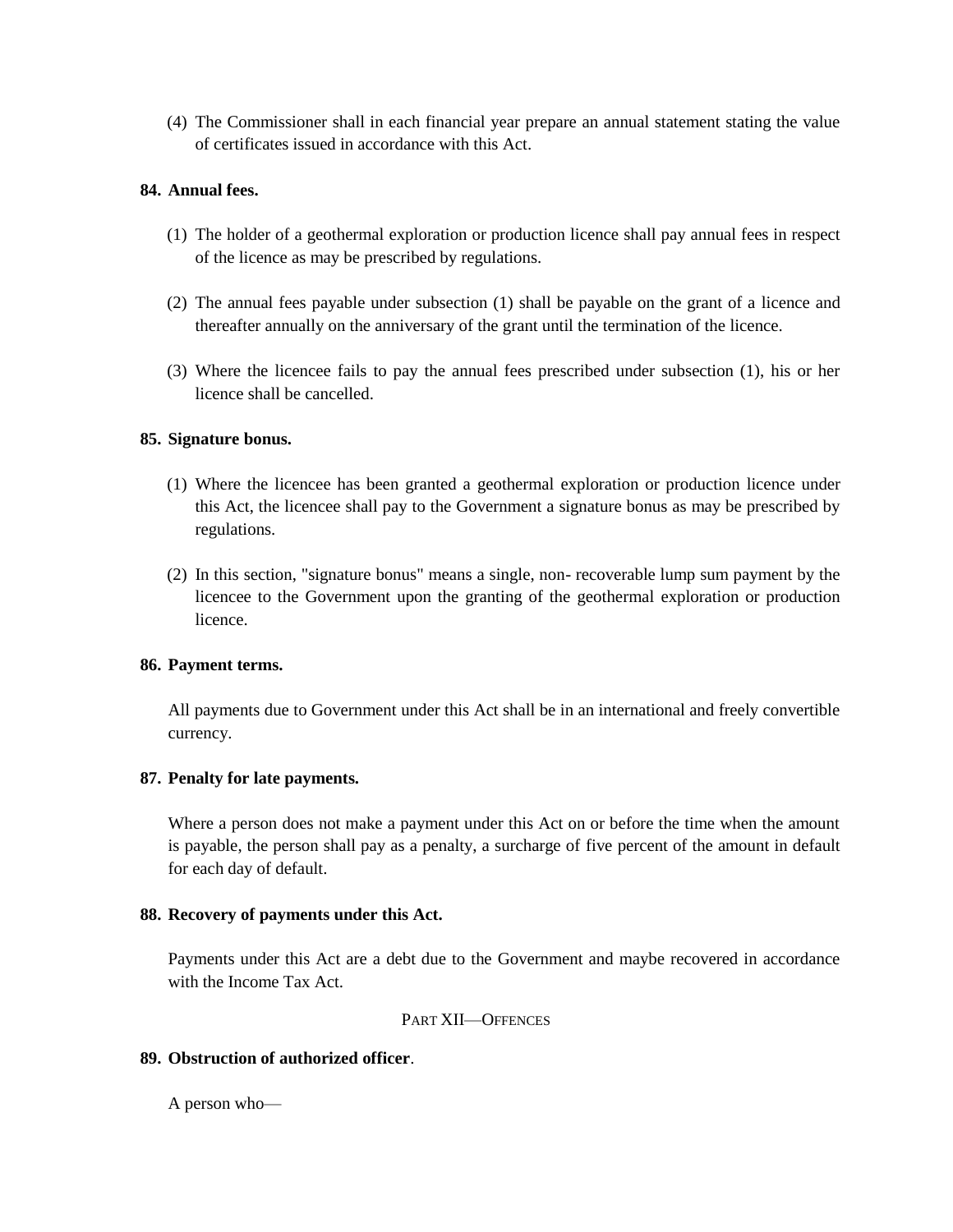- a) without reasonable excuse, obstructs, molests or hinders an authorized officer in the exercise of his or her powers under this Act; or
- b) knowingly or recklessly makes a statement or produces a document that is false or misleading in a material particular to an authorized officer engaged in carrying out his or her duties and functions under this Act, commits an offence and is liable on conviction to a fine not exceeding one hundred thousand currency points or imprisonment not exceeding ten years or both.

#### **90. Obstruction of licencee.**

A person who, without reasonable excuse, obstructs, molests, hinders or prevents a licencee in or from undertaking any activity which the licencee is authorized to do by this Act or by his or her licence, commits an offence and is liable on conviction to a fine not exceeding one thousand currency points or imprisonment not exceeding five years or both.

# **91. Conflict of interest.**

- (1) An officer in the public service, engaged in the implementation of this Act shall not, in his or her private capacity, knowingly, directly or indirectly, acquire, attempt to acquire or hold
	- a) a licence or an interest in a licence for geothermal activities;
	- b) a direct or indirect economic interest, participation interest or share in an entity that is authorized under this Act to carry out geothermal activities in Uganda; or
	- c) a direct or indirect economic interest, participation interest or share in a body corporate that is providing goods or services to a licencee under this Act.
- (2) A person who contravenes subsection (1) commits an offence and is liable on conviction to a fine not exceeding two hundred thousand currency points or imprisonment not exceeding ten years or both.
- (3) In proceedings for a prosecution for an offence under this section of acquiring or maintaining an interest of a kind referred to in subsection (1), it shall be a sufficient defense if the person charged proves that
	- a) the interest was acquired by operation of law; and
	- b) all reasonable steps necessary to dispose of the interest have been and are continuing to be taken.

#### **92. Offences committed by body corporate.**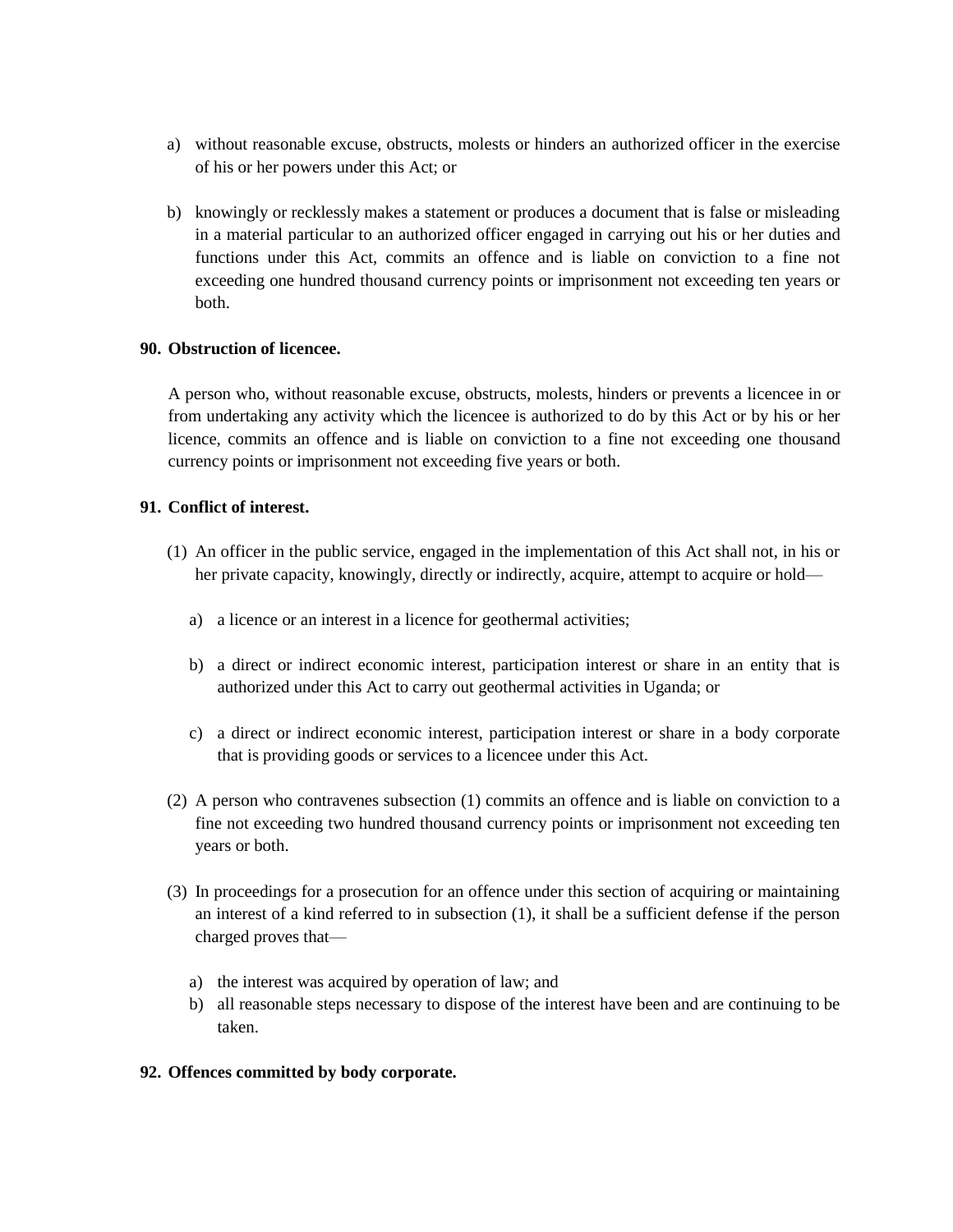- (1) Where an offence committed by a body corporate is proved to have been committed with the consent or connivance of, or to be attributable to any neglect on the part of a director, manager, secretary or other similar officer of the body corporate or any person who was purporting to act in any such capacity, he or she, as well as the body corporate, commits that offence and is liable to be prosecuted and punished accordingly.
- (2) An individual who commits an offence under subsection (1), is liable on conviction, either in substitution for or in addition to the fine prescribed by the relevant section, to imprisonment not exceeding the equivalent of imprisonment to the fine prescribed by the relevant section calculated on the basis of two currency points being equivalent to imprisonment for one month.

# **93. Contravention of decisions and orders issued under this Act.**

A person who without reasonable excuse contravenes any directive issued under this Act commits an offence and is liable on conviction-

- a) in the case of an individual, to a fine not exceeding two hundred thousand currency points or imprisonment not exceeding ten years or both; or
- b) in the case of a body corporate, to a fine not exceeding five hundred thousand currency points.

# **94. Miscellaneous offences.**

A person who—

- a) in, or in connection with, any application under this Act or under a licence, or in response to any invitation or requirement of the Minister or Commissioner under this Act, knowingly or recklessly gives or permits to be given information which is false or misleading in a material particular; or
- b) in any report, return or affidavit submitted in accordance with this Act or a licence, knowingly or recklessly includes, or permits to be included, any information which is false or misleading in a material particular;

commits an offence and is liable on conviction—

- i. in the case of an individual, to a fine not exceeding five hundred currency points or imprisonment not exceeding five years or both; or
- ii. in the case of a body corporate, to a fine not exceeding five thousand currency points.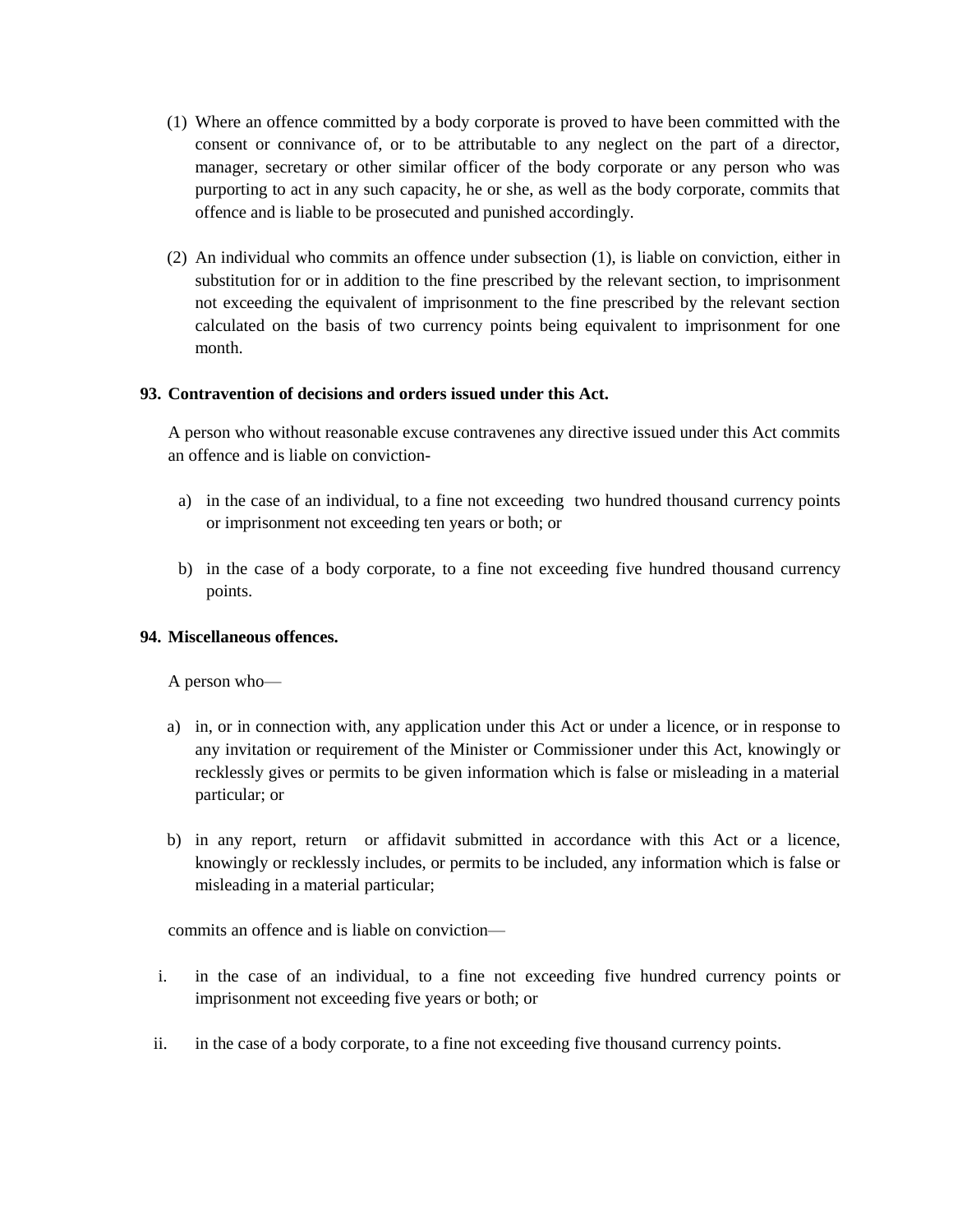#### PART XIII—MISCELLANEOUS

# **95. Regulatory supervision of geothermal activities.**

- (1) The Commissioner shall carry out regulatory supervision to ensure that this Act is complied with by all persons carrying out geothermal activities under this Act.
- (2) The Minister may issue orders necessary for the implementation of this Act.

# **96. Survey of wells and facilities.**

- (1) The Commissioner may, at any time, by notice in writing served on a licencee, direct the licencee
	- a) to carry out a survey of the position of any well or facility specified in the notice;
	- b) to submit promptly to the Commissioner, a report in writing of the survey.
- (2) Where the Commissioner is not satisfied with a report of a survey submitted by a licencee under subsection  $(1)$  (b) the Commissioner may, by notice in writing served on the licencee, direct the licencee to promptly submit further information in writing in connection with the survey.
- (3) Where a licencee to whom a direction is given under subsection (1) fails or neglects to comply with the direction, the Commissioner may cause to be carried out, any survey specified in the notice containing the direction.
- (4) The costs and expenses incurred under subsection (3) in carrying out a survey are a debt due to the Government and shall be recoverable in a court of competent jurisdiction notwithstanding that the licencee concerned is convicted of an offence under subsection (5).
- (5) A person to whom a direction is given under subsection (1) or (2) who fails or neglects to comply with the direction commits an offence and is liable on conviction to a fine not exceeding one hundred currency points or imprisonment not exceeding one year or both.

# **97. Maintenance of property.**

- (1) A licencee shall
	- a) maintain in good condition and repair, all structures, equipment and other property in the licence area and used in connection with the operations in which the licencee is engaged; and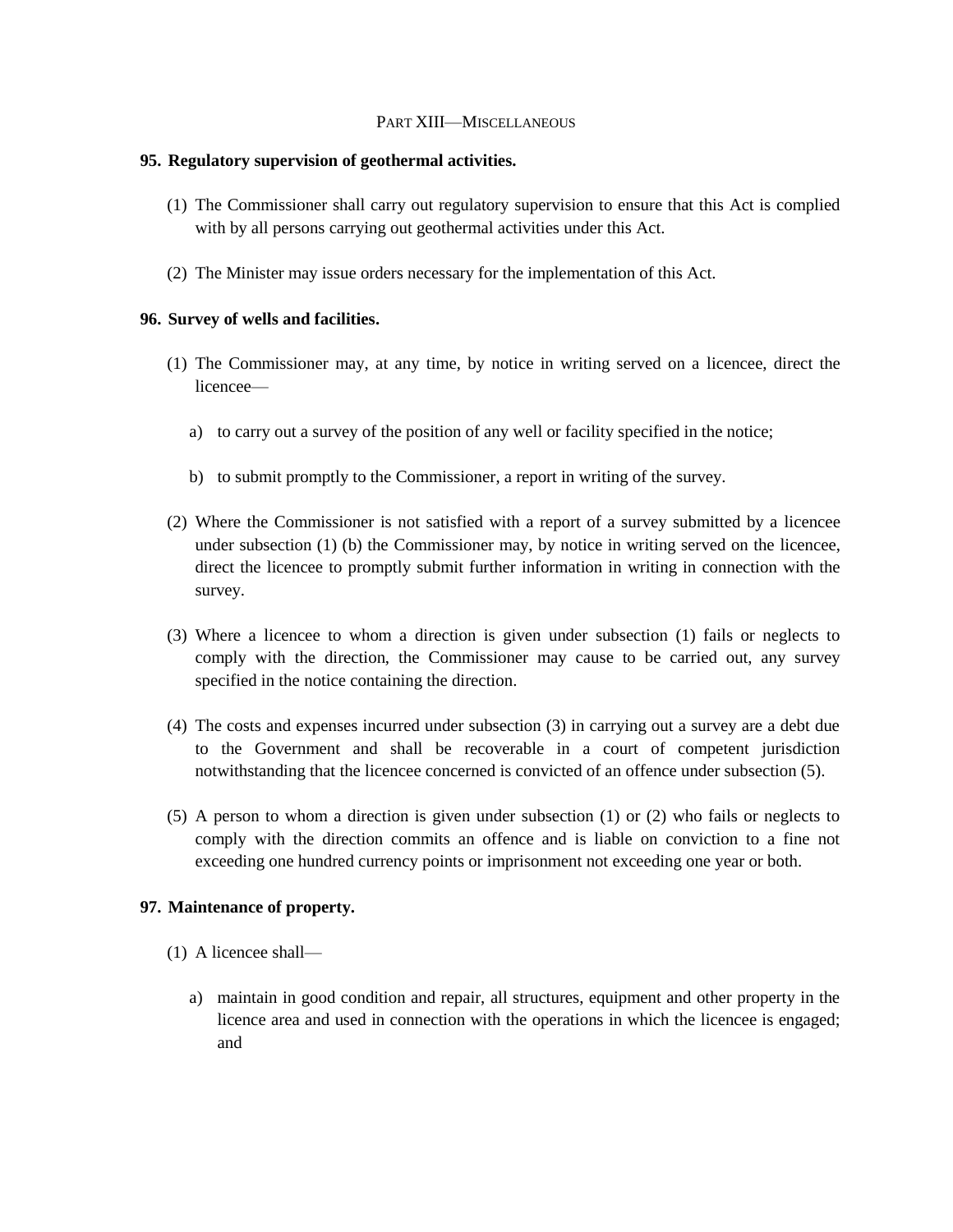- b) remove from the licence area, all structures, equipment and other property that are not either used or to be used in connection with those operations.
- (2) Subsection (1) shall not apply in relation to any structure, equipment or other property that was not brought into the area subject to a licence by or with the authority of the licencee.
- (3) A licencee who contravenes subsection (1) commits an offence and is liable on conviction to a fine not exceeding two thousand currency points.

#### **98. Agreements between affiliated companies.**

- (1) The Commissioner may, where particular reasons warrant, consent to the licencee entering into an agreement, authoring a parent company or a company with which the licencee is affiliated in similar manner, to undertake the activities on behalf of the licencee.
- (2) It shall be a condition for the consent referred to in subsection (1), that the arrangement will not result in less tax revenues to Uganda.

#### **99. Security for fulfillment of obligations.**

- (1) The Commissioner
	- a) shall require an applicant to make arrangements as may be satisfactory to the Commissioner for the execution of a bond or other form of security for the performance and observance of the conditions to which the licence may be subject; and
	- b) shall require the applicant to take the necessary insurance policies to protect against liabilities that may arise as a result of geothermal.

#### **100. Information required by the Commissioner.**

- (1) Where the Commissioner is satisfied that a person is in possession of any information or data relating to geothermal activities or to geothermal resources recovered or to the value of the geothermal resources, the Commissioner may, by notice in writing, require that person
	- a) to provide the Commissioner with that information or data within the period, and in the manner specified in the notice;
	- b) to attend before the Commissioner or a person identified in the notice at such time and place as may be specified and to answer questions relating to those geothermal activities or the geothermal resources recovered or to the value of the geothermal resources; or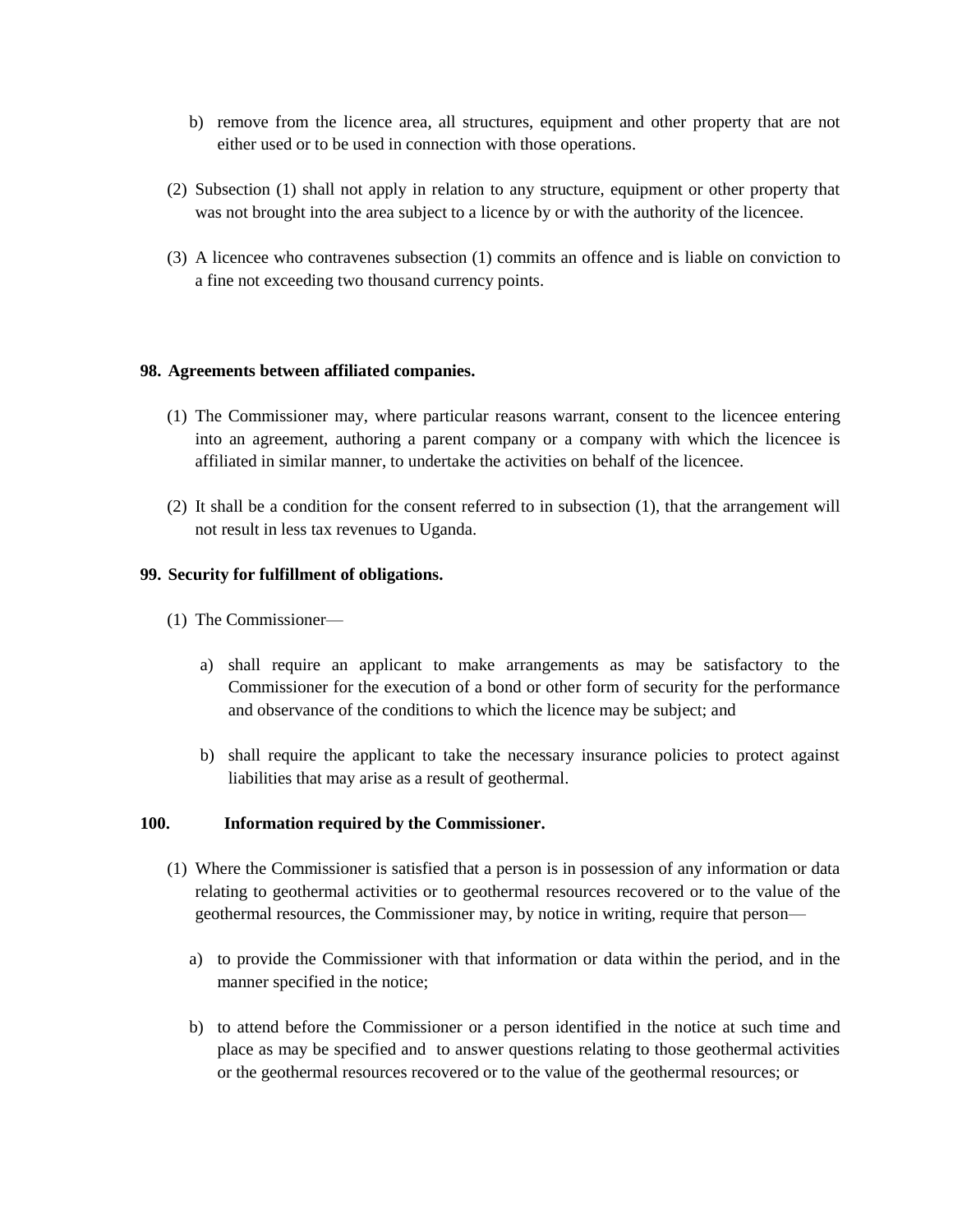- c) to provide to a person identified in the notice at such time and place as is so specified, the information or data in his or her custody or power relating to those activities or the geothermal resources recovered or to the value of the geothermal resources.
- (2) A person shall not be excused from providing information or data, or answering a question when required to do so under this section on the ground that the information or data so furnished or the answer to the question might tend to incriminate him or her to make him or her liable to a penalty.
- (3) Any information or data provided under subsection (2) or any answer to a question shall not be admissible in evidence against the person submitting it in any proceedings other than proceedings for an offence against this section.
- (4) Any person who
	- a) refuses or fails to comply with the requirement in a notice under subsection (1) to the extent to which he or she is capable of complying with it;
	- b) in purported compliance with any requirement referred to in subsection (1), knowingly or recklessly makes a statement or furnishes any information or data that is false or misleading in a material particular; commits an offence and is liable on conviction to a fine not exceeding one thousand currency points or to imprisonment not exceeding five years or both.

# **101. Powers of the Geothermal Resources Commissioner.**

- (1) For the purposes of this Act, an authorized officer of the Commissioner may, at all reasonable times
	- a) with respect to the health and safety of persons employed by a licencee in or in connection with any geothermal activity, issue directions to and impose restrictions on the licencee or any persons so employed, by instrument in writing;
	- b) order, by instrument in writing
		- i. the suspension of geothermal activities and the withdrawal of all persons from any structure or building that is being used in connection with any geothermal activities; or
	- ii. the discontinuance of the use of any machinery or equipment which the authorized officer considers unsafe, until such action as is necessary for safety and specified in the instrument is taken and completed; and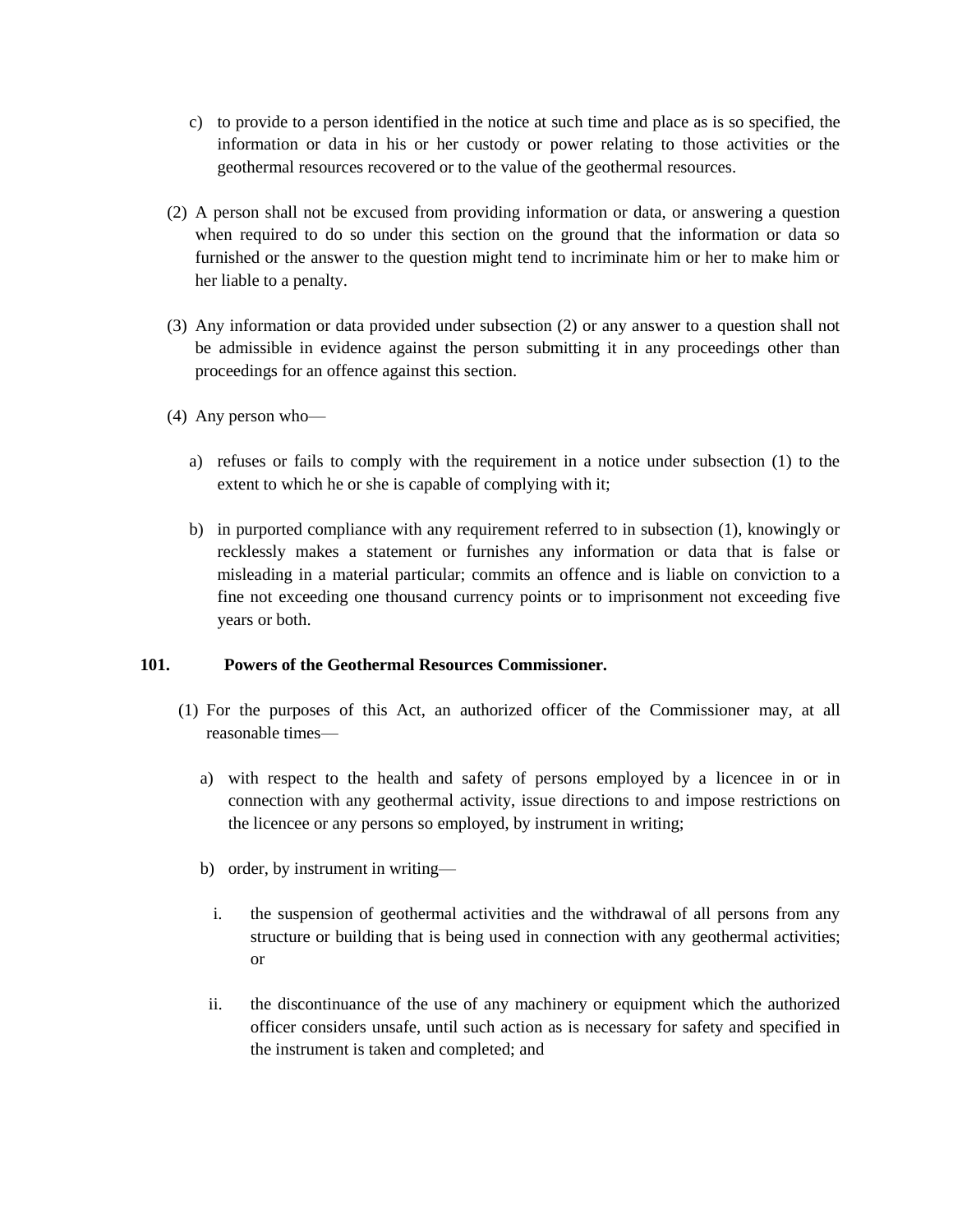- c) make such examinations and inquiries as may be necessary to ensure that the provisions of this Act, and any directions issued, conditions imposed or orders made under this Act, are being complied with.
- (2) An authorized officer shall, before exercising any powers under subsection (1) identify himself or herself to any person who is or appears to be in charge of the area, structure, building, machinery, equipment or matter or thing in respect of which the power is about to be exercised, and to any person to whom he or she is about to give the order or direction.
- (3) Any person who is aggrieved by a decision, direction or order of an authorized officer made under this section may appeal in writing to the Minister, who shall, as soon as is practicable dispose of the appeal, but the bringing of the appeal shall not affect the operation of the decision, direction or order appealed from pending the disposition of the appeal.
- (4) On appeal being made under subsection (3), the Minister may rescind or affirm the decision, direction or order appealed from or may make a new decision, direction or order in substitution therefore, and that decision, direction or order shall be final.
- (5) In the exercise of powers under subsection (1), an authorized officer may be accompanied by any person whom the authorized officer, as the case may be, believes has special or expert knowledge of any matter being inspected, tested or examined.

# **102. Indemnity of the Republic of Uganda.**

A licencee shall, at all times, keep the Government indemnified against all actions, claims and demands that may be brought or made against the Government by reason of anything done by the licencee in the exercise or purported exercise of the rights of the licencee under this Act or the licence.

# **103. Regulations.**

The Minister may, by statutory instrument, make regulations generally for giving effect to the provisions of this Act and for its due administration.

# **104. Code of practice.**

The Minister may, with the advice of the Commissioner, issue codes of practice for the purposes of setting or endorsing standards or specifications concerning the design, construction, installation and operation of geothermal and related facilities.

# **105. Supremacy of this Act.**

Subject to the Constitution, the National Environment Act, the Water Act and the Access to Information Act, this Act shall take precedence over all existing Acts relating to geothermal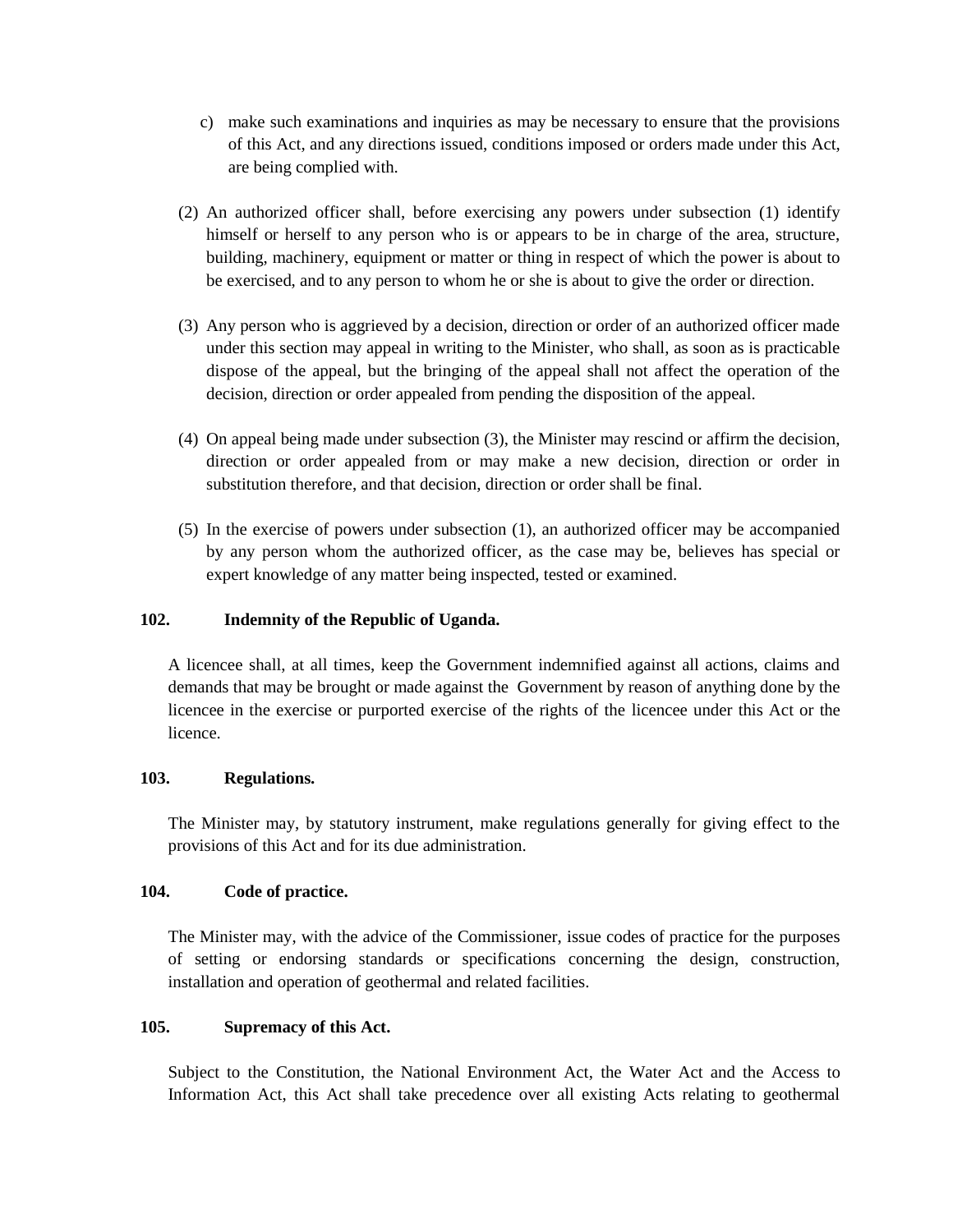activities in Uganda and where there is a conflict between the provisions of this Act and any other written law, the provisions of this Act shall prevail.

# **106. Compliance with conditions of licence.**

- (1) Where the Commissioner is satisfied that the licencee is contravening a condition of a licence or a requirement under this Act or regulations, codes or standards made under this Act, the Commissioner shall direct the licencee to comply with that condition or requirement.
- (2) A directive requiring a licencee to comply under subsection (1) shall be sent to the licencee and to other directly affected parties and shall
	- a) contain the relevant condition of the licence or requirement of the Act or regulations to which the breach relates;
	- b) contain the acts, omissions or other facts which, in the opinion of the Commissioner, constitute a contravention of the condition or requirement;
	- c) specify a period, not exceeding sixty days from the date of receiving the notice, within which representations or objections may be made by the licencee or directly affected parties; and
	- d) specify the period within which the licencee may rectify the breach or contravention.
- (3) The Commissioner shall take into consideration all representations made before notifying the licencee and directly affected parties of the decision of the Commissioner either to
	- a) uphold the order of compliance;
	- b) vary the original order of compliance; or
	- c) withdraw the order of compliance.

# **107. Compliance with environmental principles.**

- (1) A licencee and any other person who exercises or performs functions, duties or powers under this Act in relation to geothermal activities shall comply with environmental principles and safeguards prescribed by the National Environment Management Act and other applicable laws.
- (2) A licencee shall ensure that the management of production, transportation, storage, treatment and disposal of waste arising out of geothermal activities is carried out in accordance with environmental principles and safeguards prescribed under the National Environment Management Act and other applicable laws.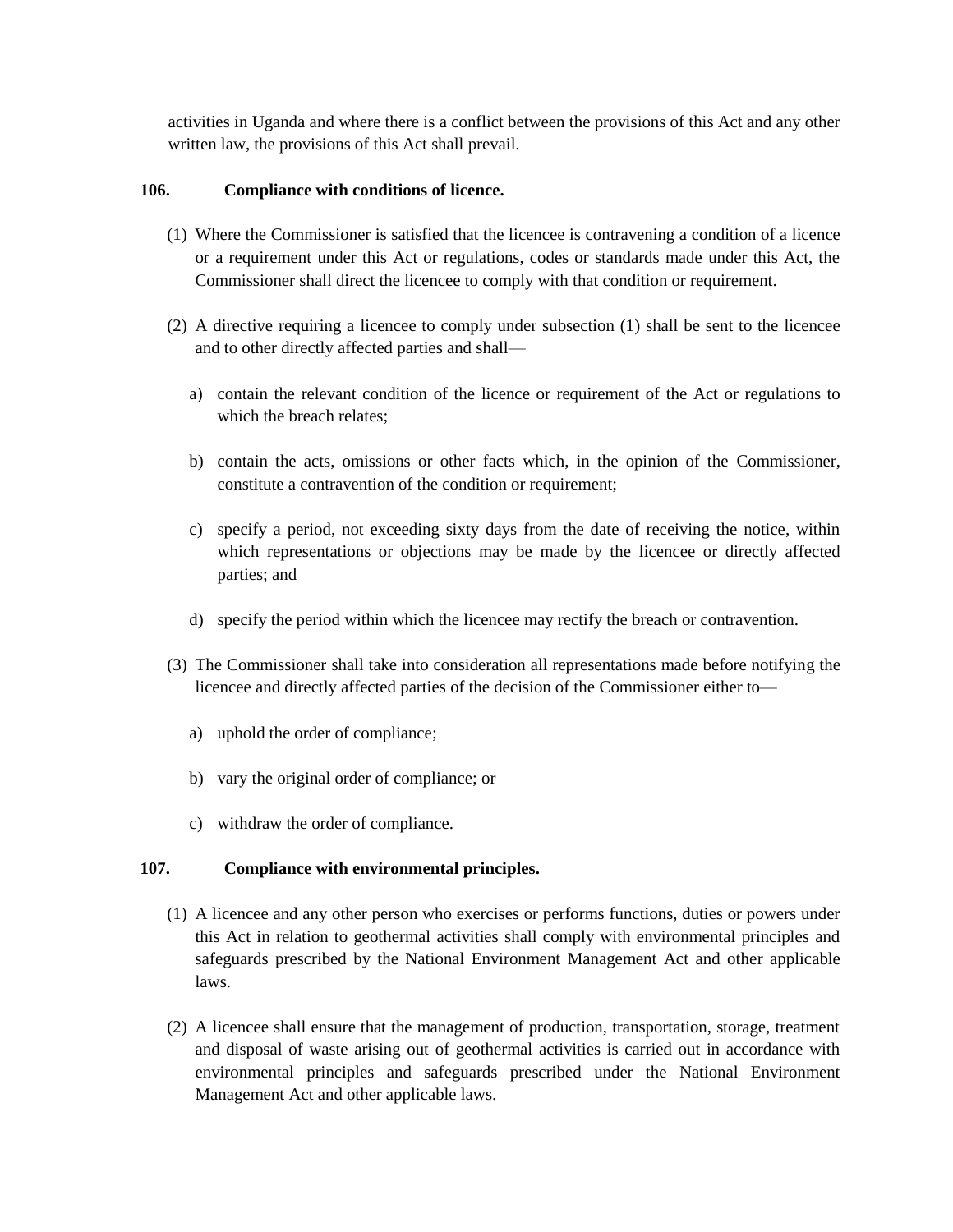- (3) A licencee shall contract a separate entity to manage the transportation, storage, treatment or disposal of waste arising out of geothermal activities.
- (4) For the avoidance of doubt, the licencee shall remain responsible for the activities of the entity referred to under subsection (3).
- (5) The National Environment Management Authority in consultation with the Commissioner, may grant a licence for the management, transportation, storage, treatment or disposal of waste arising out of geothermal activities to an entity contracted by a licencee under subsection (3) on terms and conditions prescribed in the licence.
- (6) A person contracted by the licencee under subsection (3) shall not carry out those activities without a licence issued by the NEMA.
- (7) A person who carries on the management of the production, transportation, storage, treatment or disposal of waste arising out of geothermal activities without a licence or fails to comply with the terms and conditions prescribed in the licence issued under sub section (5) commits an offence and is liable on conviction to a fine not exceeding one hundred thousand currency points or imprisonment not exceeding ten years or both.
- (8) NEMA shall make regulations for the management of the production, transportation, storage, treatment and disposal of waste arising out of geothermal activities.
- (9) Without prejudice to the general effect of subsection (8), regulations made under this section shall prescribe, in respect of the contravention of the regulations, penalties not exceeding a fine of five thousand currency points or imprisonment not exceeding ten years or both; and may prescribe that the court that convicts the person shall order the forfeiture of anything used in the commission of the offence.

#### **108. Transfer of licence.**

- (1) A licence issued under this Act shall not be transferred without the written consent of the **Commissioner**
- (2) A licencee may apply to the Commissioner, in the prescribed form and manner, for the transfer of a licence and shall fulfill any other financial obligations under the laws of Uganda.
- (3) The Commissioner shall satisfy himself or herself of the legal and technical capacity, competence and financial strength of the person to whom the licence is to be transferred.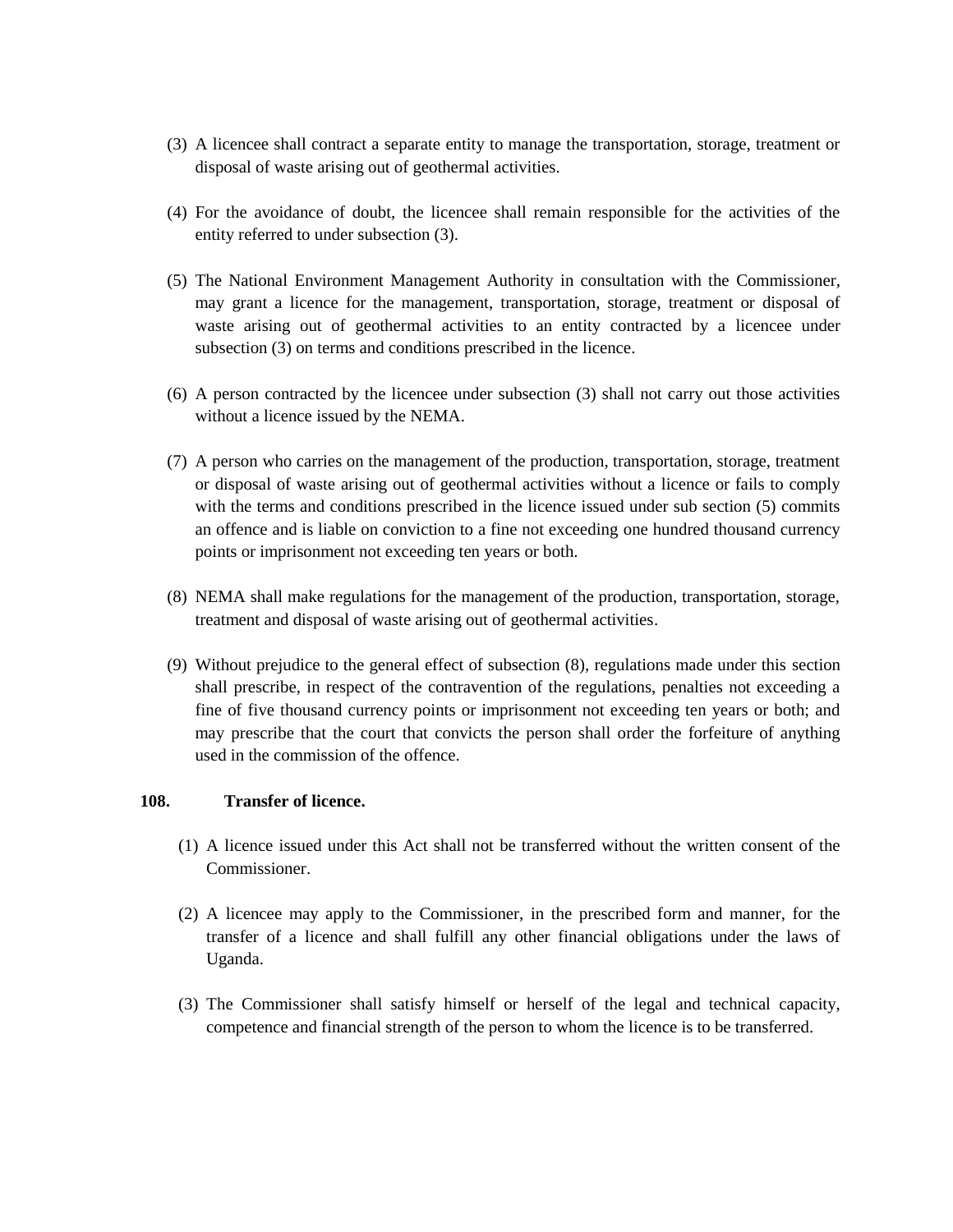- (4) Subject to subsections (2) and (3), the Commissioner shall not unreasonably withhold consent to an application to transfer a licence unless he or she has reason to believe that the public interest or safety is likely to be prejudiced by the transfer.
- (5) In this section—

"transfer of licence" includes the acquisition of control by the person to whom a licence under this Act is transferred; and

"control" in relation to any person, means the possession, directly or indirectly, of the power to direct or cause the direction of the management by that person, whether through the ownership of shares, voting, securities, partnership or other ownership or participation interests, agreements or otherwise.

(6) This section applies to any direct or indirect transfer of interest or participation in the licence, including, inter alia, assignment of shareholdings and other ownership shares which may provide decisive control of a licencee possessing a participating interest in a licence.

#### **109. Surrender of licence.**

- (1) A licencee who wishes to surrender all or any of the geothermal areas subject to the licence shall apply to the Commissioner for a certificate of surrender
	- a) in the case of a geothermal exploration licence, not less than ninety days before the date on which he or she wishes the surrender to have effect; and
	- b) in the case of a geothermal production licence, not less than one year before the date on which he or she wishes the surrender to have effect.
- (2) An application for a certificate of surrender shall
	- a) state the date on which the applicant intends the surrender to have effect;
	- b) identify the geothermal area to be surrendered;
	- c) give particulars of the geothermal activities carried out since the licence was granted or last renewed, whichever is the latter, in respect of the geothermal area to be surrendered; and
	- d) be supported by such records and reports in relation to those activities as the Commissioner may require.
- (3) Subject to subsection (4), on application duly made under subsection (1), the Commissioner shall issue a certificate of surrender in respect of the geothermal areas to which the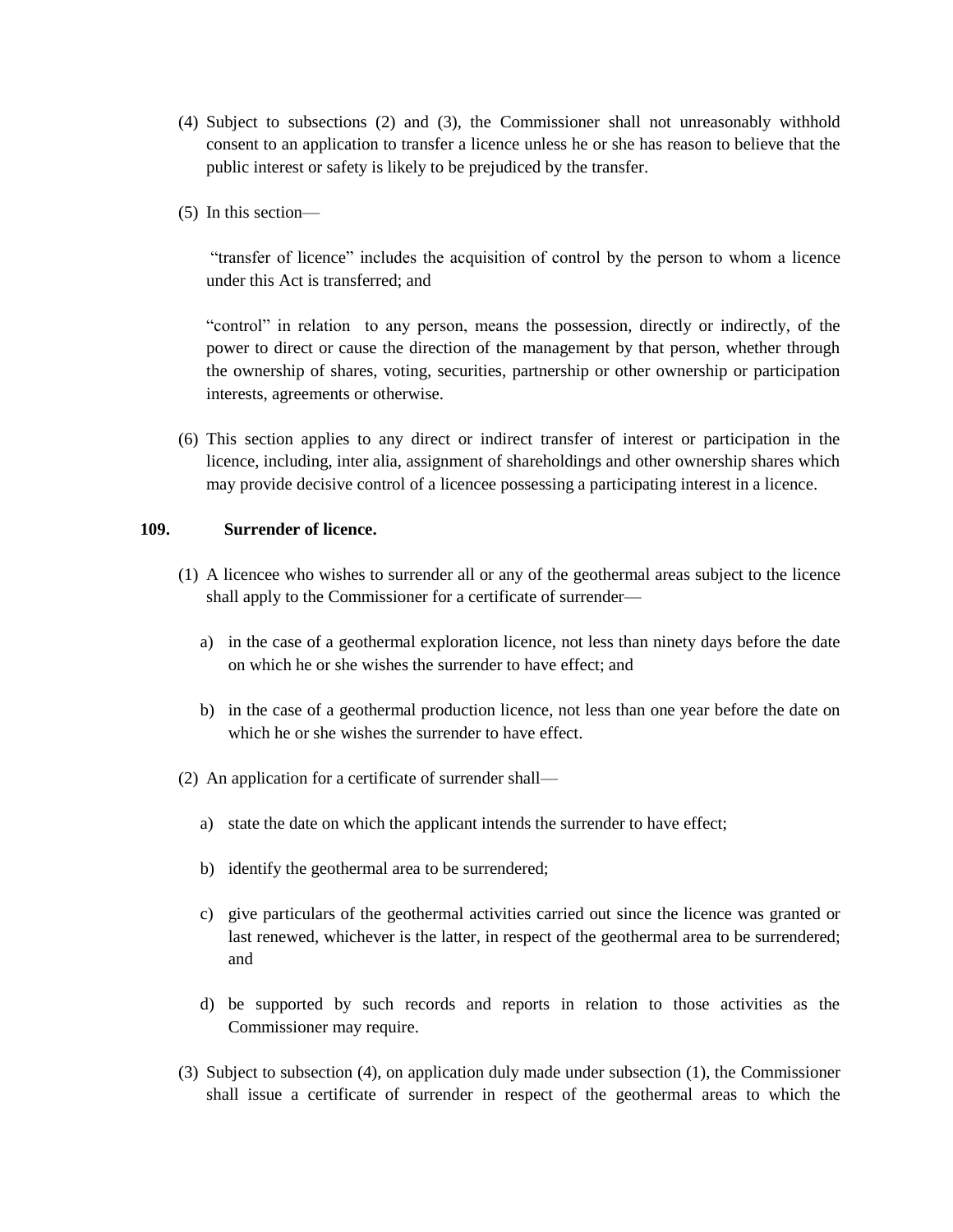application relates, either unconditionally or subject to such conditions relating to safety and the observance of accepted best geothermal industry practices as may be specified in the certificate.

- (4) The Commissioner shall not issue a certificate of surrender
	- a) to an applicant who is in default;
	- b) to an applicant who fails to comply with any reasonable requirement of the Commissioner for the purposes of subsection (2)(d); or
	- c) if the Commissioner is not satisfied that the applicant will leave the geothermal areas to be surrendered in a condition which is safe and which accords with best geothermal industry practices.
- (5) Where a certificate of surrender is issued, the Commissioner shall
	- a) if not all of the geothermal areas subject to the licence are surrendered, amend the licence accordingly; and
	- b) in any other case, cancel the licence, and in either case, the Commissioner shall give to the applicant for the certificate of surrender, notice of the amendment or, as the case may be, the cancellation, and of the issue of the certificate of surrender.
- (6) Any geothermal area in respect of which a certificate of surrender is issued shall be treated as having been surrendered with effect from the date on which the certificate of the surrender is given to the applicant under subsection  $(5)$ .
- (7) The surrender of any geothermal area shall not affect any liability of the licencee incurred before the date on which the surrender has effect in respect of that geothermal area, and any legal proceedings that might have been commenced or continued in respect of the liability may be commenced or continued against that licencee.
- (8) The Commissioner shall require the obligations stipulated in a licence, including decommissioning costs and the conditions on which it has been granted, to be fulfilled up to the time of surrender.

# **110. Suspension or cancellation of licence.**

(1) Where a licencee is in default, because of violations of Ugandan law, the Director may by notice in writing served on the licencee, suspend or cancel the licence.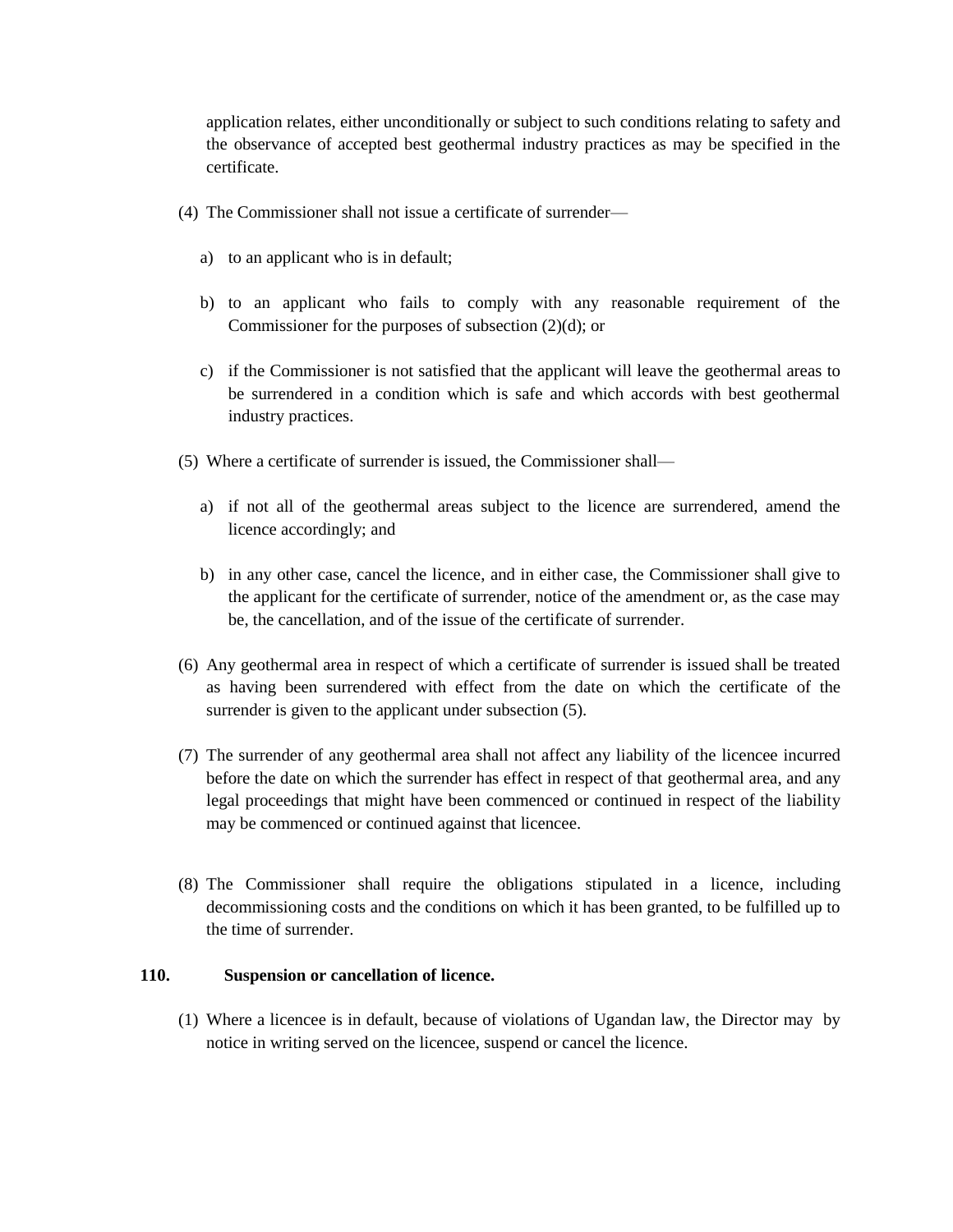- (2) For the purposes of subsection (1), the licencee shall not be treated as in default unless the Director has served on the licencee a notice in writing giving the particulars of any default complained of and the licencee has not within a reasonable time specified in the notice remedied the default, or where the default cannot be remedied, offered to the Director in respect of the default, adequate compensation.
- (3) The Director may cancel the licence
	- a) if the licencee is adjudged bankrupt or enters into any agreement or scheme of composition with his or her creditors or takes advantage of any law for the benefit of debtors; or
	- b) where the licencee is a body corporate, an order is made or a resolution is passed winding up the affairs of the body corporate; except where the winding up is for the purpose of
		- i. amalgamation and the Director has consented to the amalgamation; or
	- ii. reconstruction and the Director has been given notice of the reconstruction.
- (4) Where the licence is held by two or more persons, the Director shall not, cancel the licence under subsection (3), where one of the licencees satisfies the Director that he or she is willing and able to carry out the duties and obligations under the licence.
- (5) Where the holder of a geothermal production licence is a body corporate or where a body corporate is included among the persons who together constitute the licencee, and the body corporate either
	- a) registers the transfer of any equity share or shares in the body corporate to any person or his or her nominee; or
	- b) enters into an agreement, arrangement, or understanding, whether or not having legal or equitable force with any person, and the effect of doing so is to give to that person, or any other person, control of the body corporate, the Director, may, if he or she considers that the public interest would be prejudiced by the change of control, serve a written notice on the licencee stating that the Director proposes to cancel the licence under this section unless a change in the control of the body corporate as is specified in the notice takes place within a period of three months beginning with the date of service of the notice.
- (6) Where the change specified in the notice served by the Director under subsection (5) does not take place within three months, the Director may cancel the licence.
- (7) For the purposes of this section—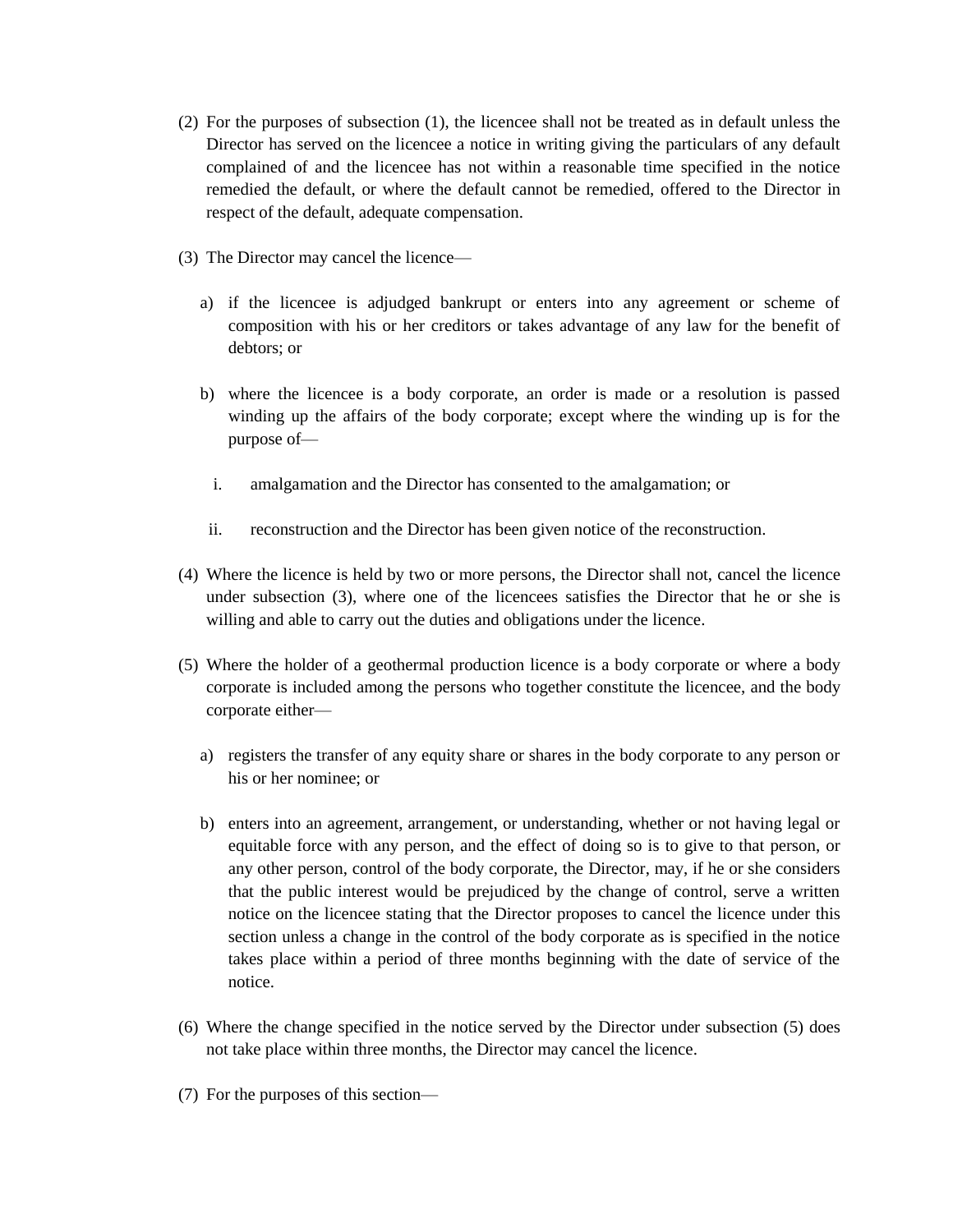- a) a person is deemed to have control of a body corporate
	- i. if the person or his or her nominee holds, or the person and his or her nominee hold, a total of 20 percent or more of the issued equity shares in the body corporate;
- ii. if the person is entitled to appoint, or prevent the appointment of half, or more than half, of the directors of the body corporate;
- iii. if the person is entitled to exercise, or control the exercise of, the right to cast votes in respect of not less than two fifths of the total number of votes in respect of issued equity shares in the body corporate;
- b) "equity shares in relation to a body corporate" means shares in the body corporate carrying voting rights in all circumstances at a general meeting of the body corporate, and includes preference shares, other than preference shares which do not have voting rights;
- c) "preference shares" means shares which carry the right to payment of a dividend of a fixed amount, or not exceeding a fixed amount, in priority to payment of the dividend on another class or other classes of shares, whether with or without other rights; and
- d) the reference in paragraph (a)(iii) to the entitlement to control the exercise of the right to cast votes shall be read as including an entitlement to control the exercise of that right directly or indirectly, and includes control that is exercisable as a result of or by means of trusts.
- (8) On the cancellation of a licence, the rights of the holder of the licence under the licence shall cease, but the cancellation shall not affect any liability incurred before the cancellation, and any legal proceedings that might have been commenced or continued against the former holder of the licence may be commenced or continued against him or her.

# **111. Consequences of cancellation, surrender of rights or lapse for other reasons.**

- (1) Revocation of a licence, surrender of rights or lapse of rights for other reasons does not discharge the licencee from the financial obligations under this Act, regulations issued under this Act or specific conditions attached to the licence.
- (2) Where a work obligation or other obligation including decommissioning has not been fulfilled, the licencee shall pay the amount which fulfillment of the obligation would have cost the licencee if the work had been completed.
- (3) The amount payable under subsection (2) shall be prescribed in the geothermal resources agreement.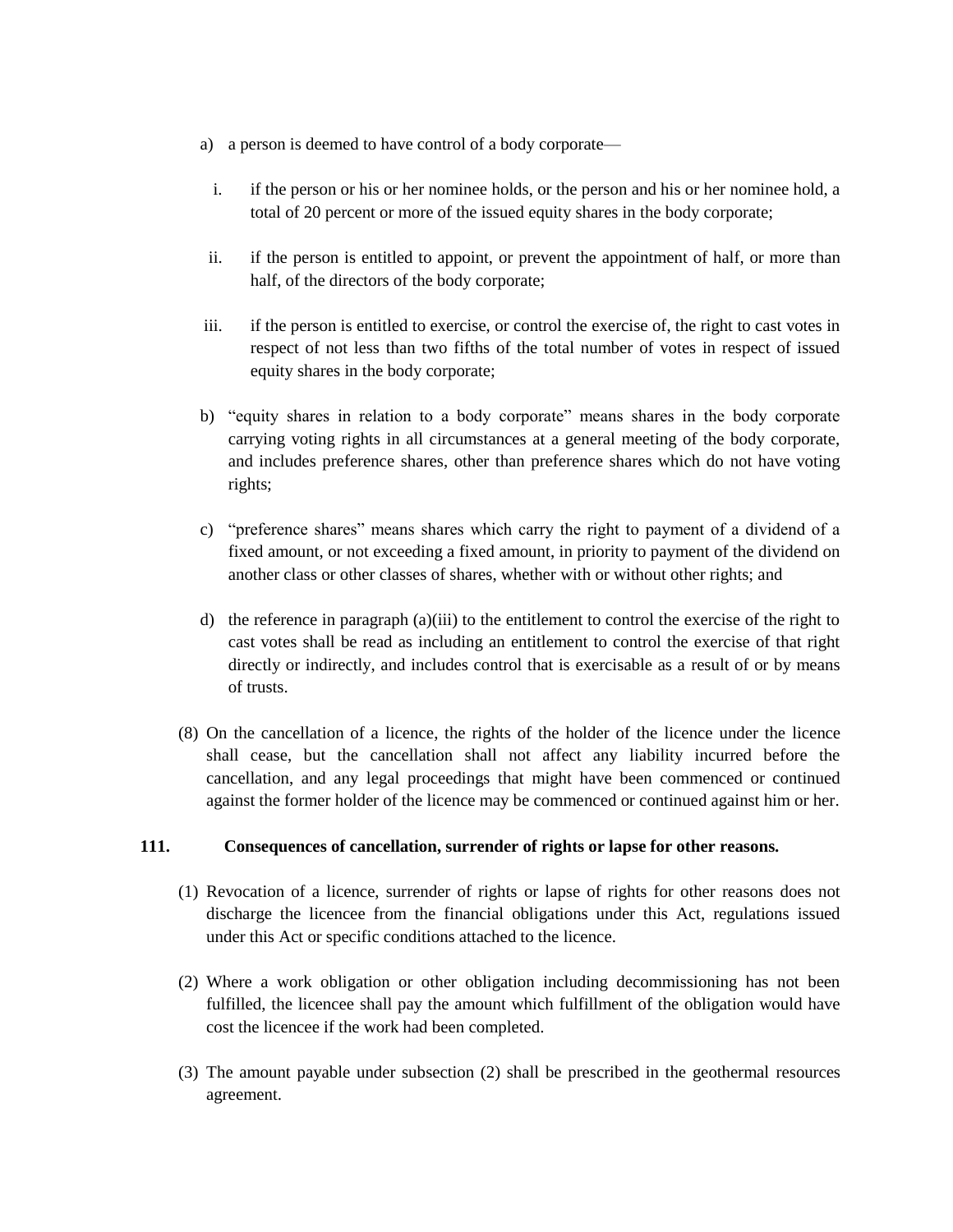# **112. Force majeure.**

- (1) Any failure on the part of the licencee or Government to fulfill any of the conditions of a licence or to meet any requirement of this Act or of a geothermal agreement shall not constitute a breach of the licence or of this Act or the Agreement, insofar as the failure results from an act of war, hostility, insurrection, storm, flood, earthquake or such other natural phenomenon beyond the reasonable control of the licencee or Government as constituting force majeure.
- (2) Where a licencee fails to fulfill any of the conditions of a licence because of the occurrence of circumstances referred to in subsection (1), the licencee shall immediately notify the Commissioner, giving particulars of the failure and its cause.
- (3) Where a licencee is prevented from exercising any of the rights or discharging any obligations under the licence for any period because of the occurrence of circumstances of a kind referred to in subsection (1), then that period shall be added to the period during which the licencee would otherwise have been obliged to discharge those obligations.
- (4) This section does not apply with respect to any requirement under a licence or this Act to make any payment of royalty, annual charges, rent or fees.

# **113. Administrative and Judicial Review**

- (1) Any person aggrieved by any decision of the Director or Commissioner may, within thirty days after being notified of the decision, request, in writing, an administrative review of the decision by the Minister.
- (2) The Minister may, within sixty days after receipt of a request for administrative review under this section, confirm, set aside or vary the decision complained of.
- (3) The Minister shall give reasons in writing for his or her decision on a review under this section.
- (4) Any person aggrieved by
	- a) the rejection by the Minister of a request for administrative review under this section of this Act; or
	- b) any direction, decision or order by the Minister under this Act; or
	- c) any other act or omission by the Minister under this Act,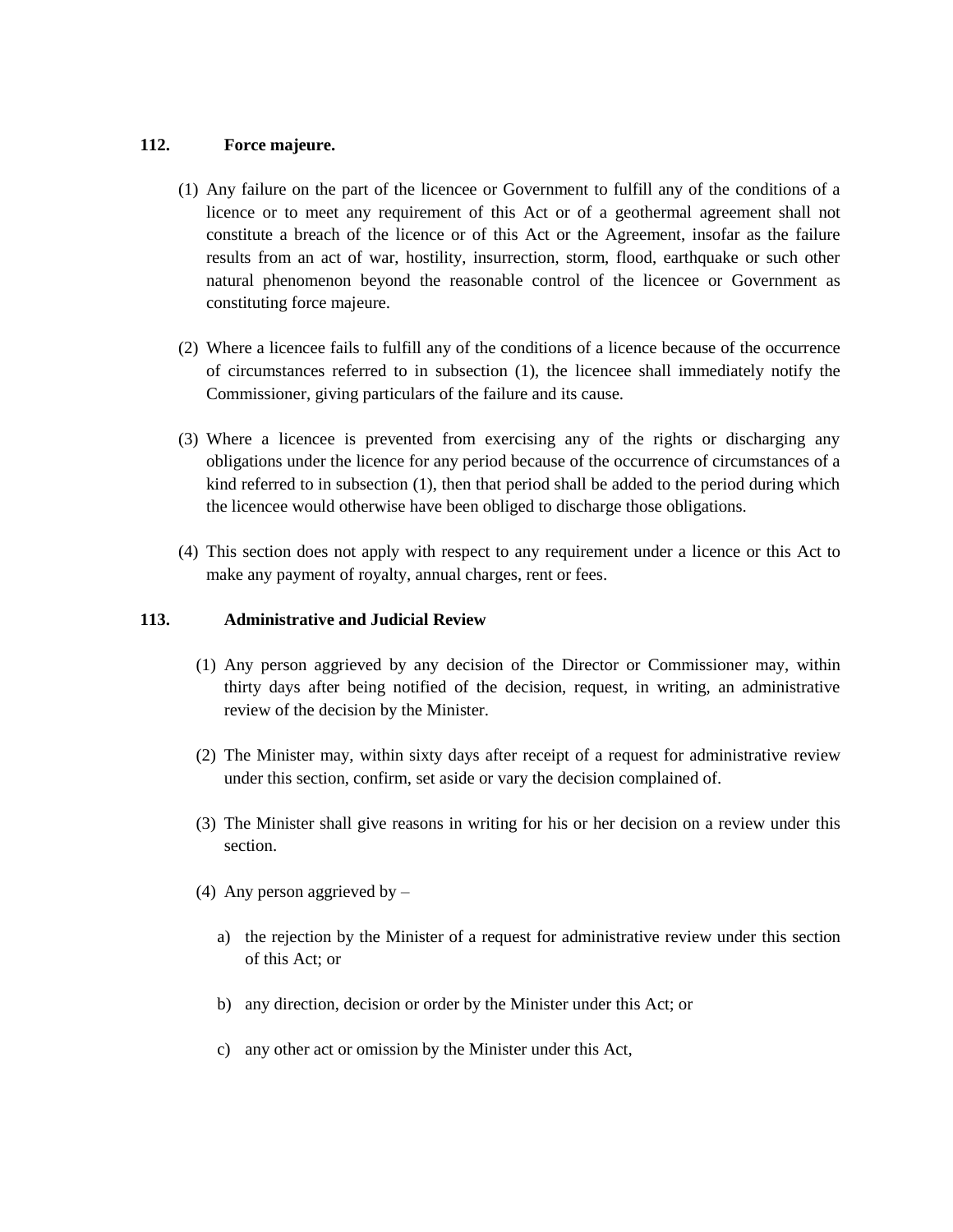may, within forty five days after receipt of notification of the act, omission or decision complained of, or, if the Minister fails to decide on an administrative review,, within thirty days after the period prescribed under subsection (2), apply to the High Court for judicial review.

(5) On an application to the High Court under this section, the High Court may make such orders as it may consider just.

# **114. Use of geothermal resources for generation of electricity**

Where a licencee under this Act or any other person intends to utilize geothermal resources for purposes of generation of electricity, the provisions of the Electricity Act Cap 145 shall apply.

# **115. Minerals discovered or extracted from geothermal activities**

Where a discovery of minerals is made by the licencee in an exploration area, or any mineral is extracted as a result of geothermal production activities, the licencee shall immediately inform the Commissioner of such discovery or extraction, and ownership of such minerals shall vest in the Government of Uganda.

# **116. Amendment and saving.**

- (1) The definition of 'mineral' under the Mining Act, 2003, is accordingly amended to exclude geothermal resources.
- (2) Any statutory instrument relating to geothermal activities made under the Mining Act, 2013 and which is in force immediately before the commencement of this Act, shall remain in force, so far as it is not inconsistent with this Act, until it is revoked by a statutory instrument made under this Act and until that revocation, shall be deemed to have been made under this Act.

# PART XIV—TRANSITIONAL PROVISIONS

# **117. Continuation of licences**.

A licence issued under the Mining Act, 2003, which is in force immediately before the commencement of this Act—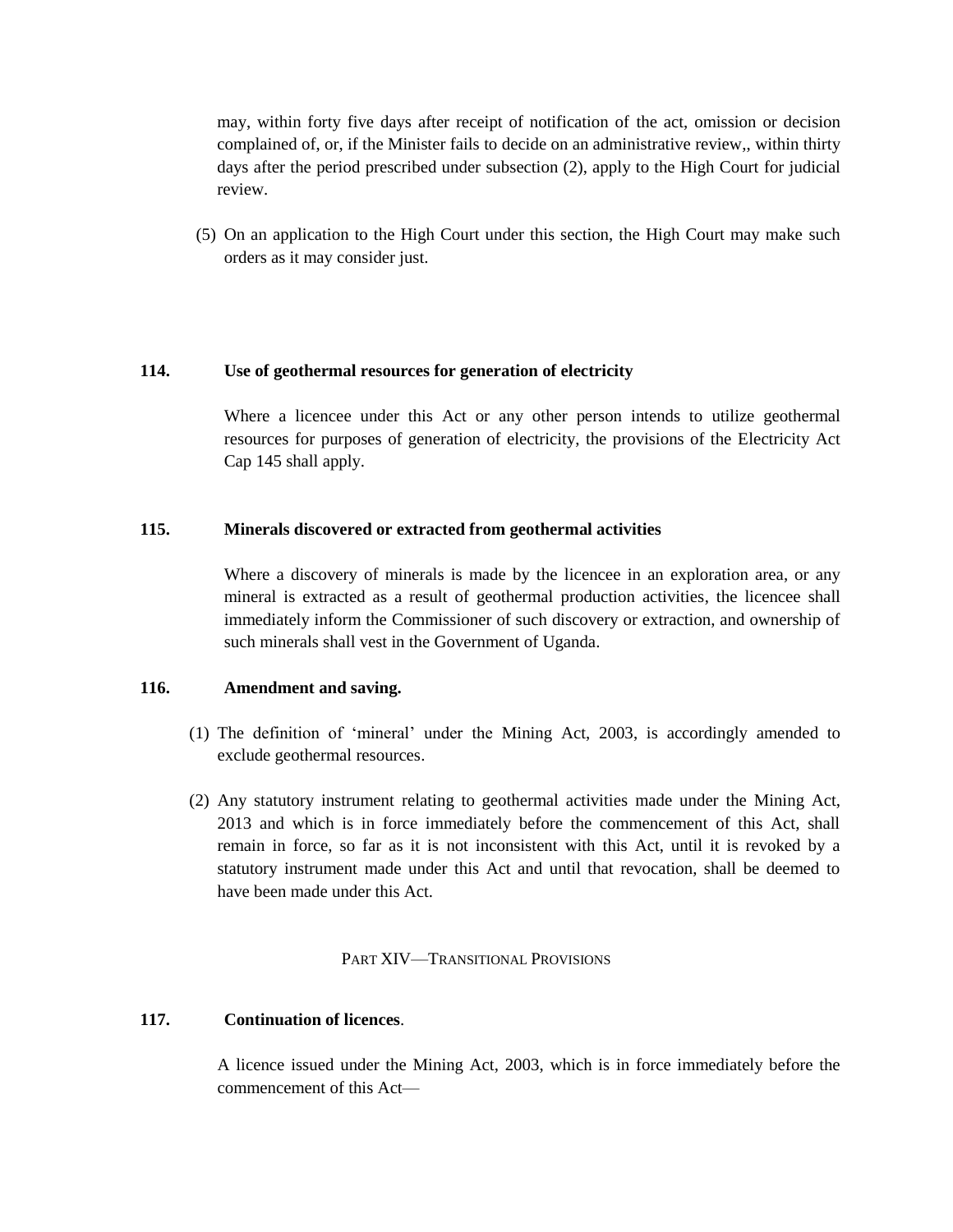- a) shall have effect from the commencement of this Act as if granted under this Act; and
- b) in the case of a licence for a specified period, shall remain in force, subject to this Act, for so much of that period as falls after the commencement of this Act.